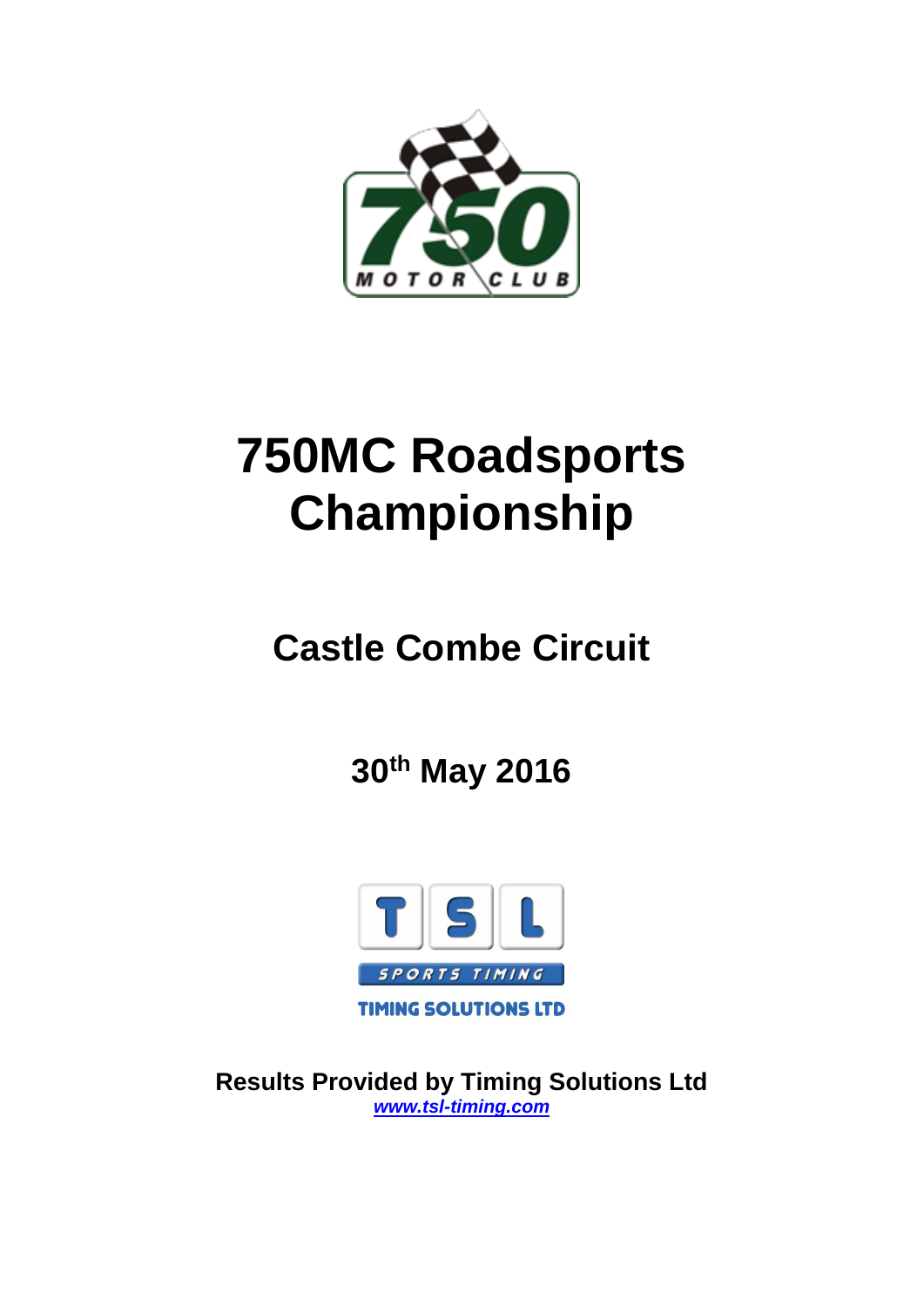#### **750 MC Cartek Roadsports Series FREE PRACTICE - CLASSIFICATION**

| <b>POS</b> | NO. | CL             | PIC NAME                      | <b>ENTRY</b>                         | TIME     | <b>ON</b> | LAPS | GAP    | <b>DIFF</b> | MPH   |
|------------|-----|----------------|-------------------------------|--------------------------------------|----------|-----------|------|--------|-------------|-------|
| 1          | 991 | $\overline{A}$ | 1 Jamie STURGESS              | Seat Supercopa 1984                  | 1:16.064 | 10        | 14   |        |             | 87.55 |
| 2          | 5   | A              | 2 Alec LIVESLEY               | Jenson Healey 2500                   | 1:16.567 | 10        | 12   | 0.503  | 0.503       | 86.98 |
| 3          | 90  | A              | <b>3 Martin GAMBLING</b>      | BMW Z3 3200                          | 1:17.507 | 10        | 10   | 1.443  | 0.940       | 85.92 |
| 4          | 45  | C              | <b>SWIFT / OWENS</b>          | Honda Civic 1998                     | 1:17.737 | 9         | 9    | 1.673  | 0.230       | 85.67 |
| 5          | 11  | $\mathsf{C}$   | 2 GAUGLER / WEBSTER           | Honda Civic 2000                     | 1:18.452 | 6         | 13   | 2.388  | 0.715       | 84.89 |
| 6          | 131 | Inv            | <sup>1</sup> ROBERTSON / PARR | Citroen Saxo 1598 / Ford Fiesta 1600 | 1:18.597 | 6         | 11   | 2.533  | 0.145       | 84.73 |
|            | 22  | C              | 3 Liam CRILLY                 | Mazda RX8 1300                       | 1:20.163 | 7         | 9    | 4.099  | 1.566       | 83.08 |
| 8          | 34  | $\mathsf{C}$   | 4 Mark GRICE                  | Honda Civic 2000                     | 1:20.255 | 9         | 14   | 4.191  | 0.092       | 82.98 |
| 9          | 133 | Inv            | 2 ATKINSON / HALL             | Honda Civic Type R 1998              | 1:20.960 | 5         | 12   | 4.896  | 0.705       | 82.26 |
| 10         | 52  | $\mathcal{C}$  | 5 Oliver WITHINGTON           | Honda Civic 2000                     | 1:21.732 | 13        | 13   | 5.668  | 0.772       | 81.48 |
| 11         | 91  | $\mathsf{C}$   | 6 Andrew RATH                 | Mini Cooper S 1600                   | 1:21.757 | 10        | 11   | 5.693  | 0.025       | 81.46 |
| 12         | 7   | $\mathsf{C}$   | 7 CORBEY H / CORBEY B         | Honda CRX 1600                       | 1:23.426 | 12        | 14   | 7.362  | 1.669       | 79.83 |
| 13         | 42  | B              | DRAIN A / DRAIN M             | Porsche Boxter S 3200                | 1:24.302 | 8         | 11   | 8.238  | 0.876       | 79.00 |
| 14         | 84  | B              | 2 BIDGWAY / CHAPMAN           | Toyota MR2 2000                      | 1:24.775 | 8         | 8    | 8.711  | 0.473       | 78.56 |
| 15         | 14  | B              | 3 INGRAM / WILSON             | Ginetta G20 1800                     | 1:25.496 | 10        | 13   | 9.432  | 0.721       | 77.89 |
| 16         | 152 | Inv            | 3 Alex KING                   | Mazda MX5 1999                       | 1:25.821 | 12        | 12   | 9.757  | 0.325       | 77.60 |
| 17         | 19  | Inv            | 4 SIMMONS / WRIGHT            | Ford Fiesta 2000 / Citroen Saxo 1600 | 1:26.633 | 4         | 4    | 10.569 | 0.812       | 76.87 |
| 18         | 55  | Inv            | 5 VENN / SHARP                | Honda Civic Type R 2000              | 1:26.860 | 10        | 12   | 10.796 | 0.227       | 76.67 |
| 19         | 79  | D              | <b>James CANFER</b>           | Mazda MX5 1600                       | 1:28.269 | 10        | 10   | 12.205 | 1.409       | 75.45 |
| 20         | 33  | C              | 8 DOLAN P / DOLAN J           | BMW 323i E21 2700                    | 1:29.792 | 11        | 12   | 13.728 | 1.523       | 74.17 |

**Car No 91 - Needs a working transponder.**

**Car No 19 - Transponder intermittent - please check**

**Weather / Track : Bright / Dry**

These results are provisional until the conclusion of any judicial and technical matters. Start: 09:46 Flag 10:06 End: 10:08

Clerk Of Course : Timekeeper :

Circuit Length = 1.8500 miles Castle Combe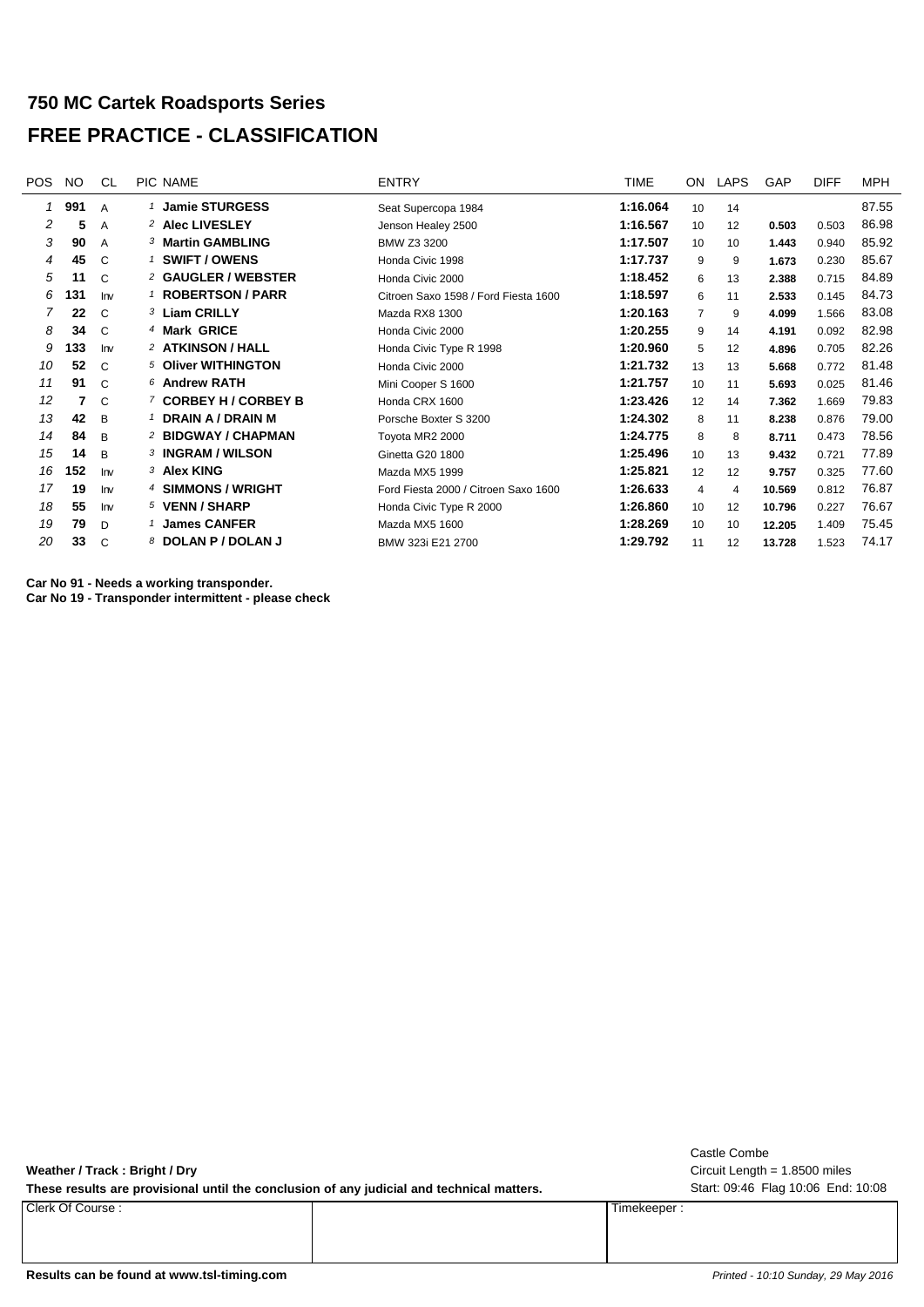#### **750 MC Cartek Roadsports Series FREE PRACTICE - LAP ANALYSIS**

DIFF = Difference To Personal Best Lap

| P <sub>1</sub> | 991                         | <b>Jamie STURGESS</b>  |                |                              |
|----------------|-----------------------------|------------------------|----------------|------------------------------|
| LAP            | <b>LAP TIME</b>             | <b>DIFF</b>            | MPH            | TIME OF DAY                  |
| 1 -            | 1:51.644                    | 35.580                 | 59.65          | 09:50:52.123                 |
| 2 -            | 1:24.643                    | 8.579                  | 78.68          | 09:52:16.766                 |
| 3 -            | 1:21.280                    | 5.216                  | 81.93          | 09:53:38.046                 |
| $4 -$          | 1:20.399                    | 4.335                  | 82.83          | 09:54:58.445                 |
| 5 -<br>6 -     | 1:17.003<br>1:17.313        | 0.939<br>1.249         | 86.49<br>86.14 | 09:56:15.448<br>09:57:32.761 |
| $7 -$          | 1:17.482                    | 1.418                  | 85.95          | 09:58:50.243                 |
| 8 -            | 1:17.307                    | 1.243                  | 86.15          | 10:00:07.550                 |
| 9 -            | 1:16.428<br>(2)             | 0.364                  | 87.14          | 10:01:23.978                 |
| 10 -           | 1:16.064 (1)                |                        | 87.55          | 10:02:40.042                 |
| 11 -           | 1:20.394                    | 4.330                  | 82.84          | 10:04:00.436                 |
| $12 -$         | 1:17.295                    | 1.231                  | 86.16          | 10:05:17.731                 |
| $13 -$         | 1:16.861<br>(3)             | 0.797                  | 86.65          | 10:06:34.592                 |
| 14 -           | 1:17.802                    | 1.738                  | 85.60          | 10:07:52.394                 |
| P <sub>2</sub> | <b>Alec LIVESLEY</b><br>5   |                        |                |                              |
| LAP            | <b>LAP TIME</b>             | DIFF                   | MPH            | TIME OF DAY                  |
| 1 -            | 1:50.896                    | 34.329                 | 60.05          | 09:50:03.724                 |
| 2 -            | 1:20.942                    | 4.375                  | 82.28          | 09:51:24.666                 |
| 3 -            | 1:20.004                    | 3.437                  | 83.24          | 09:52:44.670                 |
| $4 -$          | 1:20.586                    | 4.019                  | 82.64          | 09:54:05.256                 |
| 5 -<br>6 -     | 1:17.921<br>1:18.818        | 1.354<br>2.251         | 85.47          | 09:55:23.177                 |
| $7 -$          | 1:17.326<br>(3)             | 0.759                  | 84.49<br>86.12 | 09:56:41.995<br>09:57:59.321 |
| 8 -            | 1:17.111<br>(2)             | 0.544                  | 86.36          | 09:59:16.432                 |
| 9 -            | 1:18.991                    | 2.424                  | 84.31          | 10:00:35.423                 |
| 10 -           | 1:16.567(1)                 |                        | 86.98          | 10:01:51.990                 |
| 11 -           | 1:20.317                    | 3.750                  | 82.92          | 10:03:12.307                 |
| 12 -           | 1:17.521                    | 0.954                  | 85.91          | 10:04:29.828                 |
| P <sub>3</sub> | 90                          | <b>Martin GAMBLING</b> |                |                              |
| LAP            | <b>LAP TIME</b>             | DIFF                   | MPH            | TIME OF DAY                  |
| $1 -$          | 1:50.116                    | 32.609                 | 60.48          | 09:49:43.890                 |
| $2 -$          | 1:19.117                    | 1.610                  | 84.17          | 09:51:03.007                 |
| 3 -            | $1:18.090$ (3)              | 0.583                  | 85.28          | 09:52:21.097                 |
| $4 -$          | 1:20.684                    | 3.177                  | 82.54          | 09:53:41.781                 |
| 5 -            | 1:18.651                    | 1.144                  | 84.67          | 09:55:00.432                 |
| 6 -            | 1:36.819<br>Ρ               | 19.312                 | 68.78          | 09:56:37.251                 |
| 7 -            | 4:52.959                    | 3:35.452               | 22.73          | 10:01:30.210                 |
| 8 -            | 1:17.795<br>(2)<br>1:24.960 | 0.288                  | 85.61          | 10:02:48.005                 |
| 9 -<br>10 -    | 1:17.507(1)                 | 7.453                  | 78.39<br>85.92 | 10:04:12.965<br>10:05:30.472 |
| P4             | <b>SWIFT / OWENS</b><br>45  |                        |                |                              |
| LAP            | <b>LAP TIME</b>             | DIFF                   | MPH            | TIME OF DAY                  |
| 1 -            | 1:44.719                    | 26.982                 | 63.59          | 09:49:40.081                 |
| 2 -            | 1:19.012                    | 1.275                  | 84.29          | 09:50:59.093                 |
| 3 -            | 1:18.850<br>(3)             | 1.113                  | 84.46          | 09:52:17.943                 |
| 4 -            | 1:42.694<br>P               | 24.957                 | 64.85          | 09:54:00.637                 |
| 5 -            | 2:30.258                    | 1:12.521               | 44.32          | 09:56:30.895                 |
| 6 -            | 1:19.576                    | 1.839                  | 83.69          | 09:57:50.471                 |
| 7 -            | $1:17.895$ (2)              | 0.158                  | 85.50          | 09:59:08.366                 |
| 8 -            | 1:25.216                    | 7.479                  | 78.15          | 10:00:33.582                 |
| 9 -            | 1:17.737(1)                 |                        | 85.67          | 10:01:51.319                 |

#### DIFF = Difference To Personal Best Lap

| P <sub>5</sub> | <b>GAUGLER / WEBSTER</b><br>11 |                         |                |                              |  |  |
|----------------|--------------------------------|-------------------------|----------------|------------------------------|--|--|
| LAP            | <b>LAP TIME</b>                | <b>DIFF</b>             | MPH            | TIME OF DAY                  |  |  |
| 1 -            | 1:53.589                       | 35.137                  | 58.63          | 09:49:27.614                 |  |  |
| 2 -            | 1:25.089                       | 6.637                   | 78.27          | 09:50:52.703                 |  |  |
| 3 -            | 1:22.534                       | 4.082                   | 80.69          | 09:52:15.237                 |  |  |
| 4 -            | 1:20.426                       | 1.974                   | 82.80          | 09:53:35.663                 |  |  |
| 5 -            | 1:20.580                       | 2.128                   | 82.65          | 09:54:56.243                 |  |  |
| 6 -            | 1:18.452(1)                    |                         | 84.89          | 09:56:14.695                 |  |  |
| $7 -$          | 1:21.848                       | 3.396                   | 81.37          | 09:57:36.543                 |  |  |
| 8 -<br>$9 -$   | 1:21.224<br>1:20.397           | 2.772<br>1.945          | 81.99<br>82.83 | 09:58:57.767<br>10:00:18.164 |  |  |
| $10 -$         | 1:20.726                       | 2.274                   | 82.50          | 10:01:38.890                 |  |  |
| 11 -           | 1:18.646<br>(2)                | 0.194                   | 84.68          | 10:02:57.536                 |  |  |
| $12 -$         | 1:18.975<br>(3)                | 0.523                   | 84.33          | 10:04:16.511                 |  |  |
| $13 -$         | 2:02.720<br>P                  | 44.268                  | 54.27          | 10:06:19.231                 |  |  |
| P <sub>6</sub> | 131                            | <b>ROBERTSON / PARR</b> |                |                              |  |  |
| LAP            | <b>LAP TIME</b>                | <b>DIFF</b>             | MPH            | TIME OF DAY                  |  |  |
|                |                                |                         |                |                              |  |  |
| $1 -$<br>2 -   | 1:47.674<br>1:23.492           | 29.077<br>4.895         | 61.85<br>79.76 | 09:48:48.206<br>09:50:11.698 |  |  |
| 3 -            | 1:21.455                       | 2.858                   | 81.76          | 09:51:33.153                 |  |  |
| $4 -$          | 1:20.752                       | 2.155                   | 82.47          | 09:52:53.905                 |  |  |
| 5 -            | 1:19.701                       | 1.104                   | 83.56          | 09:54:13.606                 |  |  |
| 6 -            | 1:18.597(1)                    |                         | 84.73          | 09:55:32.203                 |  |  |
| $7 -$          | 1:16.796<br>Р                  |                         | 86.72          | 09:56:48.999                 |  |  |
| 8 -            | 1:24.936                       | 6.339                   | 78.41          | 09:58:13.935                 |  |  |
| 9 -            | 1:19.441                       | 0.844                   | 83.83          | 09:59:33.376                 |  |  |
| $10 -$         | 1:19.023<br>(3)                | 0.426                   | 84.27          | 10:00:52.399                 |  |  |
| 11 -           | 1:18.681<br>(2)                | 0.084                   | 84.64          | 10:02:11.080                 |  |  |
| P7             | <b>Liam CRILLY</b><br>22       |                         |                |                              |  |  |
| LAP            | LAP TIME                       | DIFF                    | MPH            | TIME OF DAY                  |  |  |
| 1 -            | 1:41.344                       | 21.181                  | 65.71          | 09:48:58.447                 |  |  |
| 2 -            | 1:26.371                       | 6.208                   | 77.10          | 09:50:24.818                 |  |  |
| 3 -            | 1:20.803                       | 0.640                   | 82.42          | 09:51:45.621                 |  |  |
| 4 -            | 1:20.554                       | 0.391                   | 82.67          | 09:53:06.175                 |  |  |
| 5 -            | 1:20.238<br>(3)                | 0.075                   | 83.00          | 09:54:26.413                 |  |  |
| 6 -            | 1:20.187<br>(2)                | 0.024                   | 83.05          | 09:55:46.600                 |  |  |
| 7 -            | 1:20.163<br>(1)                |                         | 83.08          | 09:57:06.763                 |  |  |
| 8 -<br>9 -     | 1:20.385<br>1:56.160<br>P      | 0.222<br>35.997         | 82.85<br>57.33 | 09:58:27.148<br>10:00:23.308 |  |  |
|                |                                |                         |                |                              |  |  |
| P8             | 34 Mark GRICE                  |                         |                |                              |  |  |
| LAP            | <b>LAP TIME</b>                | <b>DIFF</b>             | <b>MPH</b>     | TIME OF DAY                  |  |  |
| 1 -            | 1:55.185                       | 34.930                  | 57.82          | 09:48:58.501                 |  |  |
| $2 -$          | 1:34.410                       | 14.155                  | 70.54          | 09:50:32.911                 |  |  |
| 3 -<br>4 -     | 1:24.116                       | 3.861                   | 79.17<br>82.26 | 09:51:57.027                 |  |  |
| 5 -            | 1:20.961<br>1:21.229           | 0.706<br>0.974          | 81.99          | 09:53:17.988<br>09:54:39.217 |  |  |
| 6 -            | 1:27.467                       | 7.212                   | 76.14          | 09:56:06.684                 |  |  |
| 7 -            | 1:23.544                       | 3.289                   | 79.71          | 09:57:30.228                 |  |  |
| 8 -            | 1:21.679                       | 1.424                   | 81.53          | 09:58:51.907                 |  |  |
| 9 -            | 1:20.255(1)                    |                         | 82.98          | 10:00:12.162                 |  |  |
| $10 -$         | 1:20.610<br>(3)                | 0.355                   | 82.62          | 10:01:32.772                 |  |  |
| $11 -$         | $1:20.268$ (2)                 | 0.013                   | 82.97          | 10:02:53.040                 |  |  |

12 - 1:22.755 2.500 10:04:15.795 80.47 13 - 1:25.752 5.497 10:05:41.547 77.66 14 - 1:21.346 1.091 81.87 10:07:02.893

> Start: 09:46 Flag 10:06 End: 10:08 Circuit Length = 1.8500 miles Castle Combe

**Weather / Track : Bright / Dry**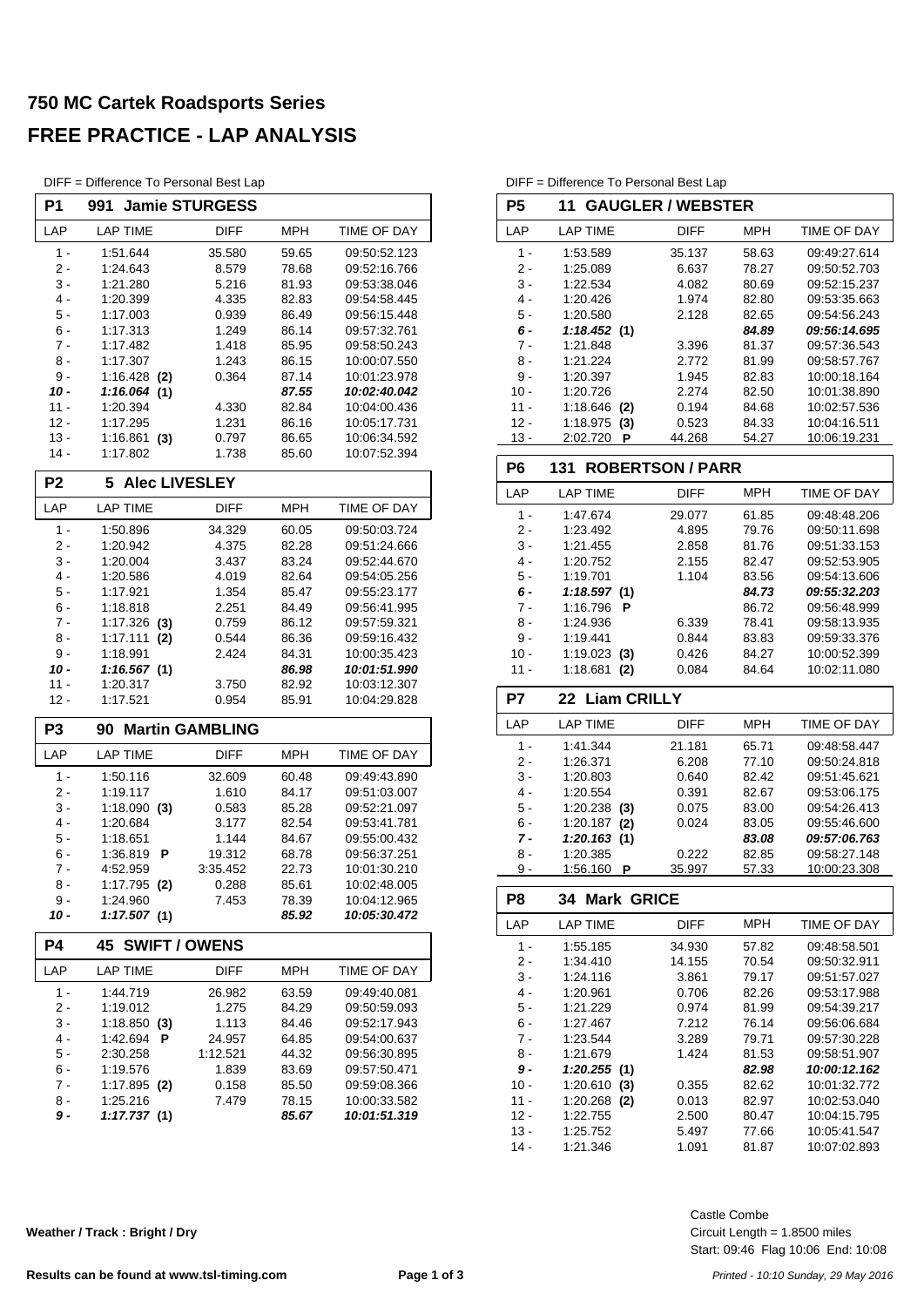## **750 MC Cartek Roadsports Series FREE PRACTICE - LAP ANALYSIS**

DIFF = Difference To Personal Best Lap

| P <sub>9</sub> | 133 ATKINSON / HALL      |                            |                |                              |
|----------------|--------------------------|----------------------------|----------------|------------------------------|
| LAP            | <b>LAP TIME</b>          | DIFF                       | <b>MPH</b>     | TIME OF DAY                  |
| $1 -$          | 1:45.321                 | 24.361                     | 63.23          | 09:50:00.230                 |
| 2 -            | 1:22.904                 | 1.944                      | 80.33          | 09:51:23.134                 |
| 3 -            | 1:23.474                 | 2.514                      | 79.78          | 09:52:46.608                 |
| 4 -            | 1:22.785                 | 1.825                      | 80.44          | 09:54:09.393                 |
| 5 -            | 1:20.960(1)              |                            | 82.26          | <i><b>09:55:30.353</b></i>   |
| 6 -            | 1:22.891                 | 1.931                      | 80.34          | 09:56:53.244                 |
| 7 -            | P<br>1:43.855            | 22.895                     | 64.12          | 09:58:37.099                 |
| 8 -<br>9 -     | 2:52.543<br>1:26.618     | 1:31.583<br>5.658          | 38.59<br>76.88 | 10:01:29.642<br>10:02:56.260 |
| $10 -$         | 1:24.412                 | 3.452                      | 78.89          | 10:04:20.672                 |
| 11 -           | $1:22.424$ (2)           | 1.464                      | 80.80          | 10:05:43.096                 |
| $12 -$         | $1:22.542$ (3)           | 1.582                      | 80.68          | 10:07:05.638                 |
| <b>P10</b>     | 52                       | <b>Oliver WITHINGTON</b>   |                |                              |
| LAP            | <b>LAP TIME</b>          | DIFF                       | <b>MPH</b>     | TIME OF DAY                  |
| $1 -$          |                          |                            |                |                              |
| $2 -$          | 2:07.660<br>1:31.630     | 45.928<br>9.898            | 52.17<br>72.68 | 09:50:38.702<br>09:52:10.332 |
| 3 -            | 1:28.552                 | 6.820                      | 75.21          | 09:53:38.884                 |
| 4 -            | 1:27.622                 | 5.890                      | 76.00          | 09:55:06.506                 |
| 5 -            | 1:24.987                 | 3.255                      | 78.36          | 09:56:31.493                 |
| 6 -            | 1:22.592                 | 0.860                      | 80.63          | 09:57:54.085                 |
| $7 -$          | 1:21.891                 | 0.159                      | 81.32          | 09:59:15.976                 |
| 8 -            | 1:24.001                 | 2.269                      | 79.28          | 10:00:39.977                 |
| 9 -            | 1:22.325                 | 0.593                      | 80.89          | 10:02:02.302                 |
| $10 -$         | $1:21.762$ (2)           | 0.030                      | 81.45          | 10:03:24.064                 |
| 11 -           | 1:21.873<br>(3)          | 0.141                      | 81.34          | 10:04:45.937                 |
| $12 -$         | 1:22.180                 | 0.448                      | 81.04          | 10:06:08.117                 |
| 13 -           | 1:21.732(1)              |                            | 81.48          | 10:07:29.849                 |
| P11            | <b>Andrew RATH</b><br>91 |                            |                |                              |
| LAP            | <b>LAP TIME</b>          | DIFF                       | <b>MPH</b>     | TIME OF DAY                  |
| $1 -$          | 1:23.296                 | 1.539                      | 79.95          | 09:50:54.242                 |
| 2 -            | 1:23.576                 | 1.819                      | 79.68          | 09:52:17.818                 |
| 3 -            | 1:22.924                 | 1.167                      | 80.31          | 09:53:40.742                 |
| 4 -<br>5 -     | 4:49.479                 | 3:27.722                   | 23.00          | 09:58:30.221                 |
| 6 -            | 1:23.854<br>1:22.216     | 2.097<br>0.459             | 79.42<br>81.00 | 09:59:54.075<br>10:01:16.291 |
| $7 -$          | $1:21.915$ (3)           | 0.158                      | 81.30          | 10:02:38.206                 |
| 8 -            | 1:23.009                 | 1.252                      | 80.23          | 10:04:01.215                 |
| 9 -            | 1:24.011                 | 2.254                      | 79.27          | 10:05:25.226                 |
| 10 -           | 1:21.757(1)              |                            | 81.46          | 10:06:46.983                 |
| $11 -$         | $1:21.898$ (2)           | 0.141                      | 81.32          | 10:08:08.881                 |
| <b>P12</b>     | 7                        | <b>CORBEY H / CORBEY B</b> |                |                              |
| LAP            | <b>LAP TIME</b>          | <b>DIFF</b>                | <b>MPH</b>     | TIME OF DAY                  |
| $1 -$          | 1:54.034                 | 30.608                     | 58.40          | 09:49:41.722                 |
| $2 -$          | 1:30.008                 | 6.582                      | 73.99          | 09:51:11.730                 |
| $3 -$          | 1:27.358                 | 3.932                      | 76.23          | 09:52:39.088                 |
| 4 -            | 1:25.873                 | 2.447                      | 77.55          | 09:54:04.961                 |
| $5 -$          | 1:25.059                 | 1.633                      | 78.29          | 09:55:30.020                 |
| 6 -            | 1:27.085                 | 3.659                      | 76.47          | 09:56:57.105                 |
| 7 -            | 1:24.531(3)              | 1.105                      | 78.78          | 09:58:21.636                 |
| 8 -            | 1:26.250                 | 2.824                      | 77.21          | 09:59:47.886                 |
| $9 -$          | 1:24.458 (2)             | 1.032                      | 78.85          | 10:01:12.344                 |
| 10 -<br>$11 -$ | 1:24.787<br>1:27.089     | 1.361<br>3.663             | 78.55<br>76.47 | 10:02:37.131<br>10:04:04.220 |
| $12 -$         | 1:23.426 (1)             |                            | 79.83          | 10:05:27.646                 |
| $13 -$         | 1:25.483                 | 2.057                      | 77.91          | 10:06:53.129                 |
| 14 -           | 1:24.680                 | 1.254                      | 78.64          | 10:08:17.809                 |

**Weather / Track : Bright / Dry**

DIFF = Difference To Personal Best Lap

| P <sub>13</sub> | 42                                 | <b>DRAIN A / DRAIN M</b> |                |                              |
|-----------------|------------------------------------|--------------------------|----------------|------------------------------|
| LAP             | <b>LAP TIME</b>                    | <b>DIFF</b>              | <b>MPH</b>     | TIME OF DAY                  |
| 1 -             | 1:50.508                           | 26.206                   | 60.26          | 09:48:57.106                 |
| $2 -$           | 1:27.435                           | 3.133                    | 76.17          | 09:50:24.541                 |
| 3 -             | 1:24.835                           | 0.533                    | 78.50          | 09:51:49.376                 |
| 4 -             | 1:24.865                           | 0.563                    | 78.47          | 09:53:14.241                 |
| 5 -             | 1:40.285<br>Р                      | 15.983                   | 66.41          | 09:54:54.526                 |
| $6 -$           | 4:04.773                           | 2:40.471                 | 27.20          | 09:58:59.299                 |
| $7 -$           | 1:24.702 (2)                       | 0.400                    | 78.62          | 10:00:24.001                 |
| 8 -             | 1:24.302(1)                        |                          | 79.00          | 10:01:48.303                 |
| 9 -             | 1:25.782                           | 1.480                    | 77.63          | 10:03:14.085                 |
| $10 -$          | 1:25.206                           | 0.904                    | 78.16          | 10:04:39.291                 |
| $11 -$          | $1:24.722$ (3)                     | 0.420                    | 78.61          | 10:06:04.013                 |
| <b>P14</b>      | <b>84 BIDGWAY / CHAPMAN</b>        |                          |                |                              |
| LAP             | <b>LAP TIME</b>                    | DIFF                     | <b>MPH</b>     | TIME OF DAY                  |
| 1 -             | 1:50.857                           | 26.082                   | 60.07          | 09:56:48.715                 |
| 2 -             | 1:29.225                           | 4.450                    | 74.64          | 09:58:17.940                 |
| 3 -             | 1:29.368                           | 4.593                    | 74.52          | 09:59:47.308                 |
| 4 -             | 1:43.495<br>Р                      | 18.720                   | 64.35          | 10:01:30.803                 |
|                 |                                    |                          |                |                              |
| 5 -<br>$6 -$    | 2:14.457<br>1:25.240               | 49.682                   | 49.53          | 10:03:45.260                 |
|                 | (3)                                | 0.465                    | 78.13          | 10:05:10.500                 |
| 7 -             | 1:25.142<br>(2)                    | 0.367                    | 78.22          | 10:06:35.642                 |
| 8 -             | 1:24.775(1)                        |                          | 78.56          | 10:08:00.417                 |
| P <sub>15</sub> | <b>14 INGRAM / WILSON</b>          |                          |                |                              |
| LAP             | <b>LAP TIME</b>                    | <b>DIFF</b>              | <b>MPH</b>     | TIME OF DAY                  |
| $1 -$           | 1:49.734                           | 24.238                   | 60.69          | 09:49:13.608                 |
| 2 -             | 1:27.296                           | 1.800                    | 76.29          | 09:50:40.904                 |
| 3 -             | 1:26.563                           | 1.067                    | 76.93          | 09:52:07.467                 |
| $4 -$           | 1:26.219<br>(3)                    | 0.723                    | 77.24          | 09:53:33.686                 |
| 5 -             | 1:53.275<br>Р                      | 27.779                   | 58.79          | 09:55:26.961                 |
| $6 -$           | 2:44.613                           | 1:19.117                 | 40.45          | 09:58:11.574                 |
| 7 -             | 1:28.191                           | 2.695                    | 75.51          | 09:59:39.765                 |
| 8 -             | 1:27.239                           | 1.743                    | 76.34          | 10:01:07.004                 |
| 9 -             | 1:26.678                           | 1.182                    | 76.83          | 10:02:33.682                 |
| $10 -$          | 1:25.496(1)                        |                          | 77.89          | 10:03:59.178                 |
| $11 -$          | 1:27.316                           | 1.820                    | 76.27          | 10:05:26.494                 |
| $12 -$          | $1:25.923$ (2)                     | 0.427                    | 77.51          | 10:06:52.417                 |
| $13 -$          | 1:26.693                           | 1.197                    | 76.82          | 10:08:19.110                 |
| P16             | 152   Alex KING                    |                          |                |                              |
| LAP             | <b>LAP TIME</b>                    | DIFF                     | MPH            | TIME OF DAY                  |
| 1 -             | 2:01.070                           | 35.249                   | 55.00          | 09:51:27.809                 |
| 2 -             | 1:30.101                           | 4.280                    | 73.91          | 09:52:57.910                 |
| 3 -             | 1:29.768                           | 3.947                    | 74.19          | 09:54:27.678                 |
| 4 -             | 1:28.066                           | 2.245                    | 75.62          | 09:55:55.744                 |
| 5 -             | 1:28.297                           | 2.476                    | 75.42          | 09:57:24.041                 |
| 6 -             | 1:27.456                           | 1.635                    | 76.15          | 09:58:51.497                 |
| $7 -$           | 1:27.797                           | 1.976                    | 75.85          | 10:00:19.294                 |
| 8 -             | 1:27.200                           | 1.379                    | 76.37          | 10:01:46.494                 |
| 9 -             | 1:29.240                           | 3.419                    | 74.63          | 10:03:15.734                 |
| 10 -            | 1:26.461                           |                          |                |                              |
|                 | (2)                                | 0.640                    | 77.02          | 10:04:42.195                 |
| 11 -<br>12 -    | 1:27.027<br>(3)<br>1:25.821<br>(1) | 1.206                    | 76.52<br>77.60 | 10:06:09.222<br>10:07:35.043 |
| P17             | 19                                 | <b>SIMMONS / WRIGHT</b>  |                |                              |
| LAP             | <b>LAP TIME</b>                    | DIFF                     | MPH            | TIME OF DAY                  |
| 1 -             | $2:20.853$ <b>P</b>                | 54.220                   | 47.28          | 09:56:13.550                 |
|                 |                                    |                          |                |                              |

Castle Combe

Start: 09:46 Flag 10:06 End: 10:08 Circuit Length = 1.8500 miles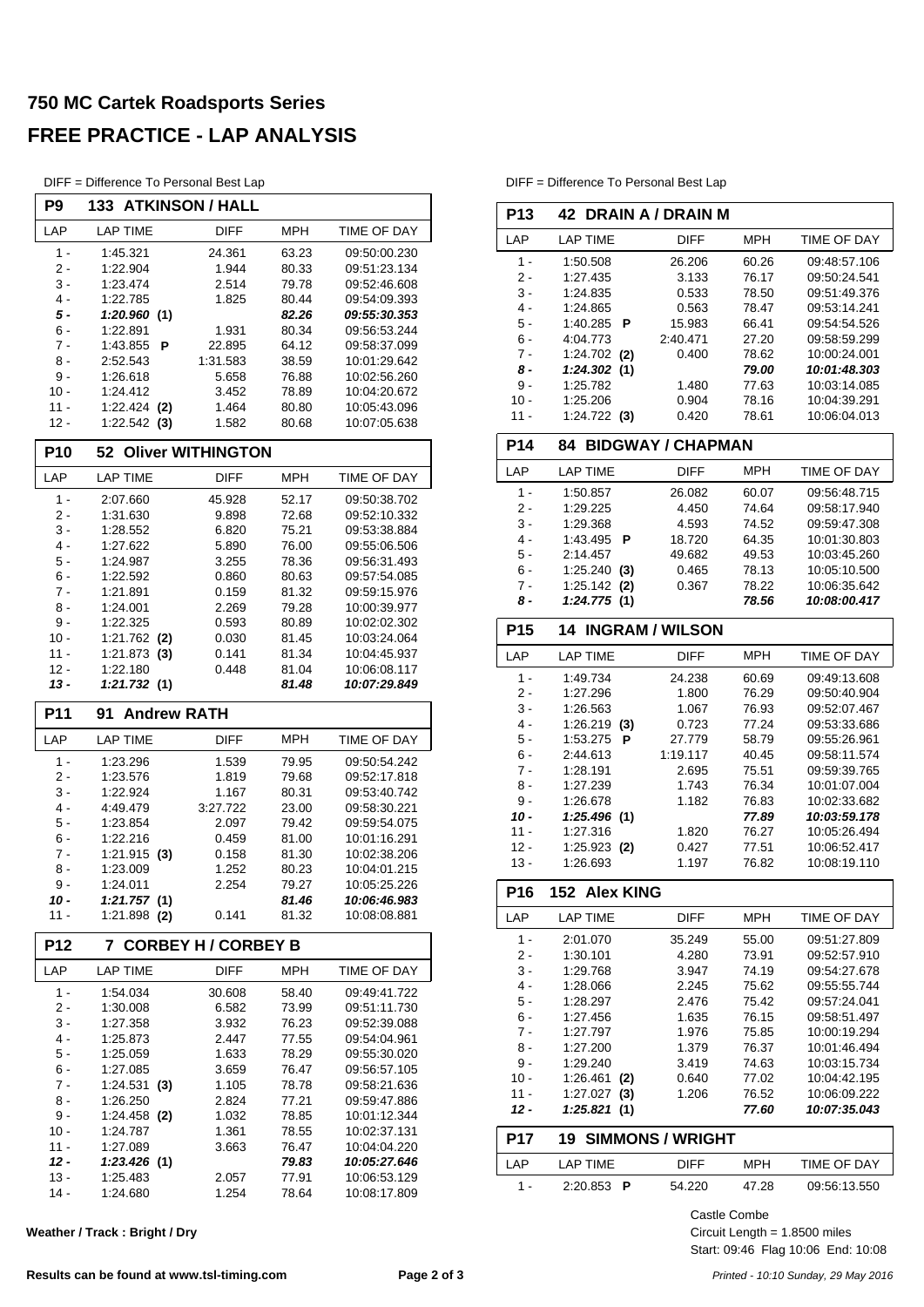## **750 MC Cartek Roadsports Series FREE PRACTICE - LAP ANALYSIS**

|            | DIFF = Difference To Personal Best Lap |                          |            |                    |
|------------|----------------------------------------|--------------------------|------------|--------------------|
| 2 -        | P<br>2:08.648                          | 42.015                   | 51.76      | 09:58:22.198       |
| $3 -$      | 2:01.248                               | 34.615                   | 54.92      | 10:00:23.446       |
| 4 -        | 1:26.633(1)                            |                          | 76.87      | 10:01:50.079       |
| <b>P18</b> | 55 VENN / SHARP                        |                          |            |                    |
| LAP        | <b>LAP TIME</b>                        | <b>DIFF</b>              | <b>MPH</b> | <b>TIME OF DAY</b> |
|            |                                        |                          |            |                    |
| $1 -$      | 1:59.244                               | 32.384                   | 55.85      | 09:50:01.921       |
| $2 -$      | 1:32.496                               | 5.636                    | 72.00      | 09:51:34.417       |
| 3 -        | 1:31.624                               | 4.764                    | 72.68      | 09:53:06.041       |
| $4 -$      | 1:30.968                               | 4.108                    | 73.21      | 09:54:37.009       |
| 5 -        | 1:27.591<br>(3)                        | 0.731                    | 76.03      | 09:56:04.600       |
| 6 -        | 1:32.755                               | 5.895                    | 71.80      | 09:57:37.355       |
| $7 -$      | 1:28.328                               | 1.468                    | 75.40      | 09:59:05.683       |
| $8 -$      | 1:35.047                               | 8.187                    | 70.07      | 10:00:40.730       |
| 9 -        | 1:28.378                               | 1.518                    | 75.35      | 10:02:09.108       |
| 10 -       | 1:26.860(1)                            |                          | 76.67      | 10:03:35.968       |
| $11 -$     | 1:28.044                               | 1.184                    | 75.64      | 10:05:04.012       |
| $12 -$     | $1:27.094$ (2)                         | 0.234                    | 76.46      | 10:06:31.106       |
| <b>P19</b> | 79<br><b>James CANFER</b>              |                          |            |                    |
| LAP        | <b>LAP TIME</b>                        | <b>DIFF</b>              | <b>MPH</b> | TIME OF DAY        |
| $1 -$      | 2:04.940                               | 36.671                   | 53.30      | 09:50:32.515       |
| $2 -$      | 1:34.511                               | 6.242                    | 70.46      | 09:52:07.026       |
| 3 -        | 1:38.996                               | 10.727                   | 67.27      | 09:53:46.022       |
| $4 -$      | 1:30.177                               | 1.908                    | 73.85      | 09:55:16.199       |
| 5 -        | 1:31.323                               | 3.054                    | 72.92      | 09:56:47.522       |
| 6 -        | 1:28.842<br>(2)                        | 0.573                    | 74.96      | 09:58:16.364       |
| 7 -        | 1:44.633<br>P                          | 16.364                   | 63.65      | 10:00:00.997       |
| 8 -        | 4:09.997                               | 2:41.728                 | 26.64      | 10:04:10.994       |
| $9 -$      | 1:28.965<br>(3)                        | 0.696                    | 74.86      | 10:05:39.959       |
| 10 -       | 1:28.269(1)                            |                          | 75.45      | 10:07:08.228       |
| <b>P20</b> | 33                                     | <b>DOLAN P / DOLAN J</b> |            |                    |
| LAP        | <b>LAP TIME</b>                        | <b>DIFF</b>              | <b>MPH</b> | <b>TIME OF DAY</b> |
| $1 -$      | 2:15.052                               | 45.260                   | 49.31      | 09:50:40.344       |
| 2 -        | 1:55.103                               | 25.311                   | 57.86      | 09:52:35.447       |
| 3 -        | 1:42.063                               | 12.271                   | 65.25      | 09:54:17.510       |
| $4 -$      | 1:37.635                               | 7.843                    | 68.21      | 09:55:55.145       |
| $5 -$      | 1:34.461                               | 4.669                    | 70.50      | 09:57:29.606       |
| $6 -$      | 1:35.107                               | 5.315                    | 70.02      | 09:59:04.713       |
| $7 -$      | 1:35.689                               | 5.897                    | 69.60      | 10:00:40.402       |
| 8 -        | 1:32.677                               | 2.885                    | 71.86      | 10:02:13.079       |
| 9 -        | 1:32.384                               | 2.592                    | 72.09      | 10:03:45.463       |
| $10 -$     | $1:30.130$ (2)                         | 0.338                    | 73.89      | 10:05:15.593       |
| 11 -       | 1:29.792<br>(1)                        |                          | 74.17      | 10:06:45.385       |
| $12 -$     | $1:30.663$ (3)                         | 0.871                    | 73.45      | 10:08:16.048       |

**Weather / Track : Bright / Dry**

Start: 09:46 Flag 10:06 End: 10:08 Circuit Length = 1.8500 miles Castle Combe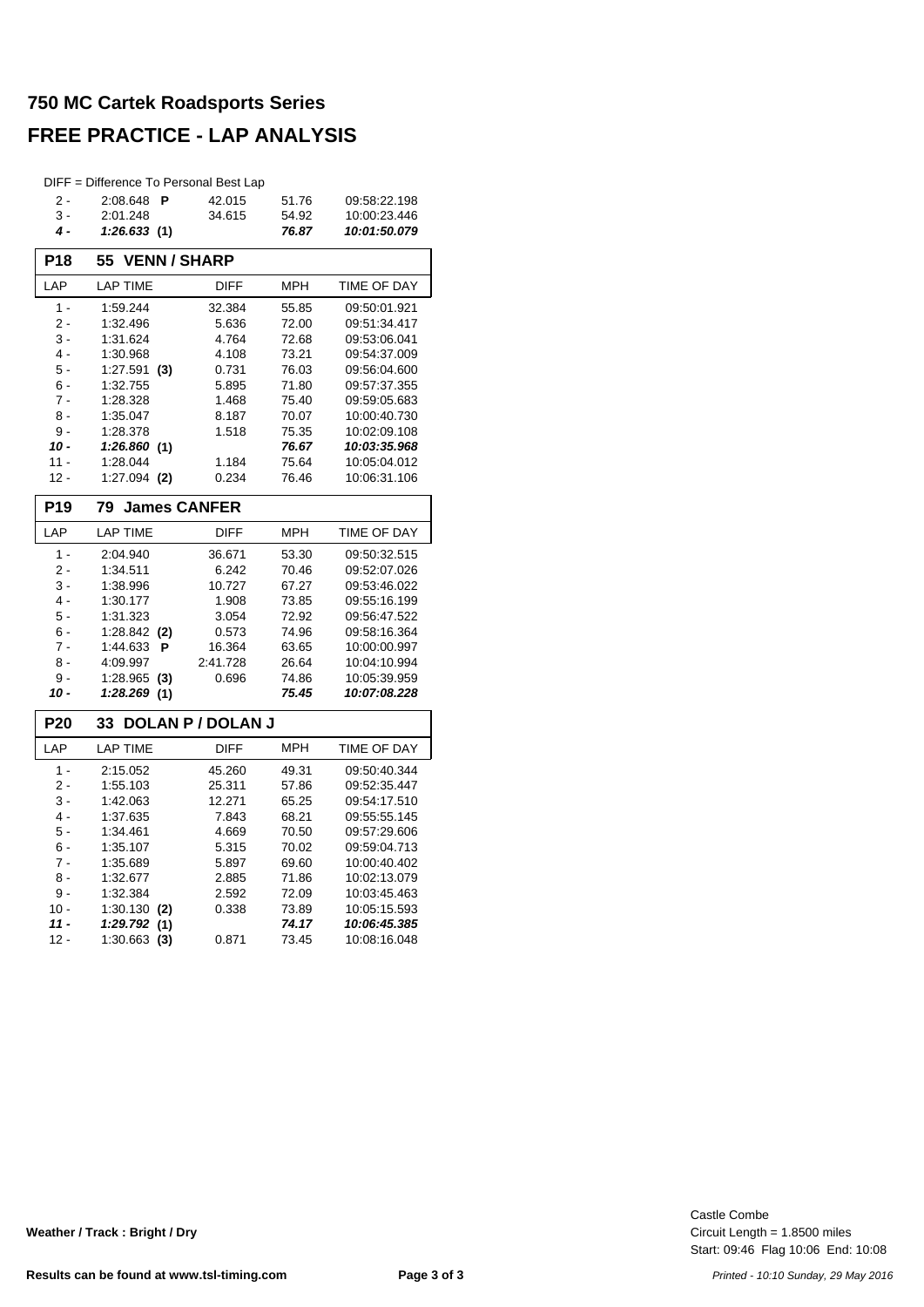#### **750 MC Cartek Roadsports Series QUALIFYING - RACE 2 - CLASSIFICATION**

| <b>POS</b> | NO. | CL.           | PIC NAME                      | <b>ENTRY</b>                         | <b>TIME</b> | ON             | LAPS | GAP    | <b>DIFF</b> | MPH   |
|------------|-----|---------------|-------------------------------|--------------------------------------|-------------|----------------|------|--------|-------------|-------|
|            | 991 | A             | <b>Jamie STURGESS</b>         | Seat Supercopa 1984                  | 1:15.134    | $\overline{2}$ | 14   |        |             | 88.64 |
| 2          | 90  | A             | 2 Martin GAMBLING             | BMW Z3 3200                          | 1:16.131    | $\overline{7}$ | 13   | 0.997  | 0.997       | 87.48 |
| 3          | 5   | A             | 3 Alec LIVESLEY               | Jenson Healey 2500                   | 1:16.450    | 3              | 13   | 1.316  | 0.319       | 87.11 |
| 4          | 19  | Inv           | <b>SIMMONS / WRIGHT</b>       | Ford Fiesta 2000 / Citroen Saxo 1600 | 1:17.232    | 12             | 12   | 2.098  | 0.782       | 86.23 |
| 5          | 45  | $\mathsf{C}$  | <b>SWIFT/OWENS</b>            | Honda Civic 1998                     | 1:17.296    | 10             | 10   | 2.162  | 0.064       | 86.16 |
| 6          | 3   | Inv           | <sup>2</sup> KEEPIN / CHIVERS | <b>MG ZR 1800</b>                    | 1:18.828    | 12             | 14   | 3.694  | 1.532       | 84.48 |
| 7          | 11  | B             | <b>WEBSTER / GAUGLER</b>      | Honda Civic 2000                     | 1:18.996    | $\overline{2}$ | 3    | 3.862  | 0.168       | 84.30 |
| 8          | 84  | B             | 2 BIDGWAY / CHAPMAN           | Toyota MR2 2000                      | 1:19.544    | $\overline{7}$ | 8    | 4.410  | 0.548       | 83.72 |
| 9          | 34  | $\mathsf{C}$  | <sup>2</sup> Mark GRICE       | Honda Civic 2000                     | 1:19.557    | 8              | 10   | 4.423  | 0.013       | 83.71 |
| 10         | 22  | $\mathcal{C}$ | 3 Liam CRILLY                 | Mazda RX8 1300                       | 1:19.690    | 12             | 14   | 4.556  | 0.133       | 83.57 |
| 11         | 131 | Inv           | <b>3 PARR / ROBERTSON</b>     | Citroen Saxo 1598 / Ford Fiesta 1600 | 1:19.750    | 9              | 11   | 4.616  | 0.060       | 83.51 |
| 12         | 52  | C             | 4 Oliver WITHINGTON           | Honda Civic 2000                     | 1:20.027    | 11             | 12   | 4.893  | 0.277       | 83.22 |
| 13         | 91  | $\mathsf{C}$  | 5 Andrew RATH                 | Mini Cooper S 1600                   | 1:20.420    | 10             | 13   | 5.286  | 0.393       | 82.81 |
| 14         | 133 | Inv           | 4 ATKINSON / HALL             | Honda Civic Type R 1998              | 1:20.876    | 11             | 12   | 5.742  | 0.456       | 82.34 |
| 15         | 14  | B             | 3 INGRAM / WILSON             | Ginetta G20 1800                     | 1:22.146    | 13             | 13   | 7.012  | 1.270       | 81.07 |
| 16         | 7   | $\mathsf{C}$  | 6 Harry CORBEY                | Honda CRX 1600                       | 1:22.824    | 12             | 12   | 7.690  | 0.678       | 80.41 |
| 17         | 42  | B             | 4 DRAIN A / DRAIN M           | Porsche Boxter S 3200                | 1:23.434    | $\overline{7}$ | 13   | 8.300  | 0.610       | 79.82 |
| 18         | 33  | $\mathcal{C}$ | 7 DOLAN P / DOLAN J           | BMW 323i E21 2700                    | 1:23.480    | 3              | 13   | 8.346  | 0.046       | 79.77 |
| 19         | 152 | Inv           | 5 Alex KING                   | Mazda MX5 1999                       | 1:24.317    | 10             | 12   | 9.183  | 0.837       | 78.98 |
| 20         | 55  | Inv           | 6 VENN / SHARP                | Honda Civic Type R 2000              | 1:24.999    | 4              | 4    | 9.865  | 0.682       | 78.35 |
| 21         | 79  | D             | <b>James CANFER</b>           | Mazda MX5 1600                       | 1:26.134    | 13             | 13   | 11.000 | 1.135       | 77.32 |

**Weather / Track : Sunny / Dry**

These results are provisional until the conclusion of any judicial and technical matters. Start: 11:22 Flag 12:07 End: 12:08

Clerk Of Course : Timekeeper :

Circuit Length = 1.8500 miles Castle Combe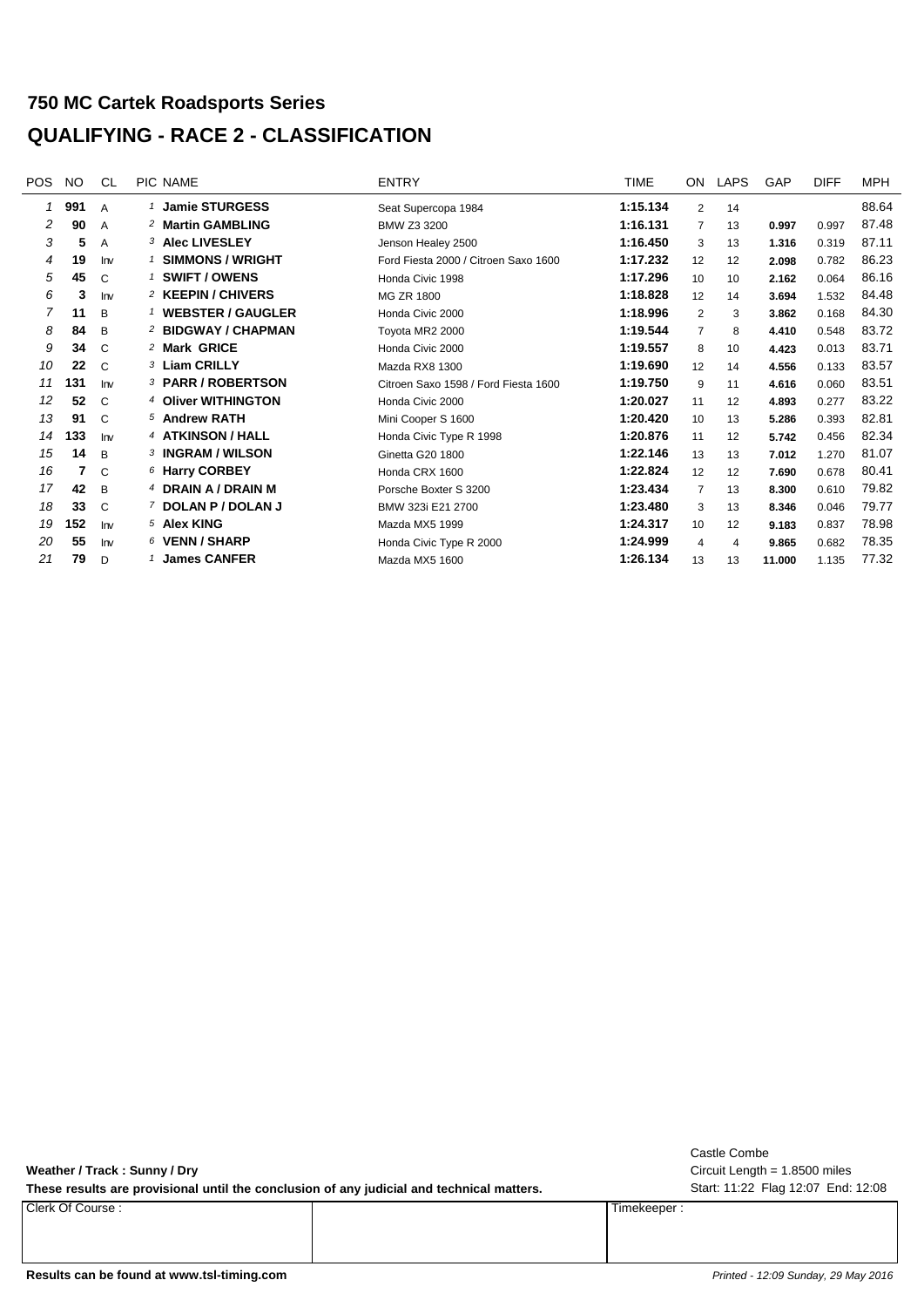## **750 MC Cartek Roadsports Series QUALIFYING - RACE 2 - LAP ANALYSIS**

DIFF = Difference To Personal Best Lap

| P <sub>1</sub>        | 991                       | <b>Jamie STURGESS</b>   |                |                              |
|-----------------------|---------------------------|-------------------------|----------------|------------------------------|
| LAP                   | <b>LAP TIME</b>           | <b>DIFF</b>             | MPH            | TIME OF DAY                  |
| 1 -<br>$\mathbf{2}$ - | 1:18.514<br>1:15.134(1)   | 3.380                   | 84.82<br>88.64 | 11:25:42.143<br>11:26:57.277 |
| 3 -                   | $1:15.563$ (3)            | 0.429                   | 88.13          | 11:28:12.840                 |
| 4 -                   | 1:16.727                  | 1.593                   | 86.80          | 11:29:29.567                 |
| 5 -                   | 1:15.809                  | 0.675                   | 87.85          | 11:30:45.376                 |
| 6 -                   | 26:24.857                 | 25:09.723               | 4.20           | 11:57:10.233                 |
| 7 -                   | 1:17.976                  | 2.842                   | 85.41          | 11:58:28.209                 |
| 8 -                   | 1:17.195                  | 2.061                   | 86.27          | 11:59:45.404                 |
| 9 -                   | 1:17.304                  | 2.170                   | 86.15          | 12:01:02.708                 |
| $10 -$                | 1:16.149                  | 1.015                   | 87.46          | 12:02:18.857                 |
| 11 -                  | 1:15.731                  | 0.597                   | 87.94          | 12:03:34.588                 |
| $12 -$<br>$13 -$      | 1:15.591<br>1:16.299      | 0.457                   | 88.10<br>87.28 | 12:04:50.179<br>12:06:06.478 |
| $14 -$                | 1:15.427 (2)              | 1.165<br>0.293          | 88.29          | 12:07:21.905                 |
|                       |                           |                         |                |                              |
| P <sub>2</sub>        | 90                        | <b>Martin GAMBLING</b>  |                |                              |
| LAP                   | <b>LAP TIME</b>           | <b>DIFF</b>             | <b>MPH</b>     | <b>TIME OF DAY</b>           |
| 1 -<br>2 -            | 1:16.765                  | 0.634                   | 86.75          | 11:26:27.828<br>11:27:54.795 |
| 3 -                   | 1:26.967<br>1:27.807      | 10.836<br>11.676        | 76.58<br>75.84 | 11:29:22.602                 |
| 4 -                   | 1:16.702                  | 0.571                   | 86.82          | 11:30:39.304                 |
| $5 -$                 | 26:12.634                 | 24:56.503               | 4.23           | 11:56:51.938                 |
| 6 -                   | 1:16.540<br>(3)           | 0.409                   | 87.01          | 11:58:08.478                 |
| 7 -                   | 1:16.131<br>(1)           |                         | 87.48          | 11:59:24.609                 |
| 8 -                   | 1:16.788                  | 0.657                   | 86.73          | 12:00:41.397                 |
| 9 -                   | $1:16.310$ (2)            | 0.179                   | 87.27          | 12:01:57.707                 |
| $10 -$                | 1:16.596                  | 0.465                   | 86.95          | 12:03:14.303                 |
| 11 -                  | 1:39.411                  | 23.280                  | 66.99          | 12:04:53.714                 |
| $12 -$                | 1:35.573                  | 19.442                  | 69.68          | 12:06:29.287                 |
| $13 -$                | 1:20.669                  | 4.538                   | 82.55          | 12:07:49.956                 |
| P <sub>3</sub>        | <b>Alec LIVESLEY</b><br>5 |                         |                |                              |
| LAP                   | <b>LAP TIME</b>           | DIFF                    | MPH            | TIME OF DAY                  |
| 1 -                   | 1:18.684                  | 2.234                   | 84.64          | 11:26:14.886                 |
| 2 -                   | 1:26.524                  | 10.074                  | 76.97          | 11:27:41.410                 |
| 3 -                   | 1:16.450(1)               |                         | 87.11          | 11:28:57.860                 |
| 4 -                   | 1:21.910                  | 5.460                   | 81.30          | 11:30:19.770                 |
| 5 -<br>$6 -$          | 26:49.009<br>1:18.473     | 25:32.559               | 4.13           | 11:57:08.779                 |
| $7 \cdot$             | 1:20.134                  | 2.023<br>3.684          | 84.87<br>83.11 | 11:58:27.252<br>11:59:47.386 |
| 8 -                   | 1:16.754(3)               | 0.304                   | 86.77          | 12:01:04.140                 |
| $9 -$                 | $1:16.510$ (2)            | 0.060                   | 87.04          | 12:02:20.650                 |
| $10 -$                | 1:17.148                  | 0.698                   | 86.32          | 12:03:37.798                 |
| $11 -$                | 1:17.271                  | 0.821                   | 86.19          | 12:04:55.069                 |
| 12 -                  | 1:16.798                  | 0.348                   | 86.72          | 12:06:11.867                 |
| 13 -                  | 1:17.049                  | 0.599                   | 86.43          | 12:07:28.916                 |
| <b>P4</b>             | 19                        | <b>SIMMONS / WRIGHT</b> |                |                              |
| LAP                   | <b>LAP TIME</b>           | <b>DIFF</b>             | <b>MPH</b>     | TIME OF DAY                  |
| 1 -                   | 1:22.117                  | 4.885                   | 81.10          | 11:26:25.796                 |
| $2 -$                 | 1:20.780                  | 3.548                   | 82.44          | 11:27:46.576                 |
| 3 -                   | 1:19.465                  | 2.233                   | 83.81          | 11:29:06.041                 |
| 4 -                   | 1:20.160                  | 2.928                   | 83.08          | 11:30:26.201                 |
| $5 -$                 | 26:50.997                 | 25:33.765               | 4.13           | 11:57:17.198                 |
| 6 -                   | 1:19.084                  | 1.852                   | 84.21          | 11:58:36.282                 |
| $7 -$                 | 1:19.033                  | 1.801                   | 84.26          | 11:59:55.315                 |
| 8 -<br>9 -            | 1:18.612<br>1:18.324      | 1.380                   | 84.72<br>85.03 | 12:01:13.927                 |
| 10 -                  | $1:17.327$ (2)            | 1.092<br>0.095          | 86.12          | 12:02:32.251<br>12:03:49.578 |
|                       |                           |                         |                |                              |

**Weather / Track : Sunny / Dry**

|        | DIFF = Difference To Personal Best Lap |       |       |              |
|--------|----------------------------------------|-------|-------|--------------|
| $11 -$ | $1:17.512$ (3)                         | 0.280 | 85.92 | 12:05:07.090 |
| - 12 - | 1:17.232(1)                            |       | 86.23 | 12:06:24.322 |

| P5    | <b>45 SWIFT / OWENS</b> |             |            |                    |
|-------|-------------------------|-------------|------------|--------------------|
| LAP   | <b>LAP TIME</b>         | <b>DIFF</b> | <b>MPH</b> | <b>TIME OF DAY</b> |
| 1 -   | 1:19.688                | 2.392       | 83.57      | 11:26:02.709       |
| 2.    | 1:18.715                | 1.419       | 84.60      | 11:27:21.424       |
| $3 -$ | 1:20.068                | 2.772       | 83.17      | 11:28:41.492       |
| $4 -$ | 1:24.244                | 6.948       | 79.05      | 11:30:05.736       |
| $5 -$ | 1:18.217(3)             | 0.921       | 85.14      | 11:31:23.953       |
| $6 -$ | 25:34.046               | 24:16.750   | 4.34       | 11:56:57.999       |
| $7 -$ | 1:21.644                | 4.348       | 81.57      | 11:58:19.643       |
| 8 -   | 1:18.536                | 1.240       | 84.80      | 11:59:38.179       |
| 9 -   | 1:17.688<br>(2)         | 0.392       | 85.72      | 12:00:55.867       |
| 10 -  | 1:17.296<br>(1)         |             | 86.16      | 12:02:13.163       |

| P6     |                 | <b>3 KEEPIN/CHIVERS</b> |            |              |
|--------|-----------------|-------------------------|------------|--------------|
| LAP    | <b>LAP TIME</b> | <b>DIFF</b>             | <b>MPH</b> | TIME OF DAY  |
| 1 -    | 1:20.647        | 1.819                   | 82.58      | 11:25:49.744 |
| $2 -$  | 1:24.029        | 5.201                   | 79.25      | 11:27:13.773 |
| $3 -$  | 1:20.113        | 1.285                   | 83.13      | 11:28:33.886 |
| 4 -    | 1:20.510        | 1.682                   | 82.72      | 11:29:54.396 |
| 5 -    | 1:20.012        | 1.184                   | 83.23      | 11:31:14.408 |
| 6 -    | 25:41.817       | 24:22.989               | 4.31       | 11:56:56.225 |
| 7 -    | 1:23.743        | 4.915                   | 79.52      | 11.58.19.968 |
| 8 -    | 1:19.638        | 0.810                   | 83.62      | 11:59:39.606 |
| 9 -    | 1:19.885        | 1.057                   | 83.37      | 12:00:59.491 |
| $10 -$ | 1:19.709        | 0.881                   | 83.55      | 12:02:19.200 |
| 11 -   | $1:19.434$ (2)  | 0.606                   | 83.84      | 12:03:38.634 |
| $12 -$ | 1:18.828(1)     |                         | 84.48      | 12:04:57.462 |
| $13 -$ | 1:20.374        | 1.546                   | 82.86      | 12:06:17.836 |
| 14 -   | $1:19.562$ (3)  | 0.734                   | 83.70      | 12:07:37.398 |
| דה     | A A             | WFBCTFB / GAUGLEB       |            |              |

| P7                    | 11 WEBSTER / GAUGLER                            |                |                         |                                              |  |  |  |  |  |
|-----------------------|-------------------------------------------------|----------------|-------------------------|----------------------------------------------|--|--|--|--|--|
| I AP                  | LAP TIME                                        | <b>DIFF</b>    | MPH                     | <b>TIME OF DAY</b>                           |  |  |  |  |  |
| 1 -<br>$2 -$<br>$3 -$ | $1:24.027$ (3)<br>1:18.996(1)<br>$1:19.702$ (2) | 5.031<br>0.706 | 79.26<br>84.30<br>83.56 | 11:25:48.870<br>11:27:07.866<br>11:28:27.568 |  |  |  |  |  |

| P8    | <b>84 BIDGWAY / CHAPMAN</b> |             |            |                    |  |  |  |  |  |  |  |
|-------|-----------------------------|-------------|------------|--------------------|--|--|--|--|--|--|--|
| LAP   | LAP TIME                    | <b>DIFF</b> | <b>MPH</b> | <b>TIME OF DAY</b> |  |  |  |  |  |  |  |
| 1 -   | 1:25.824                    | 6.280       | 77.60      | 11:25:48.615       |  |  |  |  |  |  |  |
| 2 -   | 1:27.759                    | 8.215       | 75.88      | 11:27:16.374       |  |  |  |  |  |  |  |
| $3 -$ | 1:46.938<br>P               | 27.394      | 62.27      | 11:29:03.312       |  |  |  |  |  |  |  |
| 4 -   | 28:05.236                   | 26:45.692   | 3.95       | 11:57:08.548       |  |  |  |  |  |  |  |
| $5 -$ | 1:23.610                    | 4.066       | 79.65      | 11:58:32.158       |  |  |  |  |  |  |  |
| $6 -$ | $1:21.821$ (3)              | 2.277       | 81.39      | 11:59:53.979       |  |  |  |  |  |  |  |
| $7 -$ | 1:19.544(1)                 |             | 83.72      | 12:01:13.523       |  |  |  |  |  |  |  |
| 8 -   | 1:19.755<br>(2)             | 0.211       | 83.50      | 12:02:33.278       |  |  |  |  |  |  |  |

| P9    | <b>Mark GRICE</b><br>34 |             |            |              |  |  |  |  |  |  |  |  |  |
|-------|-------------------------|-------------|------------|--------------|--|--|--|--|--|--|--|--|--|
| LAP   | <b>LAP TIME</b>         | <b>DIFF</b> | <b>MPH</b> | TIME OF DAY  |  |  |  |  |  |  |  |  |  |
| 1 -   | 1:21.227                | 1.670       | 81.99      | 11:26:08.284 |  |  |  |  |  |  |  |  |  |
| 2 -   | 1:25.493                | 5.936       | 77.90      | 11:27:33.777 |  |  |  |  |  |  |  |  |  |
| $3 -$ | 1:20.249                | 0.692       | 82.99      | 11:28:54.026 |  |  |  |  |  |  |  |  |  |
| 4 -   | $1:19.742$ (2)          | 0.185       | 83.51      | 11:30:13.768 |  |  |  |  |  |  |  |  |  |
| 5 -   | 26:55.997               | 25:36.440   | 4.12       | 11:57:09.765 |  |  |  |  |  |  |  |  |  |
| 6 -   | 1:20.793                | 1.236       | 82.43      | 11:58:30.558 |  |  |  |  |  |  |  |  |  |
| 7 -   | 1:21.856                | 2.299       | 81.36      | 11:59:52.414 |  |  |  |  |  |  |  |  |  |
| 8 -   | 1:19.557(1)             |             | 83.71      | 12:01:11.971 |  |  |  |  |  |  |  |  |  |

Castle Combe

Start: 11:22 Flag 12:07 End: 12:08 Circuit Length = 1.8500 miles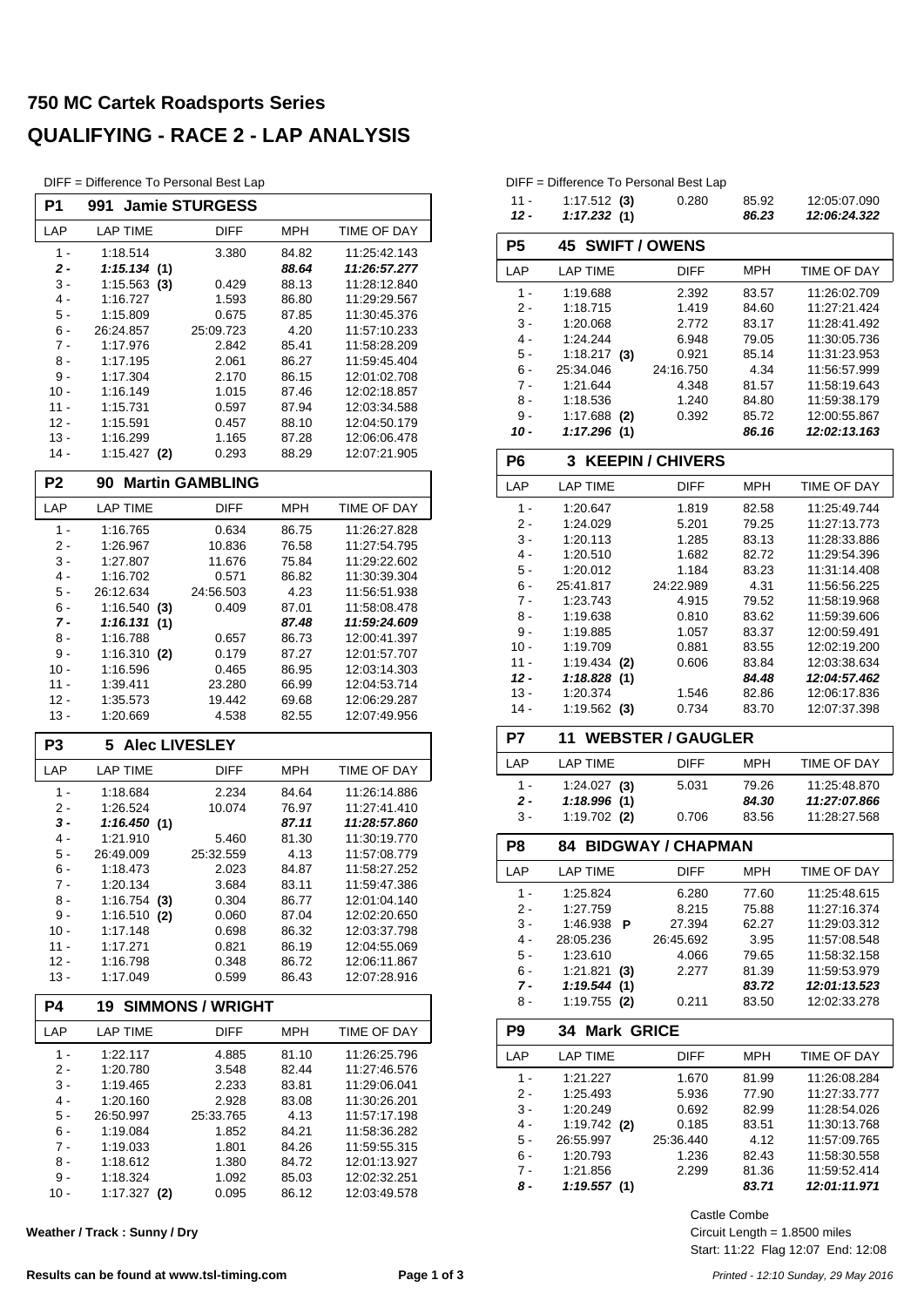## **750 MC Cartek Roadsports Series QUALIFYING - RACE 2 - LAP ANALYSIS**

|                                       | DIFF = Difference To Personal Best Lap         |                          |                       |                    |  |  |  |  |  |  |  |
|---------------------------------------|------------------------------------------------|--------------------------|-----------------------|--------------------|--|--|--|--|--|--|--|
| 9 -                                   | $1:19.787$ (3)                                 | 0.230                    | 83.47                 | 12:02:31.758       |  |  |  |  |  |  |  |
| $10 -$                                | 1:19.834                                       | 0.277                    | 83.42                 | 12:03:51.592       |  |  |  |  |  |  |  |
| <b>P10</b>                            | <b>Liam CRILLY</b><br>22                       |                          |                       |                    |  |  |  |  |  |  |  |
| LAP                                   | <b>LAP TIME</b>                                | <b>DIFF</b>              | MPH                   | <b>TIME OF DAY</b> |  |  |  |  |  |  |  |
| $1 -$                                 | 1:20.423                                       | 0.733                    | 82.81                 | 11:25:50.486       |  |  |  |  |  |  |  |
| 2 -                                   | 1:20.803                                       | 1.113                    | 82.42                 | 11:27:11.289       |  |  |  |  |  |  |  |
| 3 -                                   | $1:19.838$ (3)                                 | 0.148                    | 83.41                 | 11:28:31.127       |  |  |  |  |  |  |  |
| 4 -                                   | 1:28.767                                       | 9.077                    | 75.02                 | 11:29:59.894       |  |  |  |  |  |  |  |
| $5 -$                                 | 1:31.275<br>Р                                  | 11.585                   | 72.96                 | 11:31:31.169       |  |  |  |  |  |  |  |
| 6 -                                   | 25:25.378                                      | 24:05.688                | 4.36                  | 11:56:56.547       |  |  |  |  |  |  |  |
| $7 -$                                 | 1:21.687                                       | 1.997                    | 81.53                 | 11:58:18.234       |  |  |  |  |  |  |  |
| 8 -                                   | 1:20.892                                       | 1.202                    | 82.33                 | 11:59:39.126       |  |  |  |  |  |  |  |
| 9 -                                   | 1:21.399                                       | 1.709                    | 81.81                 | 12:01:00.525       |  |  |  |  |  |  |  |
| $10 -$                                | 1:23.093                                       | 3.403                    | 80.15                 | 12:02:23.618       |  |  |  |  |  |  |  |
| 11 -                                  | $1:19.712$ (2)                                 | 0.022                    | 83.55                 | 12:03:43.330       |  |  |  |  |  |  |  |
| $12 -$                                | 1:19.690(1)                                    |                          | 83.57                 | 12:05:03.020       |  |  |  |  |  |  |  |
| $13 -$                                | 1:19.891                                       | 0.201                    | 83.36                 | 12:06:22.911       |  |  |  |  |  |  |  |
| $14 -$                                | 1:23.523                                       | 3.833                    | 79.73                 | 12:07:46.434       |  |  |  |  |  |  |  |
| P11<br>131<br><b>PARR / ROBERTSON</b> |                                                |                          |                       |                    |  |  |  |  |  |  |  |
| LAP                                   | <b>LAP TIME</b>                                | <b>DIFF</b>              | MPH                   | TIME OF DAY        |  |  |  |  |  |  |  |
| 1 -                                   | 1:20.022                                       | 0.272                    | 83.22                 | 11:29:24.240       |  |  |  |  |  |  |  |
| 2 -                                   | $1:19.927$ (3)                                 | 0.177                    | 83.32                 | 11:30:44.167       |  |  |  |  |  |  |  |
| 3 -                                   | 26:14.652                                      | 24:54.902                | 4.22                  | 11:56:58.819       |  |  |  |  |  |  |  |
| 4 -                                   | 1:27.731                                       | 7.981                    | 75.91                 | 11:58:26.550       |  |  |  |  |  |  |  |
| 5 -                                   | 1:24.151                                       | 4.401                    | 79.14                 | 11:59:50.701       |  |  |  |  |  |  |  |
| 6 -                                   | 1:57.456<br>P                                  | 37.706                   | 56.70                 | 12:01:48.157       |  |  |  |  |  |  |  |
| $7 -$                                 | 1:26.811                                       | 7.061                    | 76.71                 | 12:03:14.968       |  |  |  |  |  |  |  |
| 8 -                                   | 1:20.739                                       | 0.989                    | 82.48                 | 12:04:35.707       |  |  |  |  |  |  |  |
| 9 -                                   | 1:19.750(1)                                    |                          | 83.51                 | 12:05:55.457       |  |  |  |  |  |  |  |
| $10 -$                                | 1:20.155                                       | 0.405                    | 83.08<br>12:07:15.612 |                    |  |  |  |  |  |  |  |
| 11 -                                  | 1:19.860 (2)<br>0.110<br>83.39<br>12:08:35.472 |                          |                       |                    |  |  |  |  |  |  |  |
| <b>P12</b>                            | 52                                             | <b>Oliver WITHINGTON</b> |                       |                    |  |  |  |  |  |  |  |
| LAP                                   | <b>LAP TIME</b>                                | <b>DIFF</b>              | MPH                   | TIME OF DAY        |  |  |  |  |  |  |  |
| 1 -                                   | 1:23.820                                       | 3.793                    | 79.45                 | 11:25:44.335       |  |  |  |  |  |  |  |
| 2 -                                   | 1:23.275                                       | 3.248                    | 79.97                 | 11:27:07.610       |  |  |  |  |  |  |  |
| 3 -                                   | 1:23.206                                       | 3.179                    | 80.04                 | 11:28:30.816       |  |  |  |  |  |  |  |
| $4 -$                                 | 1:22.777                                       | 2.750                    | 80.45                 | 11:29:53.593       |  |  |  |  |  |  |  |
| 5 -                                   | 1:22.274                                       | 2.247                    | 80.94                 | 11:31:15.867       |  |  |  |  |  |  |  |
| $6 -$                                 | 25:56.816                                      | 24:36.789                | 4.27                  | 11:57:12.683       |  |  |  |  |  |  |  |
| 7 -                                   | 1:22.257                                       | 2.230                    | 80.96                 | 11:58:34.940       |  |  |  |  |  |  |  |
| $8 -$                                 | 1:22.862                                       | 2.835                    | 80.37                 | 11:59:57.802       |  |  |  |  |  |  |  |
| $9 -$                                 | $1:21.216$ (3)                                 | 1.189                    | 82.00                 | 12:01:19.018       |  |  |  |  |  |  |  |
| $10 -$                                | 1:20.744<br>(2)                                | 0.717                    | 82.48                 | 12:02:39.762       |  |  |  |  |  |  |  |
| $11 -$                                | 1:20.027(1)                                    |                          | 83.22                 | 12:03:59.789       |  |  |  |  |  |  |  |
| 12 -                                  | 2:01.197 P                                     | 41.170                   | 54.95                 | 12:06:00.986       |  |  |  |  |  |  |  |
| <b>P13</b>                            | <b>Andrew RATH</b><br>91                       |                          |                       |                    |  |  |  |  |  |  |  |
| LAP                                   | <b>LAP TIME</b>                                | <b>DIFF</b>              | MPH                   | TIME OF DAY        |  |  |  |  |  |  |  |
| 1 -                                   | 1:26.158                                       | 5.738                    | 77.30                 | 11:25:49.295       |  |  |  |  |  |  |  |
| 2 -                                   | 1:30.418                                       | 9.998                    | 73.65                 | 11:27:19.713       |  |  |  |  |  |  |  |
| 3 -                                   | 1:21.727                                       | 1.307                    | 81.49                 | 11:28:41.440       |  |  |  |  |  |  |  |
| 4 -                                   | 1:45.644<br>P                                  | 25.224                   | 63.04                 | 11:30:27.084       |  |  |  |  |  |  |  |
| 5 -                                   | 26:20.197                                      | 24:59.777                | 4.21                  | 11:56:47.281       |  |  |  |  |  |  |  |
| 6 -                                   | 1:21.882                                       | 1.462                    | 81.33                 | 11:58:09.163       |  |  |  |  |  |  |  |
| $7 -$                                 | 1:21.282                                       | 0.862                    | 81.93                 | 11:59:30.445       |  |  |  |  |  |  |  |
| 8 -                                   | 1:20.978                                       | 0.558                    | 82.24                 | 12:00:51.423       |  |  |  |  |  |  |  |
| $9 -$<br>10 -                         | $1:20.447$ (2)                                 | 0.027                    | 82.78                 | 12:02:11.870       |  |  |  |  |  |  |  |
|                                       | 1:20.420(1)                                    |                          | 82.81                 | 12:03:32.290       |  |  |  |  |  |  |  |

**Weather / Track : Sunny / Dry**

| DIFF = Difference To Personal Best Lap |                |       |       |              |  |  |  |  |  |  |
|----------------------------------------|----------------|-------|-------|--------------|--|--|--|--|--|--|
| 11 -                                   | 1:21.749       | 1.329 | 81.46 | 12:04:54.039 |  |  |  |  |  |  |
| $12 -$                                 | 1:22.344       | 1.924 | 80.88 | 12:06:16.383 |  |  |  |  |  |  |
| $13 -$                                 | $1:20.798$ (3) | 0.378 | 82.42 | 12:07:37.181 |  |  |  |  |  |  |

| <b>P14</b> | 133 ATKINSON / HALL |             |            |              |
|------------|---------------------|-------------|------------|--------------|
| LAP        | <b>LAP TIME</b>     | <b>DIFF</b> | <b>MPH</b> | TIME OF DAY  |
| 1 -        | 1:23.426            | 2.550       | 79.83      | 11.26.12.299 |
| $2 -$      | 1:23.158            | 2.282       | 80.08      | 11:27:35.457 |
| $3 -$      | 1:21.859            | 0.983       | 81.35      | 11:28:57.316 |
| $4 -$      | 1:24.574            | 3.698       | 78.74      | 11:30:21.890 |
| $5 -$      | 26:40.431           | 25:19.555   | 4.16       | 11:57:02.321 |
| $6 -$      | 1:21.220            | 0.344       | 81.99      | 11:58:23.541 |
| $7 -$      | 1:21.059<br>(2)     | 0.183       | 82.16      | 11:59:44.600 |
| $8 -$      | 1:22.371            | 1.495       | 80.85      | 12:01:06.971 |
| $9 -$      | 1:21.105<br>(3)     | 0.229       | 82.11      | 12:02:28.076 |
| $10 -$     | 1:21.360            | 0.484       | 81.85      | 12:03:49.436 |
| 11 -       | 1:20.876(1)         |             | 82.34      | 12:05:10.312 |
| 12 -       | 1:21.981            | 1.105       | 81.23      | 12:06:32.293 |

| <b>P15</b> | 14              | <b>INGRAM / WILSON</b> |            |              |
|------------|-----------------|------------------------|------------|--------------|
| LAP        | <b>LAP TIME</b> | <b>DIFF</b>            | <b>MPH</b> | TIME OF DAY  |
| 1 -        | 1:24.301        | 2.155                  | 79.00      | 11.26.21.689 |
| $2 -$      | 1:22.898<br>(2) | 0.752                  | 80.34      | 11:27:44.587 |
| $3 -$      | 1:23.923        | 1.777                  | 79.35      | 11:29:08.510 |
| 4 -        | 1:23.573        | 1.427                  | 79.69      | 11:30:32.083 |
| $5 -$      | 26:51.535       | 25:29.389              | 4.13       | 11:57:23.618 |
| 6 -        | 1:24.281        | 2.135                  | 79.02      | 11:58:47.899 |
| $7 -$      | 1:23.156        | 1.010                  | 80.09      | 12:00:11.055 |
| $8 -$      | 1:23.870        | 1.724                  | 79.40      | 12:01:34.925 |
| $9 -$      | 1:24.170        | 2.024                  | 79.12      | 12:02:59.095 |
| $10 -$     | 1:24.213        | 2.067                  | 79.08      | 12:04:23.308 |
| 11 -       | 1:23.117<br>(3) | 0.971                  | 80.12      | 12:05:46.425 |
| $12 -$     | 1:23.816        | 1.670                  | 79.46      | 12:07:10.241 |
| $13 -$     | 1:22.146(1)     |                        | 81.07      | 12:08:32.387 |

| P <sub>16</sub> | 7 Harry CORBEY  |             |            |              |  |  |  |  |  |  |  |  |
|-----------------|-----------------|-------------|------------|--------------|--|--|--|--|--|--|--|--|
| LAP             | <b>LAP TIME</b> | <b>DIFF</b> | <b>MPH</b> | TIME OF DAY  |  |  |  |  |  |  |  |  |
| 1 -             | 1:28.647        | 5.823       | 75.12      | 11:26:16.874 |  |  |  |  |  |  |  |  |
| $2 -$           | 1:25.559        | 2.735       | 77.84      | 11:27:42.433 |  |  |  |  |  |  |  |  |
| $3 -$           | 1:24.161        | 1.337       | 79.13      | 11:29:06.594 |  |  |  |  |  |  |  |  |
| $4 -$           | 1:24.532        | 1.708       | 78.78      | 11:30:31.126 |  |  |  |  |  |  |  |  |
| $5 -$           | 26:39.739       | 25:16.915   | 4.16       | 11:57:10.865 |  |  |  |  |  |  |  |  |
| $6 -$           | $1:23.188$ (2)  | 0.364       | 80.05      | 11:58:34.053 |  |  |  |  |  |  |  |  |
| $7 -$           | 1:25.554        | 2.730       | 77.84      | 11:59:59.607 |  |  |  |  |  |  |  |  |
| $8 -$           | 1:24.404        | 1.580       | 78.90      | 12:01:24.011 |  |  |  |  |  |  |  |  |
| $9 -$           | $1:23.354$ (3)  | 0.530       | 79.90      | 12:02:47.365 |  |  |  |  |  |  |  |  |
| $10 -$          | 1:24.698        | 1.874       | 78.63      | 12:04:12.063 |  |  |  |  |  |  |  |  |
| 11 -            | 1:23.592        | 0.768       | 79.67      | 12:05:35.655 |  |  |  |  |  |  |  |  |
| 12 -            | 1:22.824<br>(1) |             | 80.41      | 12:06:58.479 |  |  |  |  |  |  |  |  |

| <b>P17</b> | 42 DRAIN A / DRAIN M |           |            |              |  |  |  |  |  |  |  |  |
|------------|----------------------|-----------|------------|--------------|--|--|--|--|--|--|--|--|
| LAP        | LAP TIME             | DIFF      | <b>MPH</b> | TIME OF DAY  |  |  |  |  |  |  |  |  |
| 1 -        | 1:27.548             | 4.114     | 76.07      | 11:26:02.819 |  |  |  |  |  |  |  |  |
| $2 -$      | 1:26.924             | 3.490     | 76.61      | 11:27:29.743 |  |  |  |  |  |  |  |  |
| $3 -$      | 1.23.963             | 0.529     | 79.32      | 11:28:53.706 |  |  |  |  |  |  |  |  |
| 4 -        | 1:24.603             | 1.169     | 78.72      | 11:30:18.309 |  |  |  |  |  |  |  |  |
| $5 -$      | 27:02.860            | 25:39.426 | 4.10       | 11:57:21.169 |  |  |  |  |  |  |  |  |
| 6 -        | 1:24.718             | 1.284     | 78.61      | 11:58:45.887 |  |  |  |  |  |  |  |  |
| 7 -        | 1:23.434(1)          |           | 79.82      | 12:00:09.321 |  |  |  |  |  |  |  |  |
| 8 -        | 1:24.171             | 0.737     | 79.12      | 12:01:33.492 |  |  |  |  |  |  |  |  |
| 9 -        | 1:23.766             | 0.332     | 79.50      | 12:02:57.258 |  |  |  |  |  |  |  |  |

Castle Combe

Start: 11:22 Flag 12:07 End: 12:08 Circuit Length = 1.8500 miles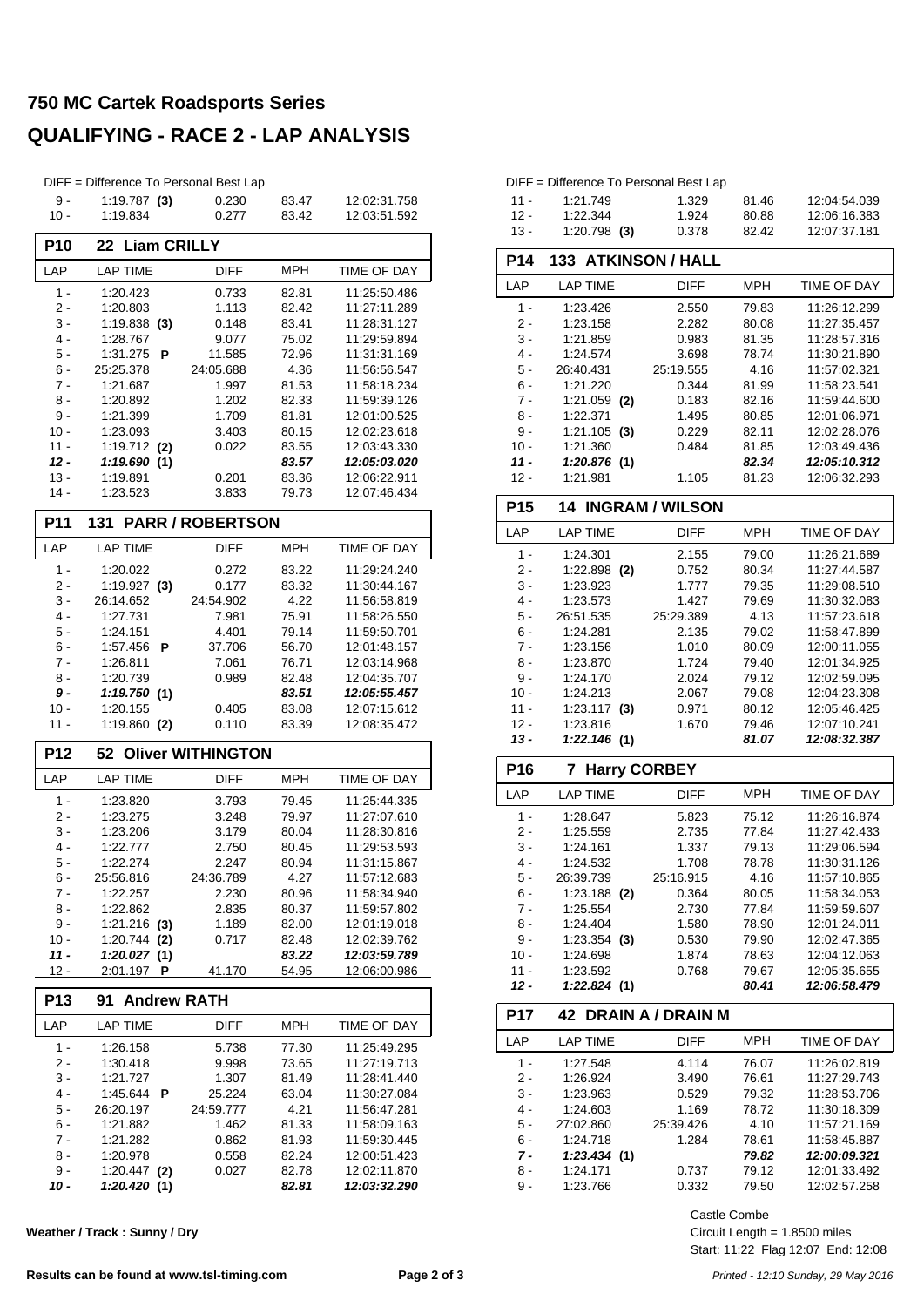### **750 MC Cartek Roadsports Series QUALIFYING - RACE 2 - LAP ANALYSIS**

| DIFF = Difference To Personal Best Lap     |                                                  |                                |                |                              |  |  |  |  |  |  |  |  |
|--------------------------------------------|--------------------------------------------------|--------------------------------|----------------|------------------------------|--|--|--|--|--|--|--|--|
| $10 -$                                     | 1:23.874                                         | 0.440                          | 79.40          | 12:04:21.132                 |  |  |  |  |  |  |  |  |
| $11 -$                                     | 1:23.820                                         | 0.386<br>79.45<br>12:05:44.952 |                |                              |  |  |  |  |  |  |  |  |
| $12 -$                                     | 1:23.564<br>(3)                                  | 0.130                          | 79.69          | 12:07:08.516                 |  |  |  |  |  |  |  |  |
| $13 -$                                     | 1:23.527<br>(2)                                  | 0.093                          | 79.73          | 12:08:32.043                 |  |  |  |  |  |  |  |  |
|                                            |                                                  |                                |                |                              |  |  |  |  |  |  |  |  |
| <b>P18</b>                                 | 33                                               | <b>DOLAN P / DOLAN J</b>       |                |                              |  |  |  |  |  |  |  |  |
| LAP                                        | <b>LAP TIME</b>                                  | DIFF                           | <b>MPH</b>     | TIME OF DAY                  |  |  |  |  |  |  |  |  |
| $1 -$                                      | 1:25.124                                         | 1.644                          | 78.23          | 11:26:23.367                 |  |  |  |  |  |  |  |  |
| 2 -                                        | $1:23.763$ (3)<br>0.283<br>79.51<br>11:27:47.130 |                                |                |                              |  |  |  |  |  |  |  |  |
| 3 -                                        | 1:23.480<br>79.77<br>11:29:10.610<br>(1)         |                                |                |                              |  |  |  |  |  |  |  |  |
| $4 -$                                      | 1:23.536<br>(2)                                  | 0.056                          | 79.72          | 11:30:34.146                 |  |  |  |  |  |  |  |  |
| 5 -                                        | 26:21.262                                        | 24:57.782                      | 4.21           | 11:56:55.408                 |  |  |  |  |  |  |  |  |
| 6 -                                        | 1:34.129                                         | 10.649                         | 70.75          | 11:58:29.537                 |  |  |  |  |  |  |  |  |
| 7 -                                        | 1:26.966                                         | 3.486                          | 76.58          | 11:59:56.503                 |  |  |  |  |  |  |  |  |
| 8 -                                        | 1:37.808                                         | 14.328                         | 68.09          | 12:01:34.311                 |  |  |  |  |  |  |  |  |
| 9 -                                        | 1:24.031                                         | 0.551                          | 79.25          | 12:02:58.342                 |  |  |  |  |  |  |  |  |
| $10 -$                                     | 1:24.009                                         | 0.529                          | 79.27          | 12:04:22.351                 |  |  |  |  |  |  |  |  |
| 11 -                                       | 1:23.804                                         | 0.324                          | 79.47          | 12:05:46.155                 |  |  |  |  |  |  |  |  |
| $12 -$                                     | 1:23.764                                         | 0.284                          | 79.50          | 12:07:09.919                 |  |  |  |  |  |  |  |  |
| $13 -$                                     | 1:25.326                                         | 1.846                          | 78.05          | 12:08:35.245                 |  |  |  |  |  |  |  |  |
| 152<br>P <sub>19</sub><br><b>Alex KING</b> |                                                  |                                |                |                              |  |  |  |  |  |  |  |  |
| LAP                                        | <b>LAP TIME</b>                                  | <b>DIFF</b>                    | <b>MPH</b>     | TIME OF DAY                  |  |  |  |  |  |  |  |  |
| $1 -$                                      | 1:24.810(2)                                      | 0.493                          | 78.52          | 11:25:58.612                 |  |  |  |  |  |  |  |  |
| 2 -                                        | 1:26.176                                         | 1.859                          | 77.28          | 11:27:24.788                 |  |  |  |  |  |  |  |  |
| 3 -                                        | 1:25.765<br>1.448<br>77.65<br>11:28:50.553       |                                |                |                              |  |  |  |  |  |  |  |  |
| 4 -                                        | 1:25.166<br>78.20<br>11:30:15.719<br>0.849       |                                |                |                              |  |  |  |  |  |  |  |  |
| $5 -$                                      | 27:00.360<br>25:36.043<br>4.11<br>11:57:16.079   |                                |                |                              |  |  |  |  |  |  |  |  |
| 6 -                                        | 1:33.214                                         | 71.44<br>8.897<br>11:58:49.293 |                |                              |  |  |  |  |  |  |  |  |
| 7 -                                        | 1:25.717                                         | 1.400                          | 77.69          | 12:00:15.010                 |  |  |  |  |  |  |  |  |
| 8 -                                        | 1:25.491                                         | 1.174                          | 77.90          | 12:01:40.501                 |  |  |  |  |  |  |  |  |
| 9 -                                        | 1:24.861<br>(3)                                  | 0.544                          | 78.48          | 12:03:05.362                 |  |  |  |  |  |  |  |  |
| $10 -$                                     | 1:24.317(1)                                      |                                | 12:04:29.679   |                              |  |  |  |  |  |  |  |  |
| 11 -                                       | 1:52.517                                         | 28.200                         | 59.19          | 12:06:22.196                 |  |  |  |  |  |  |  |  |
| $12 -$                                     | 1:32.015                                         | 7.698                          | 72.37          | 12:07:54.211                 |  |  |  |  |  |  |  |  |
| <b>P20</b>                                 | <b>VENN / SHARP</b><br>55                        |                                |                |                              |  |  |  |  |  |  |  |  |
| LAP                                        | <b>LAP TIME</b>                                  | DIFF                           | <b>MPH</b>     | TIME OF DAY                  |  |  |  |  |  |  |  |  |
| $1 -$                                      | 2:13.570                                         | 48.571                         | 49.86          | 11:26:04.675                 |  |  |  |  |  |  |  |  |
| $2 -$                                      | $1:26.277$ (3)                                   | 1.278                          | 77.19          | 11:27:30.952                 |  |  |  |  |  |  |  |  |
| 3 -                                        | 1:25.356<br>(2)                                  | 0.357                          | 78.02          | 11:28:56.308                 |  |  |  |  |  |  |  |  |
| 4 -                                        | 1:24.999 (1)                                     |                                | 78.35          | 11:30:21.307                 |  |  |  |  |  |  |  |  |
| P <sub>21</sub>                            | 79                                               | <b>James CANFER</b>            |                |                              |  |  |  |  |  |  |  |  |
| LAP                                        | <b>LAP TIME</b>                                  | DIFF                           | MPH            | TIME OF DAY                  |  |  |  |  |  |  |  |  |
| 1 -                                        | 1:27.393                                         | 1.259                          | 76.20          | 11:26:01.577                 |  |  |  |  |  |  |  |  |
| 2 -                                        | 1:28.768                                         | 2.634                          | 75.02          | 11:27:30.345                 |  |  |  |  |  |  |  |  |
| 3 -                                        | 1:29.695                                         | 3.561                          | 74.25          | 11:29:00.040                 |  |  |  |  |  |  |  |  |
| 4 -                                        | 1:39.155<br>P                                    | 13.021                         | 67.16          | 11:30:39.195                 |  |  |  |  |  |  |  |  |
| 5 -                                        | 26:15.785                                        | 24:49.651                      | 4.22           | 11:56:54.980                 |  |  |  |  |  |  |  |  |
| 6 -                                        | 1:33.162                                         | 7.028                          | 71.48          | 11:58:28.142                 |  |  |  |  |  |  |  |  |
| $7 -$                                      | 1:28.207                                         | 2.073                          | 75.50          | 11:59:56.349                 |  |  |  |  |  |  |  |  |
| 8 -                                        | 1:31.186                                         | 5.052                          | 73.03          | 12:01:27.535                 |  |  |  |  |  |  |  |  |
|                                            |                                                  | 1.171<br>76.28<br>12:02:54.840 |                |                              |  |  |  |  |  |  |  |  |
| 9 -                                        | 1:27.305                                         |                                |                |                              |  |  |  |  |  |  |  |  |
| 10 -                                       | 1:27.970                                         | 1.836                          | 75.70          | 12:04:22.810                 |  |  |  |  |  |  |  |  |
| 11 -                                       | 1:26.853(3)                                      | 0.719                          | 76.68          | 12:05:49.663                 |  |  |  |  |  |  |  |  |
| $12 -$<br>13 -                             | 1:26.722<br>(2)<br>1:26.134(1)                   | 0.588                          | 76.79<br>77.32 | 12:07:16.385<br>12:08:42.519 |  |  |  |  |  |  |  |  |

**Weather / Track : Sunny / Dry**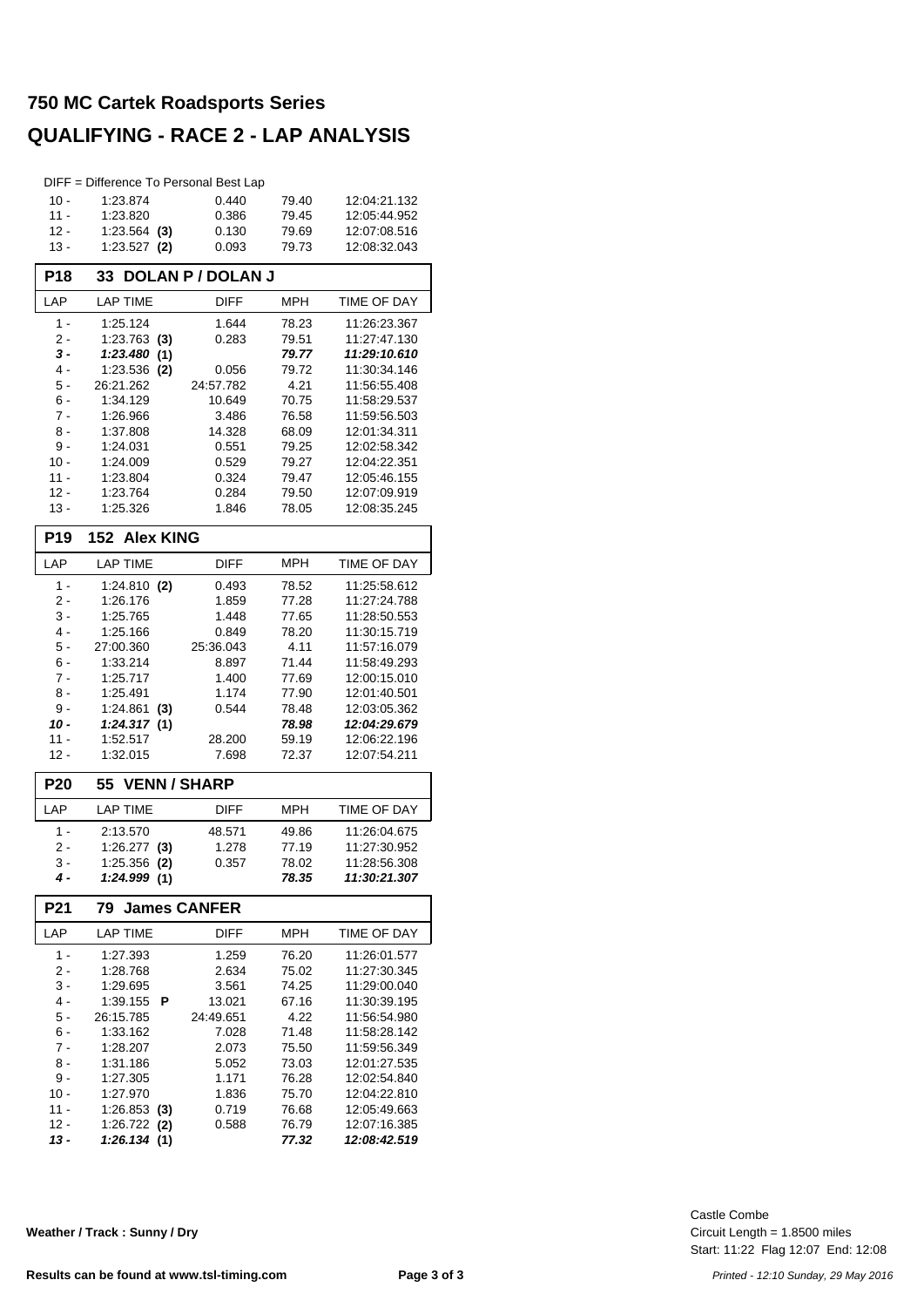#### **750 MC Cartek Roadsports Series RACE 2 - GRID (45 minutes)**



**These results are provisional until the conclusion of any judicial and technical matters.**

Clerk Of Course : Timekeeper :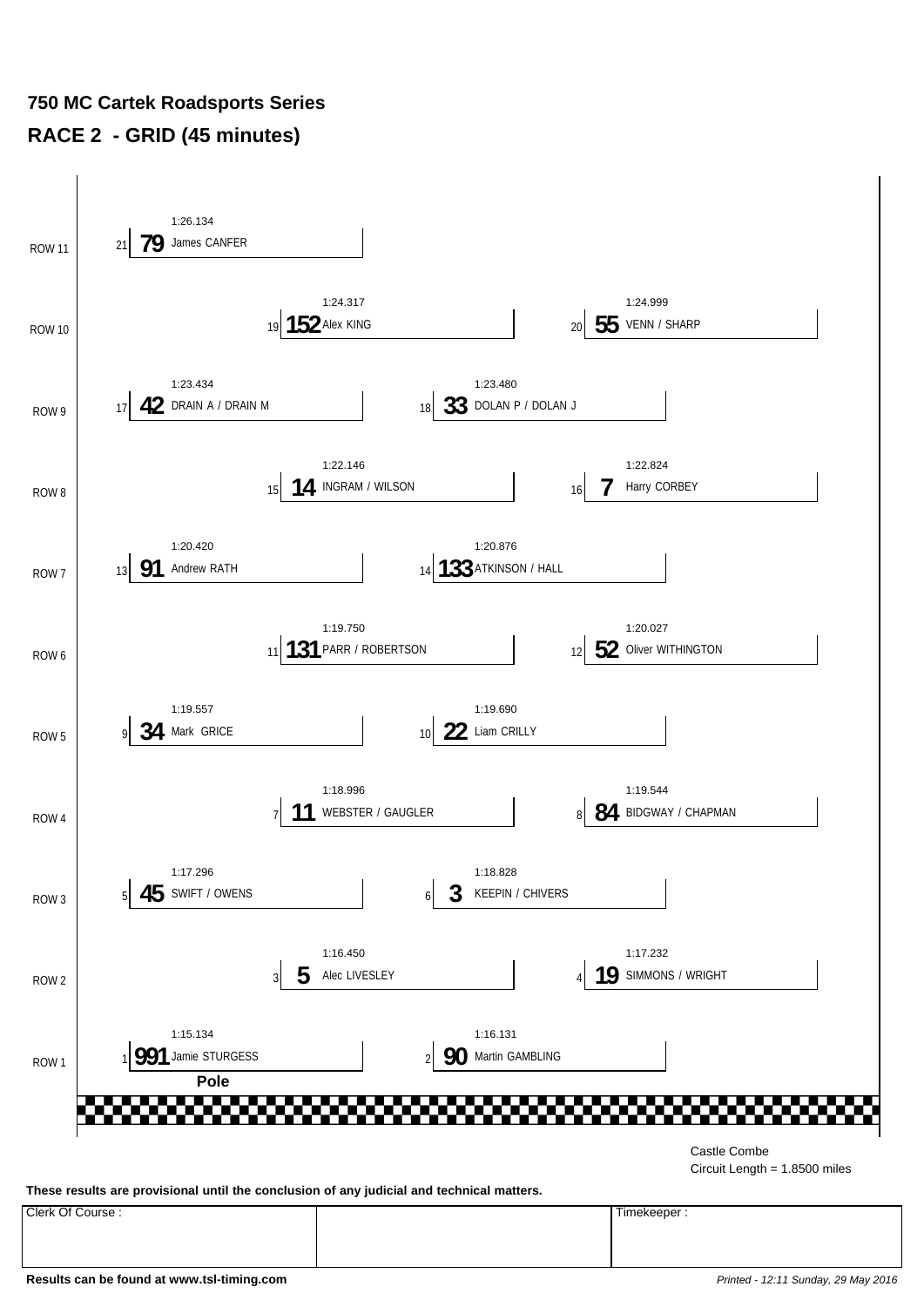## **750 MC Cartek Roadsports Series RACE 2 - CLASSIFICATION**

| <b>POS</b> | <b>NO</b>      | <b>CL</b> | PIC NAME                            | <b>ENTRY</b>                         | <b>LAPS</b>                       | <b>TIME</b> | GAP     | <b>DIFF</b> | <b>MPH</b>              | <b>BEST</b> | ON             |  |  |  |
|------------|----------------|-----------|-------------------------------------|--------------------------------------|-----------------------------------|-------------|---------|-------------|-------------------------|-------------|----------------|--|--|--|
| 1          | 991            | Α         | 1 Jamie STURGESS                    | Seat Supercopa 1984                  | 32                                | 45:50.236   |         |             | 77.49                   | 1:15.305    | $\overline{2}$ |  |  |  |
| 2          | 5              | A         | 2 Alec LIVESLEY                     | Jenson Healey 2500                   | 32                                | 45:56.097   | 5.861   | 5.861       | 77.32                   | 1:16.045    | 26             |  |  |  |
| 3          | 11             | B         | 1 WEBSTER / GAUGLER                 | Honda Civic 2000                     | 32                                | 46:37.165   | 46.929  | 41.068      | 30<br>76.19<br>1:18.603 |             |                |  |  |  |
| 4          | 22             | C         | 1 Liam CRILLY                       | Mazda RX8 1300                       | 32                                | 46:46.675   | 56.439  | 9.510       | 75.93                   | 1:19.218    | 8              |  |  |  |
| 5          | 19             | Inv       | 1 WRIGHT / SIMMONS                  | Ford Fiesta 2000 / Citroen Saxo 1600 | 31                                | 46:05.309   | 1 Lap   | 1 Lap       | 74.66                   | 1:17.355    | 25             |  |  |  |
| 6          | 45             | C         | 2 SWIFT/OWENS                       | Honda Civic 1998                     | 31                                | 46:07.374   | 1 Lap   | 2.065       | 74.60                   | 1:17.102    | 29             |  |  |  |
| 7          | 84             | B         | 2 BIDGWAY / CHAPMAN                 | Toyota MR2 2000                      | 31                                | 46:17.532   | 1 Lap   | 10.158      | 74.33                   | 1:17.819    | 24             |  |  |  |
| 8          | 52             | C         | 3 Oliver WITHINGTON                 | Honda Civic 2000                     | 31                                | 46:17.810   | 1 Lap   | 0.278       | 74.32                   | 1:18.399    | 27             |  |  |  |
| 9          | 133            | Inv       | 2 HALL / ATKINSON                   | Honda Civic Type R 1998              | 31                                | 46:39.983   | 1 Lap   | 22.173      | 73.73                   | 1:19.789    | 22             |  |  |  |
| 10         | 91             | C         | 4 RATH / HIGGINBOTTOM               | Mini Cooper S 1600                   | 46:46.941<br>6.958<br>31<br>1 Lap |             |         |             |                         |             |                |  |  |  |
| 11         | 131            | Inv       | 3 ROBERTSON / PARR                  | Citroen Saxo 1598 / Ford Fiesta 1600 | 31                                | 47:09.932   | 1 Lap   | 22.991      | 72.95                   | 1:18.531    | 8              |  |  |  |
| 12         | 42             | B         | 3 DRAIN A / DRAIN M                 | Porsche Boxter S 3200                | 30                                | 46:57.702   | 2 Laps  | 1 Lap       | 70.90                   | 1:22.199    | 26             |  |  |  |
| 13         | 79             | D         | <b>James CANFER</b><br>$\mathbf{1}$ | Mazda MX5 1600                       | 46:01.182<br>29                   |             |         |             |                         |             | 28             |  |  |  |
| 14         | 33             | C         | 5 DOLAN J / DOLAN P                 | BMW 323i E21 2700                    | 29                                | 47:07.344   | 3 Laps  | 1:06.162    | 68.31                   | 1:22.691    | 24             |  |  |  |
|            |                |           |                                     | <b>NOT CLASSIFIED</b>                |                                   |             |         |             |                         |             |                |  |  |  |
| <b>DNF</b> | 90             | Α         | <b>Martin GAMBLING</b>              | <b>BMW Z3 3200</b>                   | 26                                | 38:57.561   | 6 Laps  | 3 Laps      | 74.07                   | 1:16.499    | 10             |  |  |  |
| <b>DNF</b> | 3              | Inv       | <b>CHIVERS / KEEPIN</b>             | <b>MG ZR 1800</b>                    | 24                                | 37:03.151   | 8 Laps  | 2 Laps      | 71.89                   | 1:19.388    | -12            |  |  |  |
| <b>DNF</b> | 7              | D         | <b>Harry CORBEY</b>                 | Honda CRX 1600                       | 13                                | 18:26.838   | 19 Laps | 11 Laps     | 78.22                   | 1:22.609    | 9              |  |  |  |
| <b>DNF</b> | 14             | B         | <b>WILSON / INGRAM</b>              | Ginetta G20 1800                     | 6                                 | 8:26.877    | 26 Laps | 7 Laps      | 78.83                   | 1:21.338    | 3              |  |  |  |
| <b>DNF</b> | 152            | Inv       | <b>Alex KING</b>                    | Mazda MX5 1999                       | 4                                 | 5:50.740    | 28 Laps | 2 Laps      | 75.95                   | 1:23.742    | 3              |  |  |  |
|            |                |           |                                     | <b>FASTEST LAP</b>                   |                                   |             |         |             |                         |             |                |  |  |  |
|            | 991            | Α         | Jamie STURGESS                      | Seat Supercopa 1984                  | $\mathbf{2}$                      | 1:15.305    |         | 88.44 mph   |                         | 142.33 kph  |                |  |  |  |
|            | 45             | C         | SWIFT / OWENS                       | Honda Civic 1998                     | 29                                | 1:17.102    |         | 86.37 mph   |                         | 139.01 kph  |                |  |  |  |
|            | 19             | Inv       | <b>WRIGHT / SIMMONS</b>             | Ford Fiesta 2000 / Citroen Saxo 1600 | 25                                | 1:17.355    |         | 86.09 mph   |                         | 138.55 kph  |                |  |  |  |
|            | 84             | B         | <b>BIDGWAY / CHAPMAN</b>            | Toyota MR2 2000                      | 24                                | 1:17.819    |         | 85.58 mph   |                         | 137.73 kph  |                |  |  |  |
|            | $\overline{7}$ | D         | <b>Harry CORBEY</b>                 | Honda CRX 1600                       | 9                                 | 1:22.609    |         | 80.62 mph   |                         | 129.74 kph  |                |  |  |  |

**Weather / Track : Sunny / Dry**

These results are provisional until the conclusion of any judicial and technical matters. Start: 14:52 Flag 15:38 End: 15:40

Clerk Of Course : Timekeeper :

Circuit Length = 1.8500 miles Castle Combe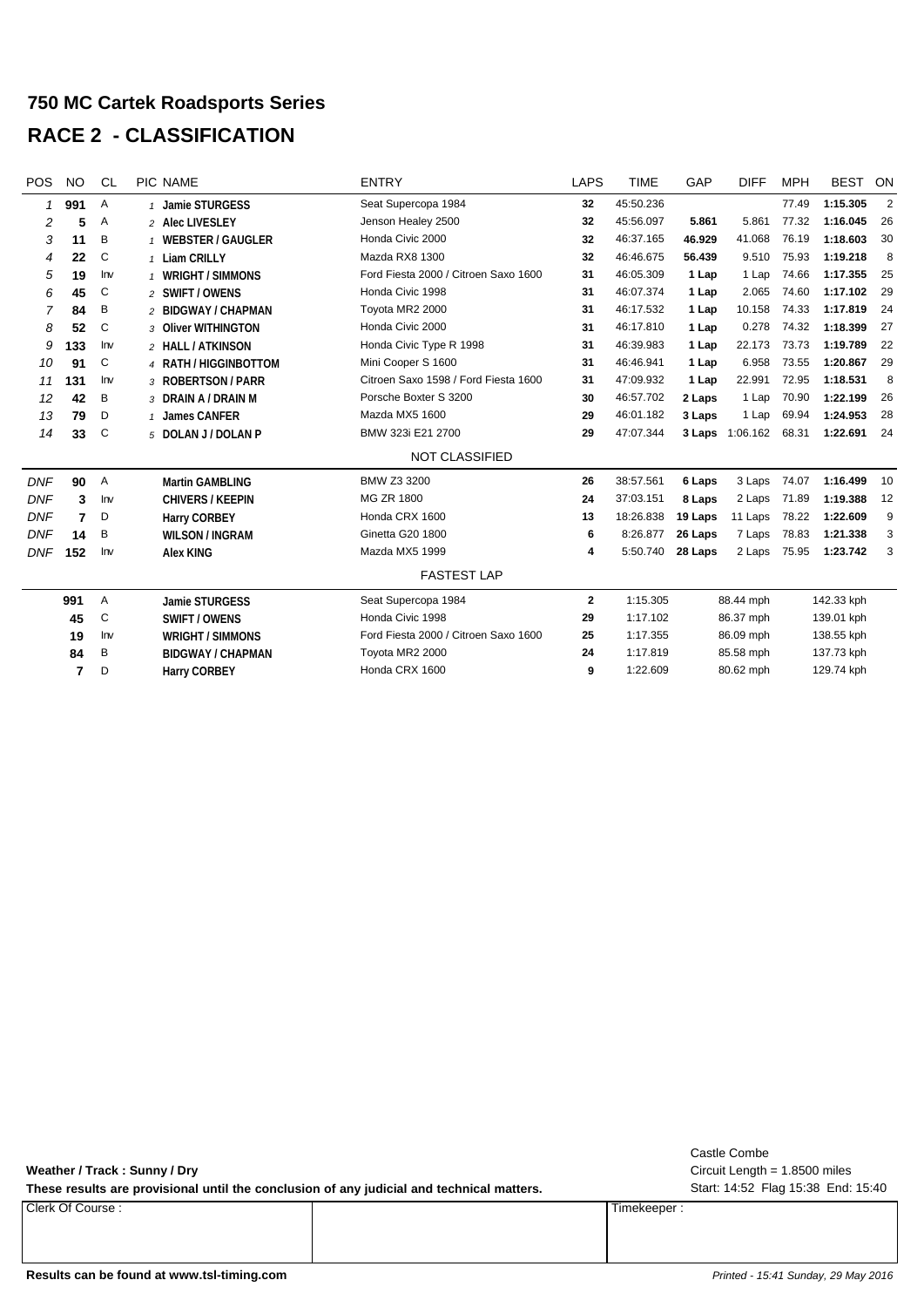#### **RACE 2 - LAP CHART**

| LAP <sub>1</sub> |               | @14:54:10.525 | LAP <sub>2</sub> |               | @14:55:25.830   | LAP <sub>3</sub> |               | @14:56:42.243 | LAP <sub>4</sub> |               | @ 14:57:58.657  | LAP <sub>5</sub> |               | @14:59:15.244 |
|------------------|---------------|---------------|------------------|---------------|-----------------|------------------|---------------|---------------|------------------|---------------|-----------------|------------------|---------------|---------------|
| NO.              | <b>BEHIND</b> | LAP TIME      | NO.              | <b>BEHIND</b> | <b>LAP TIME</b> | NO.              | <b>BEHIND</b> | LAP TIME      | NO.              | <b>BEHIND</b> | <b>LAP TIME</b> | NO.              | <b>BEHIND</b> | LAP TIME      |
| 991              |               | 1:21.341      | 991              |               | 1:15.305        | 991              |               | 1:16.413      | 991              |               | 1:16.414        | 991              |               | 1:16.587      |
| 5                | 1.983         | 1:23.324      | 5                | 3.097         | 1:16.419        | 5                | 4.828         | 1:18.144      | 5                | 5.081         | 1:16.667        | 5                | 6.294         | 1:17.800      |
| 90               | 2.911         | 1:24.252      | 90               | 5.329         | 1:17.723        | 90               | 6.455         | 1:17.539      | 90               | 7.340         | 1:17.299        | 90               | 8.256         | 1:17.503      |
| 19               | 3.570         | 1:24.911      | 45               | 6.957         | 1:18.380        | 45               | 8.994         | 1:18.450      | 45               | 10.005        | 1:17.425        | 45               | 11.632        | 1:18.214      |
| 45               | 3.882         | 1:25.223      | 19               | 7.725         | 1:19.460        | 19               | 10.503        | 1:19.191      | 19               | 12.772        | 1:18.683        | 19               | 15.482        | 1:19.297      |
| 131              | 7.643         | 1:28.984      | 131              | 12.444        | 1:20.106        | 131              | 16.149        | 1:20.118      | 131              | 18.828        | 1:19.093        | 131              | 21.328        | 1:19.087      |
| 22               | 8.170         | 1:29.511      | 22               | 13.065        | 1:20.200        | 22               | 17.034        | 1:20.382      | 22               | 20.187        | 1:19.567        | 22               | 22.891        | 1:19.291      |
| 3                | 9.039         | 1:30.380      | 3                | 13.840        | 1:20.106        | 3                | 17.579        | 1:20.152      | 3                | 21.278        | 1:20.113        | 3                | 24.268        | 1:19.577      |
| 84               | 10.934        | 1:32.275      | 84               | 17.946        | 1:22.317        | 84               | 23.229        | 1:21.696      | 11               | 28.090        | 1:21.019        | 11               | 30.911        | 1:19.408      |
| 52               | 11.290        | 1:32.631      | 11               | 18.206        | 1:21.951        | 11               | 23.485        | 1:21.692      | 52               | 29.674        | 1:22.307        | 52               | 33.223        | 1:20.136      |
| 11               | 11.560        | 1:32.901      | 52               | 18.638        | 1:22.653        | 52               | 23.781        | 1:21.556      | 84               | 30.822        | 1:24.007        | 84               | 36.309        | 1:22.074      |
| 91               | 12.034        | 1:33.375      | 91               | 19.099        | 1:22.370        | 91               | 24.594        | 1:21.908      | 91               | 31.121        | 1:22.941        | 133              | 36.564        | 1:21.739      |
| 14               | 14.119        | 1:35.460      | 14               | 20.543        | 1:21.729        | 14               | 25.468        | 1:21.338      | 133              | 31.412        | 1:21.777        | 91               | 37.358        | 1:22.824      |
| 133              | 14.523        | 1:35.864      | 133              | 21.129        | 1:21.911        | 133              | 26.049        | 1:21.333      | 14               | 31.906        | 1:22.852        | 14               | 37.983        | 1:22.664      |
| 7                | 15.802        | 1:37.143      | 7                | 23.982        | 1:23.485        | 7                | 31.610        | 1:24.041      |                  | 39.218        | 1:24.022        | 7                | 45.883        | 1:23.252      |
| 42               | 16.242        | 1:37.583      | 42               | 25.322        | 1:24.385        | 42               | 32.690        | 1:23.781      | 42               | 40.467        | 1:24.191        | 42               | 46.848        | 1:22.968      |
| 152              | 17.040        | 1:38.381      | 152              | 26.102        | 1:24.367        | 152              | 33.431        | 1:23.742      | 152              | 41.267        | 1:24.250        | 79               | 1:01.235      | 1:28.584      |
| 79               | 17.310        | 1:38.651      | 79               | 28.373        | 1:26.368        | 79               | 38.682        | 1:26.722      | 79               | 49.238        | 1:26.970        | 33               | 1:15.791      | 1:31.739      |
| 33               | 19.539        | 1:40.880      | 33               | 34.133        | 1:29.899        | 33               | 47.368        | 1:29.648      | 33               | 1:00.639      | 1:29.685        |                  |               |               |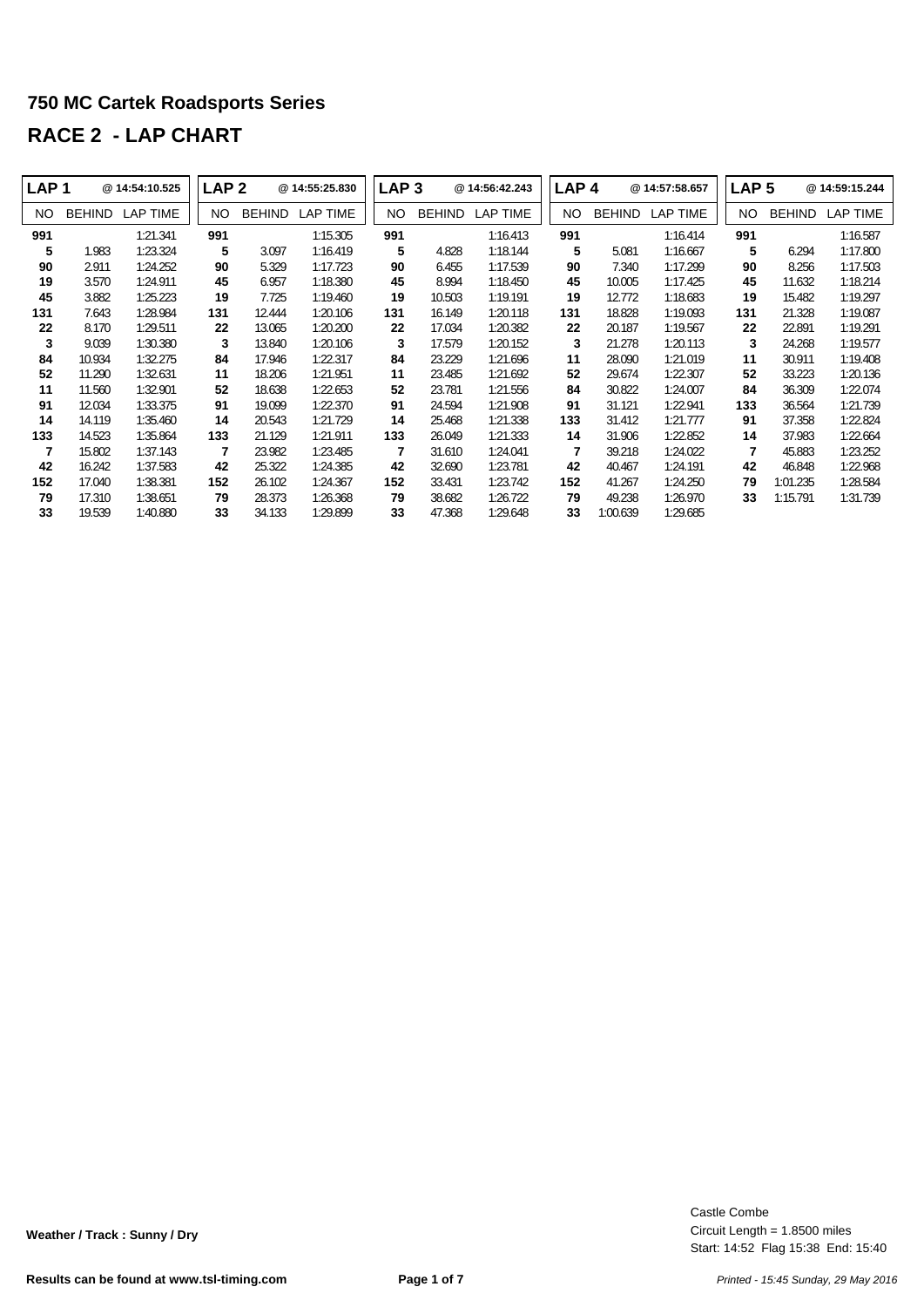#### **RACE 2 - LAP CHART**

| LAP <sub>6</sub> |          | @15:00:33.263   | <b>LAP7</b> |               | @ 15:01:51.007 | LAP <sub>8</sub> |               | @ 15:03:08.015  | LAP <sub>9</sub> |               | @15:04:24.216   | <b>LAP 10</b> |               | @ 15:05:40.750  |
|------------------|----------|-----------------|-------------|---------------|----------------|------------------|---------------|-----------------|------------------|---------------|-----------------|---------------|---------------|-----------------|
| NO.              | BEHIND   | <b>LAP TIME</b> | NO.         | <b>BEHIND</b> | LAP TIME       | NO               | <b>BEHIND</b> | <b>LAP TIME</b> | <b>NO</b>        | <b>BEHIND</b> | <b>LAP TIME</b> | NO.           | <b>BEHIND</b> | <b>LAP TIME</b> |
| 991              |          | 1:18.019        | 991         |               | 1:17.744       | 991              |               | 1:17.008        | 991              |               | 1:16.201        | 991           |               | 1:16.534        |
| 5                | 5.943    | 1:17.668        | 5           | 5.411         | 1:17.212       | 79               | 1 Lap         | 1:27.484        | 5                | 5.326         | 1:16.559        | 5             | 5.550         | 1:16.758        |
| 90               | 7.953    | 1:17.716        | 90          | 7.416         | 1:17.207       | 5                | 4.968         | 1:16.565        | 90               | 8.416         | 1:17.061        | 90            | 8.381         | 1:16.499        |
| 45               | 12.254   | 1:18.641        | 33          | 1 Lap         | 1:32.364       | 90               | 7.556         | 1:17.148        | 79               | 1 Lap         | 1:26.516        | 45            | 17.986        | 1:18.305        |
| 19               | 16.884   | 1:19.421        | 45          | 13.271        | 1:18.761       | 45               | 14.428        | 1:18.165        | 45               | 16.215        | 1:17.988        | 79            | 1 Lap         | 1:27.937        |
| 131              | 23.160   | 1:19.851        | 19          | 18.337        | 1:19.197       | 19               | 21.500        | 1:20.171        | 19               | 24.532        | 1:19.233        | 19            | 27.248        | 1:19.250        |
| 22               | 24.317   | 1:19.445        | 131         | 24.507        | 1:19.091       | 131              | 26.030        | 1:18.531        | 131              | 28.558        | 1:18.729        | 131           | 31.023        | 1:18.999        |
| 3                | 25.847   | 1:19.598        | 3           | 27.579        | 1:19.476       | 33               | 1 Lap         | 1:31.875        | 3                | 33.836        | 1:19.827        | 22            | 38.311        | 1:20.536        |
| 11               | 32.266   | 1:19.374        | 22          | 28.568        | 1:21.995       | 3                | 30.210        | 1:19.639        | 22               | 34.309        | 1:19.732        | 3             | 38.720        | 1:21.418        |
| 52               | 34.600   | 1:19.396        | 11          | 33.338        | 1:18.816       | 22               | 30.778        | 1:19.218        | 11               | 38.138        | 1:19.282        | 11            | 40.243        | 1:18.639        |
| 133              | 39.453   | 1:20.908        | 52          | 35.966        | 1:19.110       | 11               | 35.057        | 1:18.727        | 52               | 41.850        | 1:19.412        | 52            | 44.641        | 1:19.325        |
| 84               | 41.342   | 1:23.052        | 133         | 42.271        | 1:20.562       | 52               | 38.639        | 1:19.681        | 33               | 1 Lap         | 1:32.109        | 133           | 55.059        | 1:21.345        |
| 91               | 41.768   | 1:22.429        | 84          | 44.999        | 1:21.401       | 133              | 46.168        | 1:20.905        | 133              | 50.248        | 1:20.281        | 33            | 1 Lap         | 1:29.391        |
| 14               | 42.798   | 1:22.834        | 91          | 45.595        | 1:21.571       | 84               | 49.514        | 1:21.523        | 84               | 55.267        | 1:21.954        | 84            | 1:00.107      | 1:21.374        |
| 7                | 51.440   | 1:23.576        | 7           | 57.565        | 1:23.869       | 91               | 50.826        | 1:22.239        | 91               | 56.674        | 1:22.049        | 91            | 1:02.231      | 1:22.091        |
| 42               | 52.988   | 1:24.159        | 42          | 58.851        | 1:23.607       | 7                | 1:03.562      | 1:23.005        | 7                | 1:09.970      | 1:22.609        |               |               |                 |
| 79               | 1:11.093 | 1:27.877        |             |               |                | 42               | 1:04.856      | 1:23.013        | 42               | 1:12.218      | 1:23.563        |               |               |                 |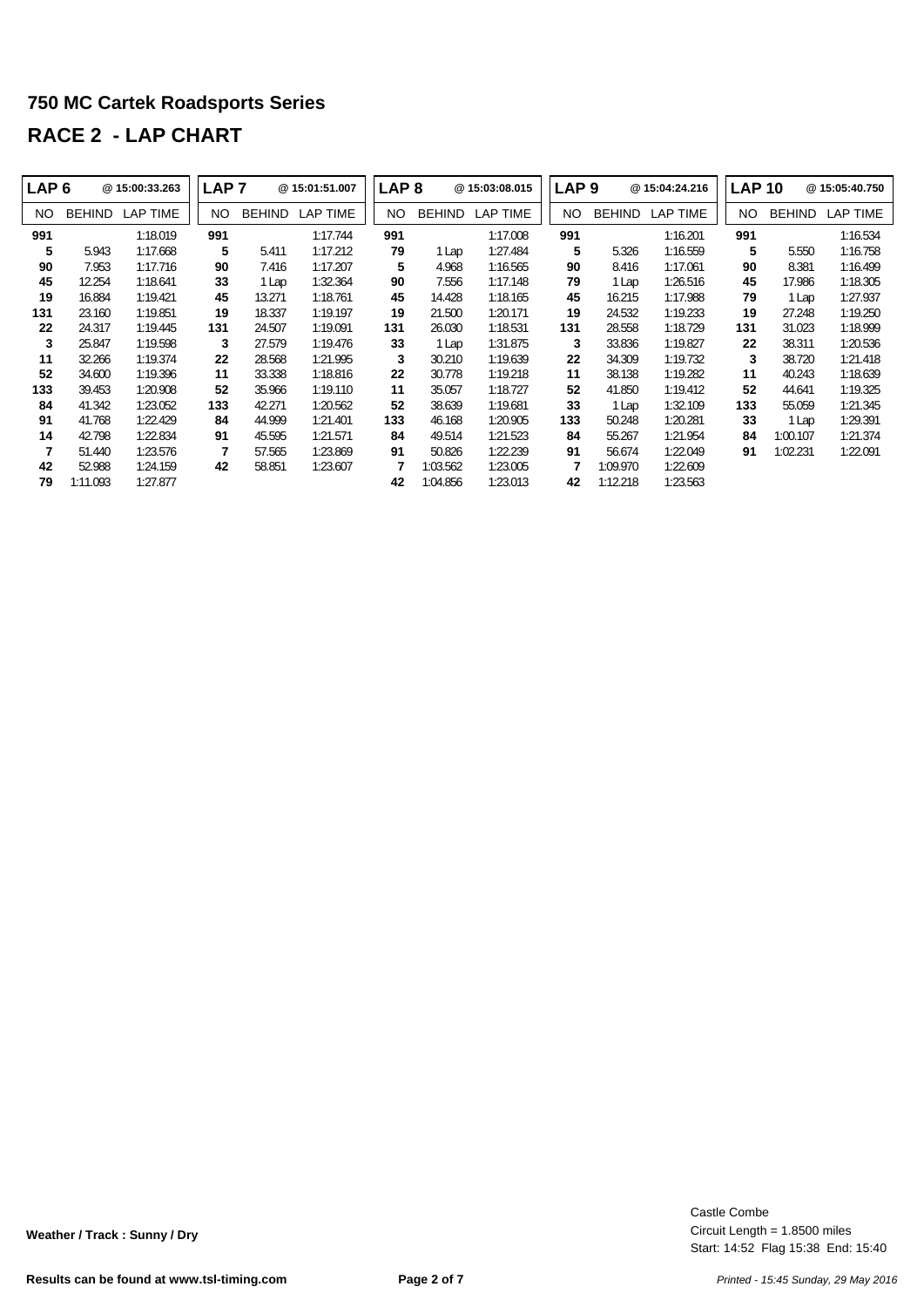#### **RACE 2 - LAP CHART**

| <b>LAP 11</b> |          | @15:06:57.226           | <b>LAP12</b> |          | @15:08:13.573 | <b>LAP 13</b> |               | @ 15:09:33.066          | <b>LAP 14</b> |               | @ 15:11:08.499          | <b>LAP 15</b> |               | @15:12:40.263           |
|---------------|----------|-------------------------|--------------|----------|---------------|---------------|---------------|-------------------------|---------------|---------------|-------------------------|---------------|---------------|-------------------------|
| NO.           | BEHIND   | LAP TIME                | NO.          | BEHIND   | LAP TIME      | NO.           | <b>BEHIND</b> | <b>LAP TIME</b>         | NO.           | <b>BEHIND</b> | LAP TIME                | NO.           | <b>BEHIND</b> | LAP TIME                |
| 991           |          | 1:16.476                | 991          |          | 1:16.347      | 991           |               | 1:19.493 $\textbf{P}$   | 90            |               | 1:22.358 $\blacksquare$ | 45            |               | 1:29.207 $\blacksquare$ |
| 7             | 1 Lap    | 1:23.721                | 5            | 7.618    | 1:18.008      | 33            | 2 Laps        | 1:29.708                | 45            | 2.557         | 1:17.799                | 84            | 2 Laps        | 3:10.747                |
| 42            | 1 Lap    | 1:24.362                | 90           | 13.597   | 1:18.996      | 5             | 8.201         | 1:20.076 $\blacksquare$ | 7             | 1 Lap         | 1:23.441                | 5             | 1 Lap         | 3:03.513                |
| 5             | 5.957    | 1:16.883                | 42           | 1 Lap    | 1:27.091      | 90            | 13.075        | 1:18.971                | 42            | 1 Lap         | 1:26.918 $\blacksquare$ | 131           | 9.851         | 1:19.931                |
| 90            | 10.948   | 1:19.043                | 7            | 1 Lap    | 1:31.923      | 42            | 1 Lap         | 1:24.126                | 131           | 21.684        | 1:19.210                | 11            | 17.413        | 1:19.653                |
| 45            | 19.752   | 1:18.242                | 45           | 21.884   | 1:18.479      | 7             | 1 Lap         | 1:22.751                | 3             | 29.016        | 1:19.492                | 3             | 17.753        | 1:20.501                |
| 131           | 34.803   | 1:20.256                | 131          | 38.053   | 1:19.597      | 45            | 20.191        | 1:17.800                | 11            | 29.524        | 1:19.289                | 22            | 22.455        | 1:19.507                |
| 79            | 1 Lap    | 1:26.701                | 3            | 44.782   | 1:19.388      | 131           | 37.907        | 1:19.347                | 22            | 34.712        | 1:20.650                | 52            | 28.350        | 1:20.835                |
| 22            | 41.200   | 1:19.365                | 79           | 1 Lap    | 1:26.572      | 3             | 44.957        | 1:19.668                | 52            | 39.279        | 1:24.776                | 133           | 38.454        | 1:21.269                |
| 3             | 41.741   | 1:19.497                | 11           | 46.367   | 1:19.953      | 11            | 45.668        | 1:18.794                | 79            | 1 Lap         | 1:26.469                | 79            | 1 Lap         | 1:26.935                |
| 11            | 42.761   | 1:18.994                | 22           | 49.251   | 1:24.398      | 22            | 49.495        | 1:19.737                | 133           | 48.949        | 1:20.206                | 91            | 56.223        | 1:25.691 $\textbf{P}$   |
| 52            | 47.666   | 1:19.501                | 52           | 50.392   | 1:19.073      | 52            | 49.936        | 1:19.037                | 91            | 1:02.296      | 1:22.024                | 19            | 1 Lap         | 1:18.422                |
| 133           | 59.571   | 1:20.988                | 133          | 1:03.749 | 1:20.525      | 79            | 1 Lap         | 1:26.412                | 19            | 1 Lap         | 1:18.737                | 991           | 1:12.058      | 1:16.610                |
| 19            | 1:04.792 | 1:54.020 $\blacksquare$ | 91           | 1:13.120 | 1:21.598      | 133           | 1:04.176      | 1:19.920                | 33            | 1 Lap         | 1:30.107                | 84            | 1 Lap         | 1:20.054                |
| 84            | 1:05.759 | 1:22.128                | 84           | 1:16.607 | 1:27.195 P    | 91            | 1:15.705      | 1:22.078                | 991           | 1:27.212      | 3:02.645                | 90            | 1:20.949      | 2:52.713                |
| 91            | 1:07.869 | 1:22.114                |              |          |               | 33            | 1 Lap         | 1:27.780                |               |               |                         | 5             | 1:21.706      | 1:17.189                |
| 33            | 1 Lap    | 1:28.795                |              |          |               | 19            | 1 Lap         | 3:04.113                |               |               |                         | 33            | 1 Lap         | 1:30.683                |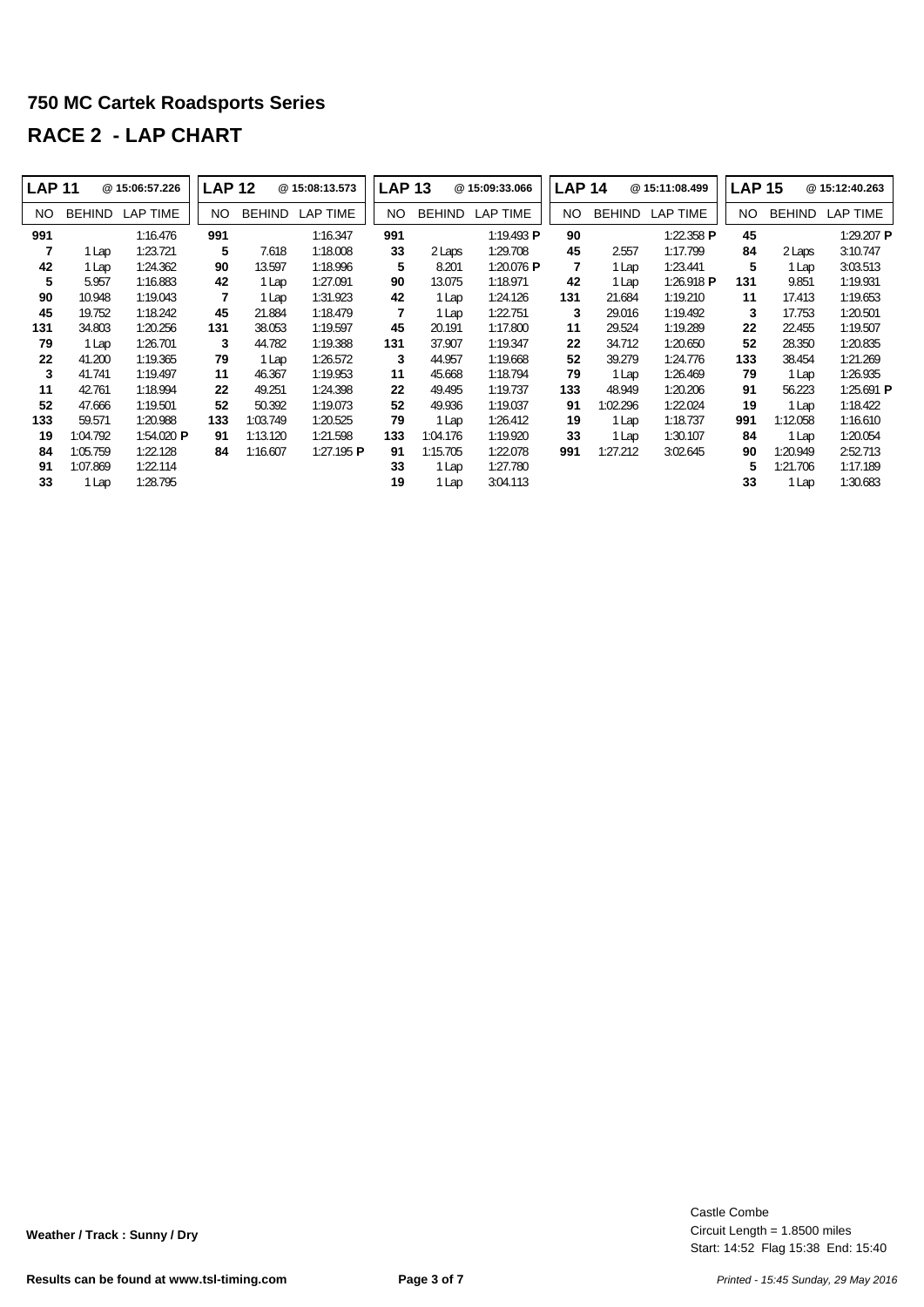#### **RACE 2 - LAP CHART**

| <b>LAP 16</b> |               | @15:14:17.154           | <b>LAP 17</b> |               | @15:15:35.785           | <b>LAP 18</b>    |               | @15:16:58.781   | <b>LAP 19</b>   |               | @15:19:03.577 | <b>LAP 20</b>   |               | @15:21:45.160   |
|---------------|---------------|-------------------------|---------------|---------------|-------------------------|------------------|---------------|-----------------|-----------------|---------------|---------------|-----------------|---------------|-----------------|
| NO.           | <b>BEHIND</b> | <b>LAP TIME</b>         | NO.           | <b>BEHIND</b> | LAP TIME                | NO               | <b>BEHIND</b> | <b>LAP TIME</b> | NO.             | <b>BEHIND</b> | LAP TIME      | NO.             | <b>BEHIND</b> | <b>LAP TIME</b> |
| 11            |               | 1:19.478                | 11            |               | 1:18.631                | 11               |               | $1:22.996$ P    | 22              |               | $1:58.445$ P  | 991             |               | 2:26.118        |
| 131           | 3.929         | 1:30.969 $\blacksquare$ | 22            | 9.062         | 1:21.610                | 22               | 6.351         | 1:20.285        | 42              | 2 Laps        | 1:56.475      | 52              | 1 Lap         | 2:26.019        |
| 3             | 5.072         | 1:24.210 $\blacksquare$ | 42            | 2 Laps        | 1:24.120                | 42               | 2 Laps        | 1:23.658        | 3               | 1 Lap         | 1:40.874      | 33              | 3 Laps        | 2:07.325        |
| 22            | 6.083         | 1:20.519                | 133           | 26.220        | 1:22.392                | 133 <sub>1</sub> | 28.258        | $1:25.034$ P    | 131             | 1 Lap         | 1:33.724      | 79              | 2 Laps        | 2:07.833        |
| 42            | 2 Laps        | 3:08.337                | 79            | 1 Lap         | 1:27.391 $\blacksquare$ | 3                | 1 Lap         | 3:09.882        | 19              | 1 Lap         | 1:33.389      | 90 <sub>o</sub> | 4.753         | 2:02.964        |
| 52            | 21.638        | 1:30.179 $\blacksquare$ | 19            | 1 Lap         | 1:18.642                | 131              | 1 Lap         | 3:19.237        | 991             | 15.465        | 1:35.175      | 91              | 1 Lap         | 2:02.927        |
| 133           | 22.459        | 1:20.896                | 991           | 49.882        | 1:16.762                | 19               | 1 Lap         | 1:20.850        | 52              | 1 Lap         | 1:30.458      | 5               | 6.160         | 2:03.190        |
| 79            | 1 Lap         | 1:26.701                | 91            | 1 Lap         | 2:57.974                | 991              | 45.086        | 1:18.200        | 33 <sub>o</sub> | 3 Laps        | 4:05.072      | 84              | 1 Lap         | 2:03.337        |
| 19            | 1 Lap         | 1:18.800                | 90            | 59.985        | 1:17.530                | 52               | 1 Lap         | 3:10.917        | 79              | 2 Laps        | 3:27.252      | 45              | 1 Lap         | 2:04.512        |
| 991           | 51.751        | 1:16.584                | 5             | 1:06.036      | 1:17.270                | 90               | 1:09.421      | 1:32.432        | 90 <sub>o</sub> | 43.372        | 1:38.747      | 133             | 1 Lap         | 4:30.137        |
| 90            | 1:01.086      | 1:17.028                | 84            | 1 Lap         | 1:20.405                | 91               | 1 Lap         | 1:34.329        | 91              | 1 Lap         | 1:38.783      | 11              | 17.846        | 1:31.374        |
| 84            | 1 Lap         | 1:20.992                | 45            | 1 Lap         | 4:10.096                | 5                | 1:10.210      | 1:27.170        | 5               | 44.553        | 1:39.139      | 22              | 18.295        | 2:59.878        |
| 5             | 1:07.397      | 1:22.582                |               |               |                         | 84               | 1 Lap         | 1:28.221        | 84              | 1 Lap         | 1:39.164      | 42              | 1 Lap         | 2:24.638        |
| 33            | 1 Lap         | 1:31.440 $\bf{P}$       |               |               |                         | 45               | 1 Lap         | 1:32.635        | 45              | 1 Lap         | 1:27.279      | 3               | 2:20.980      | 2:25.107        |
|               |               |                         |               |               |                         |                  |               |                 | 11              | 1:28.055      | 3:32.851      | 131             | 2:22.589      | 2:25.463        |
|               |               |                         |               |               |                         |                  |               |                 | 42              | 1 Lap         | 2:28.504      | 19              | 2:23.848      | 2:25.400        |
|               |               |                         |               |               |                         |                  |               |                 | 3               | 2:37.456      | 2:28.051      |                 |               |                 |
|               |               |                         |               |               |                         |                  |               |                 | 131             | 2:38.709      | 2:28.242      |                 |               |                 |
|               |               |                         |               |               |                         |                  |               |                 | 19              | 2:40.031      | 2:28.637      |                 |               |                 |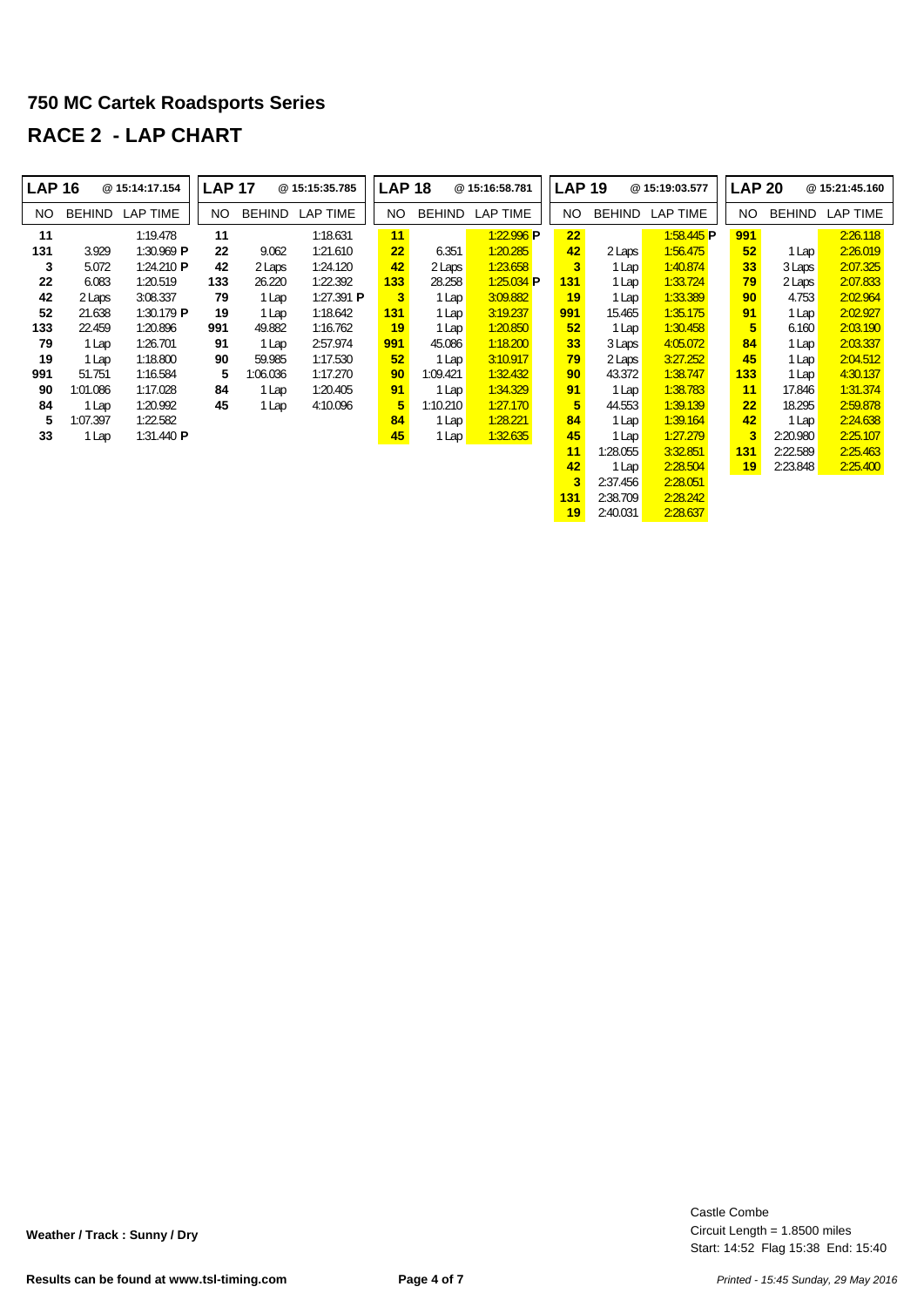#### **RACE 2 - LAP CHART**

| <b>LAP 21</b> |               | @ 15:24:09.962  | <b>LAP 22</b> |               | @15:25:51.180 | <b>LAP 23</b> |               | @15:27:10.089   | <b>LAP 24</b> |               | @ 15:28:26.903 | <b>LAP 25</b> |               | @15:29:43.272   |
|---------------|---------------|-----------------|---------------|---------------|---------------|---------------|---------------|-----------------|---------------|---------------|----------------|---------------|---------------|-----------------|
| NO.           | <b>BEHIND</b> | <b>LAP TIME</b> | NO.           | <b>BEHIND</b> | LAP TIME      | <b>NO</b>     | <b>BEHIND</b> | <b>LAP TIME</b> | <b>NO</b>     | <b>BEHIND</b> | LAP TIME       | NO.           | <b>BEHIND</b> | <b>LAP TIME</b> |
| 991           |               | 2:24.802        | 991           |               | 1:41.218      | 991           |               | 1:18.909        | 991           |               | 1:16.814       | 991           |               | 1:16.369        |
| 52            | 1 Lap         | 2:24.842        | 52            | 1 Lap         | 1:40.474      | 19            | 1 Lap         | 1:20.965        | 19            | 1 Lap         | 1:17.778       | 5             | 4.244         | 1:16.170        |
| 33            | 3 Laps        | 2:24.567        | 33            | 3 Laps        | 1:40.124      | 3             | 1 Lap         | 1:21.750        | 5             | 4.443         | 1:17.341       | 19            | 1 Lap         | 1:18.923        |
| 79            | 2 Laps        | 2:25.100        | 79            | 2 Laps        | 1:40.270      | 52            | 1 Lap         | 1:21.320        | 3             | 1 Lap         | 1:20.339       | 90            | 8.107         | 1:18.797        |
| 90            | 6.128         | 2:26.177        | 90            | 2.997         | 1:38.087      | 90            | 3.159         | 1:19.071        | 90            | 5.679         | 1:19.334       | 3             | 1 Lap         | 1:20.155        |
| 91            | 1 Lap         | 2:26.253        | 91            | 1 Lap         | 1:39.453      | 5             | 3.916         | 1:17.252        | 52            | 1 Lap         | 1:20.346       | 52            | 1 Lap         | 1:19.424        |
| 5             | 7.648         | 2:26.290        | 5             | 5.573         | 1:39.143      | 131           | 1 Lap         | 1:24.904        | 45            | 1 Lap         | 1:18.903       | 45            | 1 Lap         | 1:17.281        |
| 84            | 1 Lap         | 2:25.803        | 84            | 1 Lap         | 1:38.819      | 42            | 2 Laps        | 1:27.142        | 84            | 1 Lap         | 1:20.505       | 84            | 1 Lap         | 1:17.819        |
| 45            | 1 Lap         | 2:25.560        | 45            | 1 Lap         | 1:37.715      | 84            | 1 Lap         | 1:19.469        | 131           | 1 Lap         | 1:24.486       | 133           | 1 Lap         | 1:21.213        |
| 133           | 1 Lap         | 2:24.443        | 133           | 1 Lap         | 1:38.356      | 45            | 1 Lap         | 1:19.480        | 42            | 2 Laps        | 1:23.890       | 22            | 22.518        | 1:22.662        |
| 11            | 12.538        | 2:19.494        | 11            | 9.590         | 1:38.270      | 33            | 3 Laps        | 1:25.720        | 133           | 1 Lap         | 1:21.358       | 91            | 1 Lap         | 1:23.159        |
| 22            | 13.030        | 2:19.537        | 22            | 10.008        | 1:38.196      | 91            | 1 Lap         | 1:22.626        | 91            | 1 Lap         | 1:23.882       | 131           | 1 Lap         | 1:26.386        |
| 42            | 1 Lap         | 1:45.069        |               |               |               | 133           | 1 Lap         | 1:19.789        | 22            | 16.225        | 1:21.881       | 42            | 2 Laps        | 1:25.678        |
| 3             | 1:40.129      | 1:43.951        |               |               |               | 22            | 11.158        | 1:20.059        | 33            | 3 Laps        | 1:25.171       | 11            | 23.375        | 1:22.902        |
| 131           | :40.378       | 1:42.591        |               |               |               | 11            | 12.902        | 1:22.221        | 11            | 16.842        | 1:20.754       | 33            | 3 Laps        | 1:25.043        |
| 19            | 1:40.654      | 1:41.608        |               |               |               | 79            | 2 Laps        | 1:29.506        | 79            | 2 Laps        | 1:26.620       | 79            | 2 Laps        | 1:26.324        |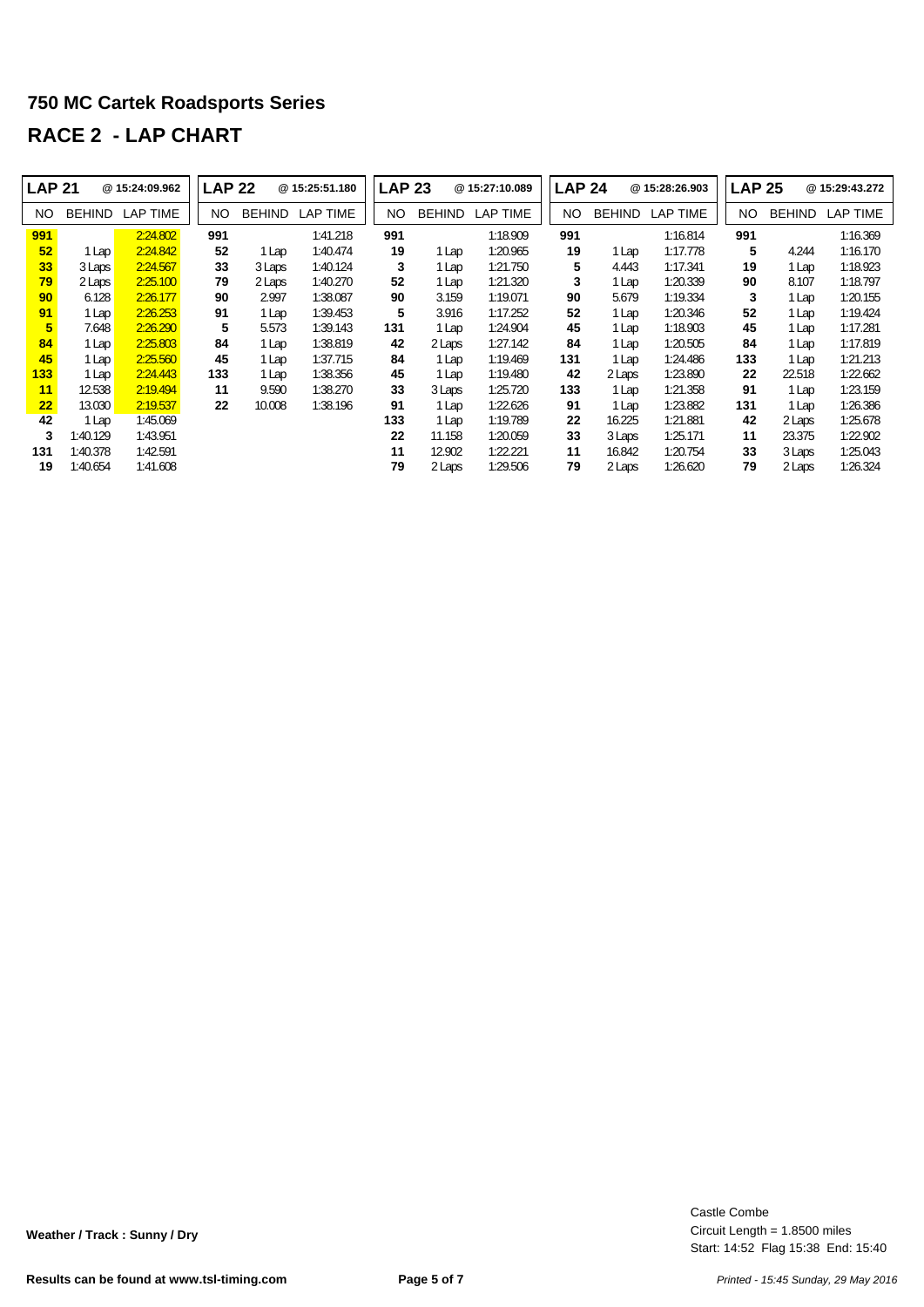#### **RACE 2 - LAP CHART**

| <b>LAP 26</b> |               | @ 15:30:59.484  | <b>LAP 27</b> |               | @ 15:32:15.962  | <b>LAP 28</b> |               | @ 15:33:32.840  |           | <b>LAP 29</b> | @15:34:50.012   | <b>LAP 30</b> |               | @ 15:36:06.509 |
|---------------|---------------|-----------------|---------------|---------------|-----------------|---------------|---------------|-----------------|-----------|---------------|-----------------|---------------|---------------|----------------|
| NO.           | <b>BEHIND</b> | <b>LAP TIME</b> | <b>NO</b>     | <b>BEHIND</b> | <b>LAP TIME</b> | <b>NO</b>     | <b>BEHIND</b> | <b>LAP TIME</b> | <b>NO</b> | <b>BEHIND</b> | <b>LAP TIME</b> | <b>NO</b>     | <b>BEHIND</b> | LAP TIME       |
| 991           |               | 1:16.212        | 991           |               | 1:16.478        | 991           |               | 1:16.878        | 991       |               | 1:17.172        | 991           |               | 1:16.497       |
| 5             | 4.077         | 1:16.045        | 5             | 5.239         | 1:17.640        | 5             | 5.115         | 1:16.754        | 5         | 4.840         | 1:16.897        | 5             | 5.153         | 1:16.810       |
| 19            | 1 Lap         | 1:17.355        | 19            | 1 Lap         | 1:17.814        | 19            | 1 Lap         | 1:18.104        | 19        | 1 Lap         | 1:17.752        | 19            | 1 Lap         | 1:18.063       |
| 45            | 1 Lap         | 1:17.833        | 45            | 1 Lap         | 1:17.748        | 45            | 1 Lap         | 1:17.485        | 45        | 1 Lap         | 1:17.473        | 45            | 1 Lap         | 1:17.102       |
| 52            | 1 Lap         | 1:19.855        | 52            | 1 Lap         | 1:19.180        | 52            | 1 Lap         | 1:18.399        | 84        | 1 Lap         | 1:18.123        | 84            | 1 Lap         | 1:19.581       |
| 84            | 1 Lap         | 1:18.297        | 84            | 1 Lap         | 1:19.125        | 84            | 1 Lap         | 1:18.193        | 52        | 1 Lap         | 1:19.543        | 52            | 1 Lap         | 1:19.622       |
| 133           | 1 Lap         | 1:20.897        | 133           | 1 Lap         | 1:20.627        | 133           | 1 Lap         | 1:21.146        | 133       | 1 Lap         | 1:21.884        | 133           | 1 Lap         | 1:19.962       |
| 22            | 28.355        | 1:22.049        | 22            | 31.836        | 1:19.959        | 22            | 35.500        | 1:20.542        | 11        | 39.327        | 1:19.042        | 11            | 41.433        | 1:18.603       |
| 91            | 1 Lap         | 1:22.453        | 91            | 1 Lap         | 1:20.872        | 11            | 37.457        | 1:20.624        | 22        | 39.805        | 1:21.477        | 91            | 1 Lap         | 1:20.867       |
| 11            | 30.623        | 1:23.460        | 11            | 33.711        | 1:19.566        | 91            | 1 Lap         | 1:21.584        | 91        | 1 Lap         | 1:21.024        | 22            | 46.815        | 1:23.507       |
| 42            | 2 Laps        | 1:24.362        | 42            | 2 Laps        | 1:22.563        | 42            | 2 Laps        | 1:22.199        | 42        | 2 Laps        | 1:22.297        | 42            | 2 Laps        | 1:22.507       |
| 131           | 1 Lap         | 1:25.683        | 33            | 3 Laps        | 1:22.691        | 33            | 3 Laps        | 1:23.080        | 33        | 3 Laps        | 1:25.944        | 33            | 3 Laps        | 1:26.272       |
| 33            | 3 Laps        | 1:24.234        | 131           | 1 Lap         | 1:23.947        | 131           | 1 Lap         | 1:25.677        | 131       | 1 Lap         | 1:24.887        | 131           | 1 Lap         | 1:24.392       |
| 79            | 2 Laps        | 1:26.763        | 79            | 2 Laps        | 1:26.623        | 79            | 2 Laps        | 1:25.310        | 79        | 2 Laps        | 1:24.973        |               |               |                |
| 90            | 47.261        | 1:55.366 $P$    |               |               |                 |               |               |                 |           |               |                 |               |               |                |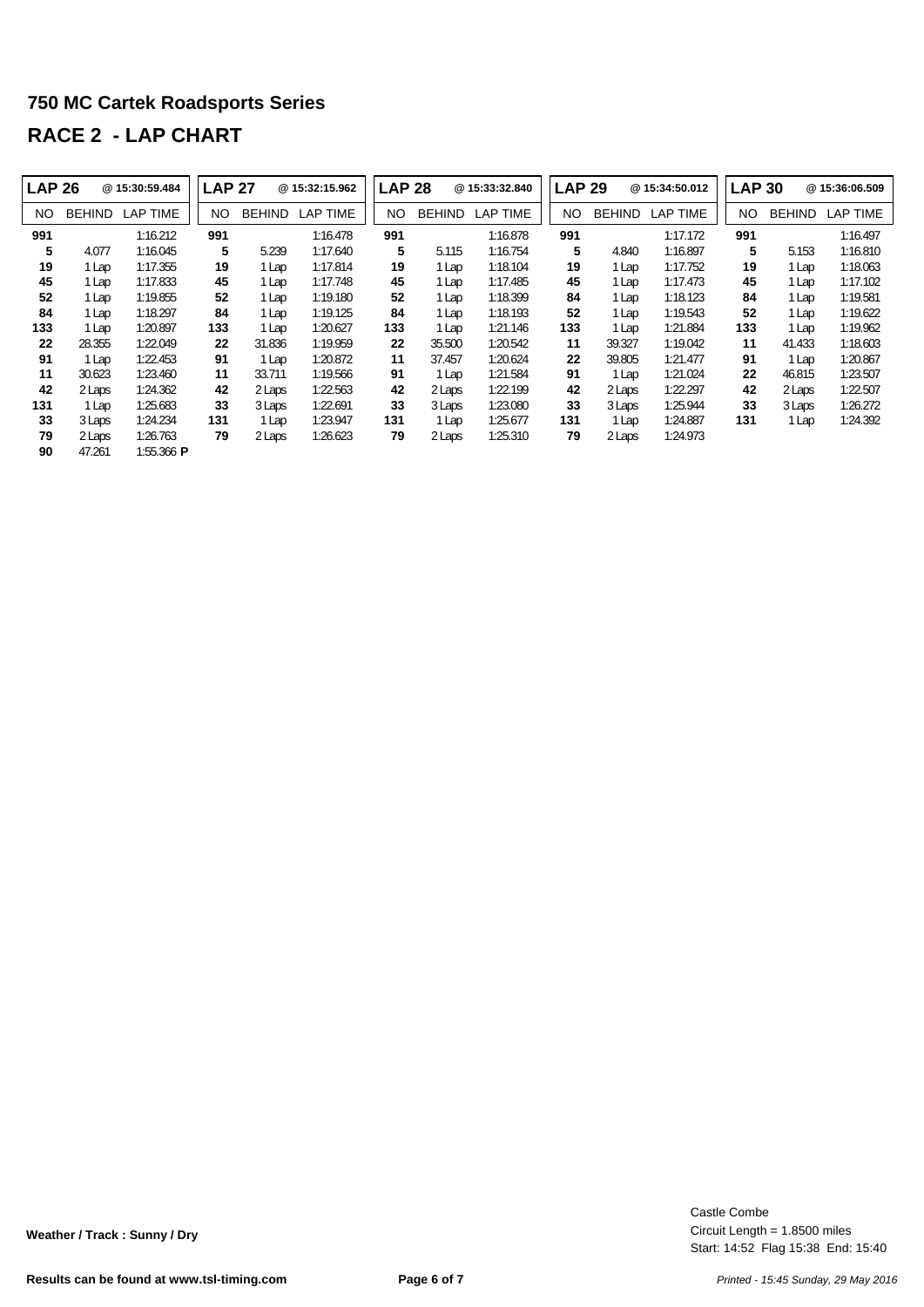## **RACE 2 - LAP CHART**

| <b>LAP 31</b> |               | @15:37:23.291   | <b>LAP 32</b> |               | @15:38:39.420   |
|---------------|---------------|-----------------|---------------|---------------|-----------------|
| <b>NO</b>     | <b>BEHIND</b> | <b>LAP TIME</b> | <b>NO</b>     | <b>BEHIND</b> | <b>LAP TIME</b> |
| 991           |               | 1:16.782        | 991           |               | 1:16.129        |
| 79            | 3 Laps        | 1:24.953        | 5             | 5.861         | 1:17.060        |
| 5             | 4.930         | 1:16.559        | 79            | 3 Laps        | 1:25.365        |
| 19            | 1 Lap         | 1:18.286        | 19            | 1 Lap         | 1:18.837        |
| 45            | 1 Lap         | 1:17.837        | 45            | 1 Lap         | 1:17.356        |
| 84            | 1 Lap         | 1:18.990        | 84            | 1 Lap         | 1:18.892        |
| 52            | 1 Lap         | 1:19.149        | 52            | 1 Lap         | 1:18.654        |
| 133           | 1 Lap         | 1:20.062        | 11            | 46.929        | 1:19.332        |
| 11            | 43.726        | 1:19.075        | 133           | 1 Lap         | 1:22.254        |
| 91            | 1 Lap         | 1:21.218        | 22            | 56.439        | 1:21.873        |
| 22            | 50.695        | 1:20.662        | 91            | 1 Lap         | 1:22.235        |
| 42            | 2 Laps        | 1:22.594        | 42            | 2 Laps        | 1:23.922        |
| 33            | 3 Laps        | 1:22.770        | 33            | 3 Laps        | 1:23.228        |
| 131           | 1 Lap         | 1:24.044        | 131           | 1 Lap         | 1:24.370        |

Start: 14:52 Flag 15:38 End: 15:40 Circuit Length = 1.8500 miles Castle Combe

**Weather / Track : Sunny / Dry**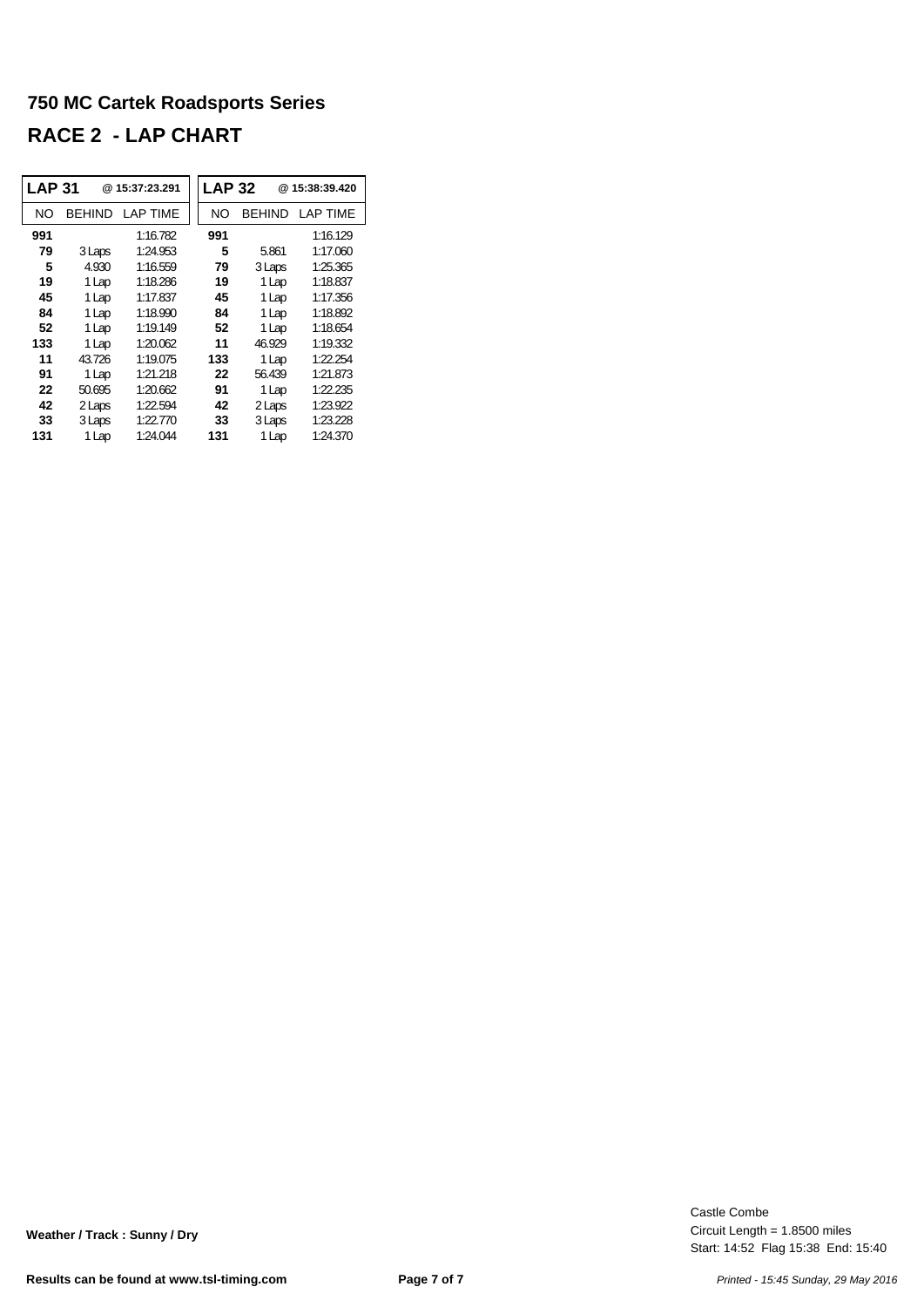#### **750 MC Cartek Roadsports Series RACE 2 - LAP ANALYSIS**

#### DIFF = Difference To Personal Best Lap

| P1               | 991                           | <b>Jamie STURGESS</b> |                |                              |
|------------------|-------------------------------|-----------------------|----------------|------------------------------|
| LAP              | <b>LAP TIME</b>               | <b>DIFF</b>           | MPH            | TIME OF DAY                  |
| 1 -              | 1:21.341                      | 6.036                 | 81.87          | 14:54:10.525                 |
| 2 -              | 1:15.305(1)                   |                       | 88.44          | 14:55:25.830                 |
| 3 -              | 1:16.413                      | 1.108                 | 87.15          | 14:56:42.243                 |
| 4 -              | 1:16.414                      | 1.109                 | 87.15          | 14:57:58.657                 |
| 5 -              | 1:16.587                      | 1.282<br>2.714        | 86.96          | 14:59:15.244                 |
| 6 -<br>7 -       | 1:18.019<br>1:17.744          | 2.439                 | 85.36<br>85.66 | 15:00:33.263<br>15:01:51.007 |
| 8 -              | 1:17.008                      | 1.703                 | 86.48          | 15:03:08.015                 |
| 9 -              | 1:16.201<br>(3)               | 0.896                 | 87.40          | 15:04:24.216                 |
| $10 -$           | 1:16.534                      | 1.229                 | 87.02          | 15:05:40.750                 |
| 11 -             | 1:16.476                      | 1.171                 | 87.08          | 15:06:57.226                 |
| $12 -$           | 1:16.347                      | 1.042                 | 87.23          | 15:08:13.573                 |
| $13 -$           | 1:19.493<br>Ρ                 | 4.188                 | 83.78          | 15:09:33.066                 |
| $14 -$           | 3:02.645                      | 1:47.340              | 36.46          | 15:12:35.711                 |
| 15 -             | 1:16.610                      | 1.305                 | 86.93          | 15:13:52.321                 |
| $16 -$           | 1:16.584                      | 1.279                 | 86.96          | 15:15:08.905                 |
| $17 -$           | 1:16.762                      | 1.457                 | 86.76          | 15:16:25.667                 |
| $18 -$<br>$19 -$ | 1:18.200<br>1:35.175          | 2.895<br>19.870       | 85.16<br>69.97 | 15:17:43.867<br>15:19:19.042 |
| $20 -$           | 2:26.118                      | 1:10.813              | 45.57          | 15.21:45.160                 |
| <u> 21 -</u>     | 2:24.802                      | 1:09.497              | 45.99          | 15:24:09.962                 |
| 22 -             | 1:41.218                      | 25.913                | 65.79          | 15:25:51.180                 |
| 23 -             | 1:18.909                      | 3.604                 | 84.40          | 15:27:10.089                 |
| 24 -             | 1:16.814                      | 1.509                 | 86.70          | 15:28:26.903                 |
| 25 -             | 1:16.369                      | 1.064                 | 87.20          | 15:29:43.272                 |
| 26 -             | 1:16.212                      | 0.907                 | 87.38          | 15:30:59.484                 |
| 27 -             | 1:16.478                      | 1.173                 | 87.08          | 15:32:15.962                 |
| 28 -             | 1:16.878                      | 1.573                 | 86.63          | 15:33:32.840                 |
| 29 -<br>30 -     | 1:17.172<br>1:16.497          | 1.867<br>1.192        | 86.30<br>87.06 | 15:34:50.012<br>15:36:06.509 |
| 31 -             | 1:16.782                      | 1.477                 | 86.73          | 15:37:23.291                 |
| 32 -             | $1:16.129$ (2)                | 0.824                 | 87.48          | 15:38:39.420                 |
| P <sub>2</sub>   | 5                             | <b>Alec LIVESLEY</b>  |                |                              |
| LAP              | <b>LAP TIME</b>               | DIFF                  | <b>MPH</b>     | TIME OF DAY                  |
| 1 -              | 1:23.324                      | 7.279                 | 79.92          | 14:54:12.508                 |
| $2 -$            | $1:16.419$ (3)                | 0.374                 | 87.15          | 14:55:28.927                 |
| 3 -              | 1:18.144                      | 2.099                 | 85.22          | 14:56:47.071                 |
| 4 -              | 1:16.667                      | 0.622                 | 86.86          | 14:58:03.738                 |
| 5 -              | 1:17.800                      | 1.755                 | 85.60          | 14:59:21.538                 |
| $6 -$            | 1:17.668                      | 1.623                 | 85.74          | 15:00:39.206                 |
| 7 -<br>$8 -$     | 1:17.212<br>1:16.565          | 1.167<br>0.520        | 86.25<br>86.98 | 15:01:56.418<br>15:03:12.983 |
| $9 -$            | 1:16.559                      | 0.514                 | 86.99          | 15:04:29.542                 |
| $10 -$           | 1:16.758                      | 0.713                 | 86.76          | 15:05:46.300                 |
| $11 -$           | 1:16.883                      | 0.838                 | 86.62          | 15:07:03.183                 |
| $12 -$           | 1:18.008                      | 1.963                 | 85.37          | 15:08:21.191                 |
| $13 -$           | 1:20.076<br>P                 | 4.031                 | 83.17          | 15:09:41.267                 |
| $14 -$           | 3:03.513                      | 1:47.468              | 36.29          | 15:12:44.780                 |
| $15 -$           | 1:17.189                      | 1.144                 | 86.28          | 15:14:01.969                 |
| $16 -$           | 1:22.582                      | 6.537                 | 80.64          | 15:15:24.551                 |
| $17 -$<br>$18 -$ | 1:17.270<br>1:27.170          | 1.225                 | 86.19          | 15:16:41.821<br>15:18:08.991 |
| $19 -$           | <u>1:39.139</u>               | 11.125<br>23.094      | 76.40<br>67.17 | <u>15:19:48.130</u>          |
| $20 -$           | 2:03.190                      | 47.145                | 54.06          | 15:21:51.320                 |
| $21 -$           | 2:26.290                      | 1:10.245              | 45.52          | 15:24:17.610                 |
| 22 -             | 1:39.143                      | 23.098                | 67.17          | 15:25:56.753                 |
| 23 -             | 1:17.252                      | 1.207                 | 86.21          | 15:27:14.005                 |
| $24 -$           | 1:17.341                      | 1.296                 | 86.11          | 15:28:31.346                 |
| $25 -$<br>$26 -$ | $1:16.170$ (2)<br>1:16.045(1) | 0.125                 | 87.43<br>87.58 | 15:29:47.516<br>15:31:03.561 |
|                  |                               |                       |                |                              |

**Weather / Track : Sunny / Dry**

|         | DIFF = Difference To Personal Best Lap |       |       |              |
|---------|----------------------------------------|-------|-------|--------------|
| 27 -    | 1:17.640                               | 1.595 | 85.78 | 15:32:21.201 |
| $28 -$  | 1:16.754                               | 0.709 | 86.77 | 15:33:37.955 |
| $29 -$  | 1:16.897                               | 0.852 | 86.60 | 15:34:54.852 |
| $30 -$  | 1:16.810                               | 0.765 | 86.70 | 15:36:11.662 |
| $.31 -$ | 1:16.559                               | 0.514 | 86.99 | 15:37:28.221 |
| $32 -$  | 1:17.060                               | 1.015 | 86.42 | 15:38:45.281 |

| P <sub>3</sub> | 11                | <b>WEBSTER / GAUGLER</b> |            |                    |
|----------------|-------------------|--------------------------|------------|--------------------|
| LAP            | <b>LAP TIME</b>   | <b>DIFF</b>              | <b>MPH</b> | <b>TIME OF DAY</b> |
| $1 -$          | 1:32.901          | 14.298                   | 71.68      | 14:54:22.085       |
| $2 -$          | 1:21.951          | 3.348                    | 81.26      | 14:55:44.036       |
| $3 -$          | 1:21.692          | 3.089                    | 81.52      | 14:57:05.728       |
| 4 -            | 1:21.019          | 2.416                    | 82.20      | 14:58:26.747       |
| 5 -            | 1:19.408          | 0.805                    | 83.87      | 14:59:46.155       |
| $6 -$          | 1:19.374          | 0.771                    | 83.90      | 15:01:05.529       |
| $7 -$          | 1:18.816          | 0.213                    | 84.50      | 15:02:24.345       |
| $8 -$          | 1:18.727          | 0.124                    | 84.59      | 15:03:43.072       |
| $9 -$          | 1:19.282          | 0.679                    | 84.00      | 15:05:02.354       |
| $10 -$         | 1:18.639<br>(3)   | 0.036                    | 84.69      | 15:06:20.993       |
| $11 -$         | 1:18.994          | 0.391                    | 84.31      | 15:07:39.987       |
| $12 -$         | 1:19.953          | 1.350                    | 83.29      | 15:08:59.940       |
| $13 -$         | 1:18.794          | 0.191                    | 84.52      | 15:10:18.734       |
| $14 -$         | 1:19.289          | 0.686                    | 83.99      | 15:11:38.023       |
| $15 -$         | 1:19.653          | 1.050                    | 83.61      | 15:12:57.676       |
| $16 -$         | 1:19.478          | 0.875                    | 83.79      | 15:14:17.154       |
| $17 -$         | 1:18.631<br>(2)   | 0.028                    | 84.69      | 15:15:35.785       |
| $18 -$         | 1:22.996<br>P     | 4.393                    | 80.24      | 15:16:58.781       |
| $19 -$         | 3:32.851          | 2:14.248                 | 31.28      | 15:20:31.632       |
| $20 -$         | 1:31.374          | 12.771                   | 72.88      | 15:22:03.006       |
| $21 -$         | 2:19.494          | 1:00.891                 | 47.74      | 15:24:22.500       |
| $22 -$         | 1:38.270          | 19.667                   | 67.77      | 15:26:00.770       |
| $23 -$         | 1:22.221          | 3.618                    | 81.00      | 15:27:22.991       |
| $24 -$         | 1:20.754          | 2.151                    | 82.47      | 15:28:43.745       |
| $25 -$         | 1:22.902          | 4.299                    | 80.33      | 15:30:06.647       |
| $26 -$         | 1:23.460          | 4.857                    | 79.79      | 15:31:30.107       |
| $27 -$         | 1:19.566          | 0.963                    | 83.70      | 15:32:49.673       |
| $28 -$         | 1:20.624          | 2.021                    | 82.60      | 15:34:10.297       |
| $29 -$         | 1:19.042          | 0.439                    | 84.25      | 15:35:29.339       |
| $30 -$         | 1:18.603(1)       |                          | 84.72      | 15:36:47.942       |
| $31 -$         | 1:19.075          | 0.472                    | 84.22      | 15:38:07.017       |
| $32 -$         | 1:19.332          | 0.729                    | 83.95      | 15:39:26.349       |
| P4             | 22<br>Liam CRILLY |                          |            |                    |

| LL              |             |                 |              |
|-----------------|-------------|-----------------|--------------|
| <b>LAP TIME</b> | <b>DIFF</b> | <b>MPH</b>      | TIME OF DAY  |
| 1:29.511        | 10.293      | 74.40           | 14:54:18.695 |
| 1:20.200        | 0.982       | 83.04           | 14:55:38.895 |
| 1:20.382        | 1.164       | 82.85           | 14:56:59.277 |
| 1:19.567        | 0.349       | 83.70           | 14:58:18.844 |
| 1:19.291<br>(2) | 0.073       | 83.99           | 14:59:38.135 |
| 1:19.445        | 0.227       | 83.83           | 15:00:57.580 |
| 1:21.995        | 2.777       | 81.22           | 15:02:19.575 |
| 1:19.218(1)     |             | 84.07           | 15:03:38.793 |
| 1:19.732        | 0.514       | 83.53           | 15:04:58.525 |
| 1:20.536        | 1.318       | 82.69           | 15:06:19.061 |
| 1:19.365<br>(3) | 0.147       | 83.91           | 15:07:38.426 |
| 1:24.398        | 5.180       | 78.91           | 15:09:02.824 |
| 1:19.737        | 0.519       | 83.52           | 15:10:22.561 |
| 1:20.650        | 1.432       | 82.57           | 15:11:43.211 |
| 1:19.507        | 0.289       | 83.76           | 15:13:02.718 |
| 1:20.519        | 1.301       | 82.71           | 15:14:23.237 |
| 1:21.610        | 2.392       | 81.60           | 15.15.44.847 |
| 1:20.285        | 1.067       | 82.95           | 15:17:05.132 |
| Ρ<br>1:58.445   | 39.227      | 56.22           | 15.19.03.577 |
|                 |             | LIAIII VIIILL I |              |

Castle Combe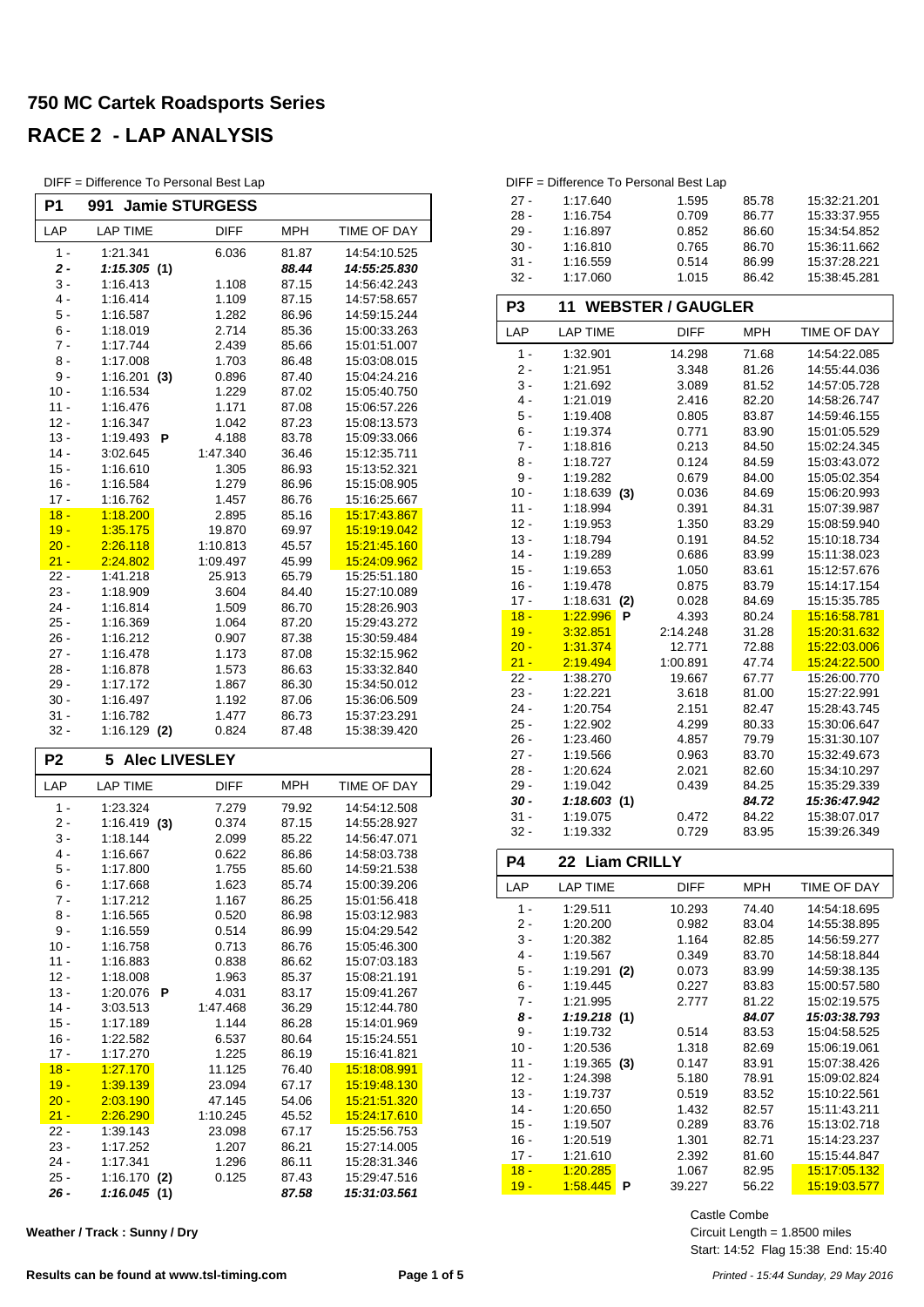## **RACE 2 - LAP ANALYSIS**

|                | DIFF = Difference To Personal Best Lap |                         |                |                              |
|----------------|----------------------------------------|-------------------------|----------------|------------------------------|
| $20 -$         | 2:59.878                               | 1:40.660                | 37.02          | 15:22:03.455                 |
| $21 -$         | <u>2:19.537</u>                        | 1:00.319                | 47.72          | <u>15:24:22.992</u>          |
| 22 -           | 1:38.196                               | 18.978                  | 67.82          | 15:26:01.188                 |
| 23 -           | 1:20.059                               | 0.841                   | 83.18          | 15:27:21.247                 |
| 24 -           | 1:21.881                               | 2.663                   | 81.33          | 15:28:43.128                 |
| $25 -$         | 1:22.662                               | 3.444                   | 80.56          | 15:30:05.790                 |
| $26 -$         | 1:22.049                               | 2.831                   | 81.17          | 15:31:27.839                 |
| 27 -           | 1:19.959                               | 0.741                   | 83.29          | 15:32:47.798                 |
| 28 -           | 1:20.542                               | 1.324                   | 82.69          | 15:34:08.340                 |
| $29 -$         | 1:21.477                               | 2.259                   | 81.74          | 15:35:29.817                 |
| 30 -           | 1:23.507                               | 4.289                   | 79.75          | 15:36:53.324                 |
| 31 -           | 1:20.662                               | 1.444                   | 82.56          | 15:38:13.986                 |
| $32 -$         | 1:21.873                               | 2.655                   | 81.34          | 15:39:35.859                 |
| P5             | 19                                     | <b>WRIGHT / SIMMONS</b> |                |                              |
|                |                                        |                         |                |                              |
| LAP            | <b>LAP TIME</b>                        | <b>DIFF</b>             | <b>MPH</b>     | TIME OF DAY                  |
| 1 -            | 1:24.911                               | 7.556                   | 78.43          | 14:54:14.095                 |
| 2 -            | 1:19.460                               | 2.105                   | 83.81          | 14:55:33.555                 |
| 3 -            | 1:19.191                               | 1.836                   | 84.10          | 14:56:52.746                 |
| 4 -<br>5 -     | 1:18.683<br>1:19.297                   | 1.328<br>1.942          | 84.64<br>83.98 | 14:58:11.429<br>14:59:30.726 |
| 6 -            | 1:19.421                               | 2.066                   | 83.85          | 15:00:50.147                 |
| 7 -            | 1:19.197                               | 1.842                   | 84.09          | 15:02:09.344                 |
| 8 -            | 1:20.171                               | 2.816                   | 83.07          | 15:03:29.515                 |
| 9 -            | 1:19.233                               | 1.878                   | 84.05          | 15:04:48.748                 |
| $10 -$         | 1:19.250                               | 1.895                   | 84.03          | 15:06:07.998                 |
| $11 -$         | 1:54.020<br>Р                          | 36.665                  | 58.41          | 15:08:02.018                 |
| $12 -$         | 3:04.113                               | 1:46.758                | 36.17          | 15:11:06.131                 |
| 13 -           | 1:18.737                               | 1.382                   | 84.58          | 15:12:24.868                 |
| 14 -           | 1:18.422                               | 1.067                   | 84.92          | 15:13:43.290                 |
| 15 -           | 1:18.800                               | 1.445                   | 84.51          | 15:15:02.090                 |
| $16 -$         | 1:18.642                               | 1.287                   | 84.68          | 15:16:20.732                 |
| $17 -$         | 1:20.850                               | 3.495                   | 82.37          | <u>15:17:41.582</u>          |
| $18 -$         | 1:33.389                               | 16.034                  | 71.31          | 15:19:14.971                 |
| $19 -$         | 2:28.637                               | 1:11.282                | 44.80          | 15:21:43.608                 |
| <u> 20 -</u>   | 2:25.400                               | 1:08.045                | 45.80          | <u>15:24:09.008</u>          |
| 21 -           | 1:41.608                               | 24.253                  | 65.54          | 15:25:50.616                 |
| 22 -           | 1:20.965                               | 3.610                   | 82.25          | 15:27:11.581                 |
| 23 -           | 1:17.778<br>(3)                        | 0.423                   | 85.62          | 15:28:29.359                 |
| $24 -$         | 1:18.923                               | 1.568                   | 84.38          | 15:29:48.282                 |
| 25 -           | 1:17.355<br>(1)                        |                         | 86.09          | 15:31:05.637                 |
| $26 -$         | 1:17.814                               | 0.459                   | 85.58          | 15:32:23.451                 |
| 27 -<br>28 -   | 1:18.104<br>1:17.752 (2)               | 0.749<br>0.397          | 85.27          | 15:33:41.555<br>15:34:59.307 |
| 29 -           | 1:18.063                               | 0.708                   | 85.65<br>85.31 | 15:36:17.370                 |
| $30 -$         | 1:18.286                               | 0.931                   | 85.07          | 15:37:35.656                 |
| $31 -$         | 1:18.837                               | 1.482                   | 84.47          | 15:38:54.493                 |
| P6             |                                        |                         |                |                              |
|                |                                        |                         |                |                              |
|                | 45<br><b>SWIFT / OWENS</b>             |                         |                |                              |
| LAP            | <b>LAP TIME</b>                        | DIFF                    | <b>MPH</b>     | TIME OF DAY                  |
| 1 -            | 1:25.223                               | 8.121                   | 78.14          | 14:54:14.407                 |
| 2 -            | 1:18.380                               | 1.278                   | 84.97          | 14:55:32.787                 |
| 3 -            | 1:18.450                               | 1.348                   | 84.89          | 14:56:51.237                 |
| 4 -            | 1:17.425                               | 0.323                   | 86.01          | 14:58:08.662                 |
| $5 -$          | 1:18.214                               | 1.112                   | 85.15          | 14:59:26.876                 |
| 6 -            | 1:18.641                               | 1.539                   | 84.68          | 15:00:45.517                 |
| $7 -$          | 1:18.761                               | 1.659                   | 84.56          | 15:02:04.278                 |
| 8 -            | 1:18.165                               | 1.063                   | 85.20          | 15:03:22.443                 |
| 9 -            | 1:17.988                               | 0.886                   | 85.39          | 15:04:40.431                 |
| $10 -$<br>11 - | 1:18.305<br>1:18.242                   | 1.203<br>1.140          | 85.05<br>85.12 | 15:05:58.736<br>15:07:16.978 |
| 12 -           | 1:18.479                               | 1.377                   | 84.86          | 15:08:35.457                 |

| Weather / Track : Sunny / Dry |  |  |  |  |
|-------------------------------|--|--|--|--|
|-------------------------------|--|--|--|--|

|              | DIFF = Difference To Personal Best Lap |                          |                |                              |
|--------------|----------------------------------------|--------------------------|----------------|------------------------------|
| $14 -$       | 1:17.799                               | 0.697                    | 85.60          | 15:11:11.056                 |
| $15 -$       | 1:29.207<br>P                          | 12.105                   | 74.65          | 15:12:40.263                 |
| $16 -$       | 4:10.096                               | 2:52.994                 | 26.62          | 15:16:50.359                 |
| $17 -$       | 1:32.635                               | 15.533                   | 71.89          | 15:18:22.994                 |
| $18 -$       | 1:27.279                               | 10.177                   | 76.30          | 15:19:50.273                 |
| $19 -$       | 2:04.512                               | 47.410                   | 53.48          | 15:21:54.785                 |
| $20 -$       | 2:25.560                               | 1:08.458                 | 45.75          | 15:24:20.345                 |
| $21 -$       | 1:37.715                               | 20.613                   | 68.15          | 15:25:58.060                 |
| $22 -$       | 1:19.480                               | 2.378                    | 83.79          | 15:27:17.540                 |
| 23 -         | 1:18.903                               | 1.801                    | 84.40          | 15:28:36.443                 |
| 24 -         | 1:17.281<br>(2)                        | 0.179                    | 86.17          | 15:29:53.724                 |
| $25 -$       | 1:17.833                               | 0.731                    | 85.56          | 15:31:11.557                 |
| 26 -         | 1:17.748                               | 0.646                    | 85.66          | 15:32:29.305                 |
| $27 -$       | 1:17.485                               | 0.383                    | 85.95          | 15:33:46.790                 |
| 28 -         | 1:17.473                               | 0.371                    | 85.96          | 15:35:04.263                 |
| 29 -         | 1:17.102(1)                            |                          | 86.37          | 15:36:21.365                 |
| $30 -$       | 1:17.837                               | 0.735                    | 85.56          | 15:37:39.202                 |
| 31 -         | $1:17.356$ (3)                         | 0.254                    | 86.09          | 15:38:56.558                 |
| P7           | 84                                     | <b>BIDGWAY / CHAPMAN</b> |                |                              |
| LAP          | <b>LAP TIME</b>                        | DIFF                     | <b>MPH</b>     | TIME OF DAY                  |
| $1 -$        | 1:32.275                               | 14.456                   | 72.17          | 14:54:21.459                 |
| $2 -$        | 1:22.317                               | 4.498                    | 80.90          | 14:55:43.776                 |
| 3 -          | 1:21.696                               | 3.877                    | 81.52          | 14:57:05.472                 |
| $4 -$        | 1:24.007                               | 6.188                    | 79.27          | 14:58:29.479                 |
| 5 -          | 1:22.074                               | 4.255                    | 81.14          | 14:59:51.553                 |
| 6 -          | 1:23.052                               | 5.233                    | 80.19          | 15:01:14.605                 |
| 7 -          | 1:21.401                               | 3.582                    | 81.81          | 15:02:36.006                 |
| 8 -          | 1:21.523                               | 3.704                    | 81.69          | 15:03:57.529                 |
| 9 -          | 1:21.954                               | 4.135                    | 81.26          | 15:05:19.483                 |
| 10 -         | 1:21.374                               | 3.555                    | 81.84          | 15:06:40.857                 |
| 11 -         | 1:22.128                               | 4.309                    | 81.09          | 15:08:02.985                 |
| $12 -$       | 1:27.195<br>P                          | 9.376                    | 76.38          | 15:09:30.180                 |
| $13 -$       | 3:10.747                               | 1:52.928                 | 34.91          | 15:12:40.927                 |
| 14 -         | 1:20.054                               | 2.235                    | 83.19          | 15:14:00.981                 |
| $15 -$       | 1:20.992                               | 3.173                    | 82.23          | 15:15:21.973                 |
| $16 -$       | 1:20.405                               | 2.586                    | 82.83          | 15:16:42.378                 |
| $17 -$       | 1:28.221                               | 10.402                   | 75.49          | 15:18:10.599                 |
| $18 -$       | <u>1:39.164</u>                        | 21.345                   | 67.16          | 15:19:49.763                 |
| <u> 19 -</u> | 2:03.337                               | 45.518                   | 53.99          | 15:21:53.100                 |
| $20 -$       | 2:25.803                               | 1:07.984                 | 45.67          | 15:24:18.903                 |
| $21 -$       | 1:38.819                               | 21.000                   | 67.39          | 15:25:57.722                 |
| 22 -         | 1:19.469                               | 1.650                    | 83.80          | 15:27:17.191                 |
| 23 -<br>24 - | 1:20.505<br>1:17.819(1)                | 2.686                    | 82.72<br>85.58 | 15:28:37.696<br>15:29:55.515 |
| $25 -$       |                                        |                          |                |                              |
| 26 -         | 1:18.297<br>1:19.125                   | 0.478<br>1.306           | 85.06<br>84.17 | 15:31:13.812<br>15:32:32.937 |
| $27 -$       | 1:18.193(3)                            | 0.374                    | 85.17          | 15:33:51.130                 |
| 28 -         | 1:18.123<br>(2)                        | 0.304                    | 85.25          | 15:35:09.253                 |
| 29 -         | 1:19.581                               | 1.762                    | 83.68          | 15:36:28.834                 |
| $30 -$       | 1:18.990                               | 1.171                    | 84.31          | 15:37:47.824                 |
| 31 -         | 1:18.892                               | 1.073                    | 84.41          | 15:39:06.716                 |
|              |                                        |                          |                |                              |
| P8           | 52                                     | <b>Oliver WITHINGTON</b> |                |                              |

| Р8    | 52 Oliver WITHINGTON |             |            |                    |  |  |
|-------|----------------------|-------------|------------|--------------------|--|--|
| LAP   | <b>LAP TIME</b>      | <b>DIFF</b> | <b>MPH</b> | <b>TIME OF DAY</b> |  |  |
| 1 -   | 1:32.631             | 14.232      | 71.89      | 14:54:21.815       |  |  |
| $2 -$ | 1:22.653             | 4.254       | 80.57      | 14:55:44.468       |  |  |
| $3 -$ | 1:21.556             | 3.157       | 81.66      | 14:57:06.024       |  |  |
| 4 -   | 1:22.307             | 3.908       | 80.91      | 14:58:28.331       |  |  |
| $5 -$ | 1:20.136             | 1.737       | 83.10      | 14:59:48.467       |  |  |
| 6 -   | 1:19.396             | 0.997       | 83.88      | 15:01:07.863       |  |  |
| 7 -   | 1:19.110             | 0.711       | 84.18      | 15:02:26.973       |  |  |
| 8 -   | 1:19.681             | 1.282       | 83.58      | 15:03:46.654       |  |  |

Castle Combe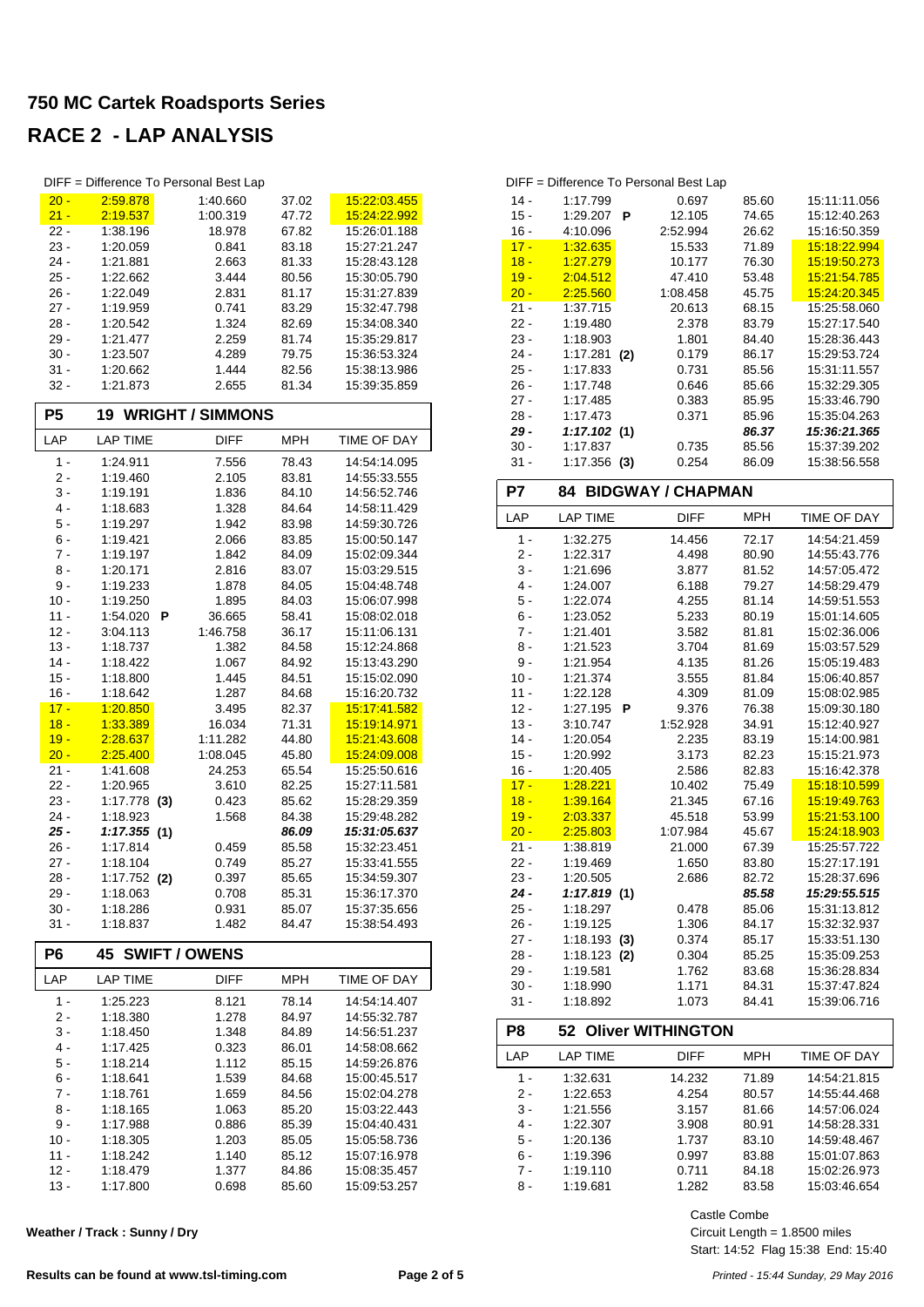#### **RACE 2 - LAP ANALYSIS**

|                  | DIFF = Difference To Personal Best Lap |                            |                |                              |
|------------------|----------------------------------------|----------------------------|----------------|------------------------------|
| 9 -              | 1:19.412                               | 1.013                      | 83.86          | 15:05:06.066                 |
| $10 -$           | 1:19.325                               | 0.926                      | 83.95          | 15:06:25.391                 |
| 11 -             | 1:19.501                               | 1.102                      | 83.77          | 15:07:44.892                 |
| 12 -             | 1:19.073                               | 0.674                      | 84.22          | 15:09:03.965                 |
| $13 -$           | $1:19.037$ (3)                         | 0.638                      | 84.26          | 15:10:23.002                 |
| 14 -             | 1:24.776                               | 6.377                      | 78.56          | 15:11:47.778                 |
| $15 -$           | 1:20.835                               | 2.436                      | 82.39          | 15:13:08.613                 |
| $16 -$           | 1:30.179<br>P                          | 11.780                     | 73.85          | 15:14:38.792                 |
| $17 -$           | 3:10.917                               | 1:52.518                   | 34.88          | 15:17:49.709                 |
| $18 -$           | 1:30.458                               | 12.059                     | 73.62          | <u>15:19:20.167</u>          |
| $19 -$           | 2:26.019                               | 1:07.620                   | 45.61          | 15:21:46.186                 |
| <u> 20 -</u>     | 2:24.842                               | 1:06.443                   | 45.98          | <u>15:24:11.028</u>          |
| 21 -             | 1:40.474                               | 22.075                     | 66.28          | 15:25:51.502                 |
| 22 -             | 1:21.320                               | 2.921                      | 81.89          | 15:27:12.822                 |
| 23 -             | 1:20.346                               | 1.947                      | 82.89          | 15:28:33.168                 |
| 24 -             | 1:19.424                               | 1.025                      | 83.85          | 15:29:52.592                 |
| 25 -             | 1:19.855                               | 1.456                      | 83.40          | 15:31:12.447                 |
| 26 -             | 1:19.180                               | 0.781                      | 84.11          | 15:32:31.627                 |
| 27 -             | 1:18.399 (1)                           |                            | 84.95          | 15:33:50.026                 |
| 28 -             | 1:19.543                               | 1.144                      | 83.72          | 15:35:09.569                 |
| 29 -             | 1:19.622                               | 1.223                      | 83.64          | 15:36:29.191                 |
| 30 -             | 1:19.149                               | 0.750                      | 84.14          | 15:37:48.340                 |
| 31 -             | $1:18.654$ (2)                         | 0.255                      | 84.67          | 15:39:06.994                 |
| P9               | 133                                    | <b>HALL / ATKINSON</b>     |                |                              |
| LAP              | <b>LAP TIME</b>                        | <b>DIFF</b>                | MPH            | <b>TIME OF DAY</b>           |
| 1 -              | 1:35.864                               | 16.075                     | 69.47          | 14:54:25.048                 |
| 2 -              | 1:21.911                               | 2.122                      | 81.30          | 14:55:46.959                 |
| 3 -              | 1:21.333                               | 1.544                      | 81.88          | 14:57:08.292                 |
| 4 -              | 1:21.777                               | 1.988                      | 81.44          | 14:58:30.069                 |
| 5 -              | 1:21.739                               | 1.950                      | 81.47          | 14:59:51.808                 |
| 6 -              | 1:20.908                               | 1.119                      | 82.31          | 15:01:12.716                 |
| $7 -$            | 1:20.562                               | 0.773                      | 82.66          | 15:02:33.278                 |
| 8 -              | 1:20.905                               | 1.116                      | 82.31          | 15:03:54.183                 |
| 9 -              | 1:20.281                               | 0.492                      | 82.95          | 15:05:14.464                 |
| $10 -$           | 1:21.345                               | 1.556                      | 81.87          | 15:06:35.809                 |
| $11 -$           | 1:20.988                               | 1.199                      | 82.23          | 15:07:56.797                 |
| $12 -$           | 1:20.525                               | 0.736                      | 82.70          | 15:09:17.322                 |
| 13 -             | $1:19.920$ (2)                         | 0.131                      | 83.33          | 15:10:37.242                 |
| 14 -             | 1:20.206                               | 0.417                      | 83.03          | 15:11:57.448                 |
| 15 -             | 1:21.269                               | 1.480                      | 81.95          | 15:13:18.717                 |
| $16 -$<br>$17 -$ | 1:20.896                               | 1.107                      | 82.32          | 15:14:39.613<br>15:16:02.005 |
| $18 -$           | 1:22.392<br>1:25.034<br>Р              | 2.603                      | 80.83          | 15:17:27.039                 |
| $19 -$           | 4:30.137                               | 5.245<br>3:10.348          | 78.32<br>24.65 | 15:21:57.176                 |
| $20 -$           | 2:24.443                               | 1:04.654                   | 46.10          | 15:24:21.619                 |
| $21 -$           | 1:38.356                               | 18.567                     | 67.71          | 15:25:59.975                 |
| 22 -             | 1:19.789(1)                            |                            | 83.47          | 15:27:19.764                 |
| 23 -             | 1:21.358                               | 1.569                      | 81.86          | 15:28:41.122                 |
| 24 -             | 1:21.213                               | 1.424                      | 82.00          | 15:30:02.335                 |
| $25 -$           | 1:20.897                               | 1.108                      | 82.32          | 15:31:23.232                 |
| 26 -             | 1:20.627                               | 0.838                      | 82.60          | 15:32:43.859                 |
| 27 -             | 1:21.146                               | 1.357                      | 82.07          | 15:34:05.005                 |
| 28 -             | 1:21.884                               | 2.095                      | 81.33          | 15:35:26.889                 |
| 29 -             | 1:19.962 ( <b>3)</b>                   | 0.173                      | 83.28          | 15:36:46.851                 |
| $30 -$           | 1:20.062                               | 0.273                      | 83.18          | 15:38:06.913                 |
| 31 -             | 1:22.254                               | 2.465                      | 80.96          | 15:39:29.167                 |
| P10              | 91                                     | <b>RATH / HIGGINBOTTOM</b> |                |                              |
| LAP              | <b>LAP TIME</b>                        | DIFF                       | MPH            | TIME OF DAY                  |
|                  |                                        |                            |                |                              |

2 - 1:22.370 1.503 14:55:44.929 80.85 3 - 1:21.908 1.041 14:57:06.837 81.31

|  |  | Weather / Track : Sunny / Dry |  |
|--|--|-------------------------------|--|
|  |  |                               |  |

|        | DIFF = Difference To Personal Best Lap |          |       |              |
|--------|----------------------------------------|----------|-------|--------------|
| 4 -    | 1:22.941                               | 2.074    | 80.29 | 14:58:29.778 |
| $5 -$  | 1:22.824                               | 1.957    | 80.41 | 14:59:52.602 |
| $6 -$  | 1:22.429                               | 1.562    | 80.79 | 15:01:15.031 |
| $7 -$  | 1:21.571                               | 0.704    | 81.64 | 15:02:36.602 |
| $8 -$  | 1:22.239                               | 1.372    | 80.98 | 15:03:58.841 |
| $9 -$  | 1:22.049                               | 1.182    | 81.17 | 15:05:20.890 |
| $10 -$ | 1:22.091                               | 1.224    | 81.12 | 15:06:42.981 |
| $11 -$ | 1:22.114                               | 1.247    | 81.10 | 15:08:05.095 |
| $12 -$ | 1:21.598                               | 0.731    | 81.62 | 15:09:26.693 |
| $13 -$ | 1:22.078                               | 1.211    | 81.14 | 15:10:48.771 |
| $14 -$ | 1:22.024                               | 1.157    | 81.19 | 15:12:10.795 |
| $15 -$ | 1:25.691<br>Р                          | 4.824    | 77.72 | 15:13:36.486 |
| $16 -$ | 2:57.974                               | 1:37.107 | 37.42 | 15:16:34.460 |
| $17 -$ | 1:34.329                               | 13.462   | 70.60 | 15:18:08.789 |
| $18 -$ | 1:38.783                               | 17.916   | 67.42 | 15:19:47.572 |
| $19 -$ | 2:02.927                               | 42.060   | 54.17 | 15.21.50.499 |
| $20 -$ | 2:26.253                               | 1:05.386 | 45.53 | 15.24.16.752 |
| $21 -$ | 1:39.453                               | 18.586   | 66.96 | 15:25:56.205 |
| $22 -$ | 1:22.626                               | 1.759    | 80.60 | 15:27:18.831 |
| $23 -$ | 1:23.882                               | 3.015    | 79.39 | 15.28.42.713 |
| $24 -$ | 1:23.159                               | 2.292    | 80.08 | 15:30:05.872 |
| $25 -$ | 1:22.453                               | 1.586    | 80.77 | 15:31:28.325 |
| $26 -$ | $1:20.872$ (2)                         | 0.005    | 82.35 | 15:32:49.197 |
| $27 -$ | 1:21.584                               | 0.717    | 81.63 | 15:34:10.781 |
| $28 -$ | $1:21.024$ (3)                         | 0.157    | 82.19 | 15:35:31.805 |
| $29 -$ | 1:20.867 (1)                           |          | 82.35 | 15:36:52.672 |
| $30 -$ | 1:21.218                               | 0.351    | 82.00 | 15:38:13.890 |
| $31 -$ | 1:22.235                               | 1.368    | 80.98 | 15:39:36.125 |

| P11    | <b>ROBERTSON/PARR</b><br>131 |             |            |                    |  |
|--------|------------------------------|-------------|------------|--------------------|--|
| LAP    | <b>LAP TIME</b>              | <b>DIFF</b> | <b>MPH</b> | <b>TIME OF DAY</b> |  |
| $1 -$  | 1:28.984                     | 10.453      | 74.84      | 14:54:18.168       |  |
| $2-$   | 1:20.106                     | 1.575       | 83.14      | 14:55:38.274       |  |
| $3 -$  | 1:20.118                     | 1.587       | 83.12      | 14:56:58.392       |  |
| $4 -$  | 1:19.093                     | 0.562       | 84.20      | 14:58:17.485       |  |
| $5 -$  | 1:19.087                     | 0.556       | 84.21      | 14:59:36.572       |  |
| $6 -$  | 1:19.851                     | 1.320       | 83.40      | 15:00:56.423       |  |
| 7 -    | 1:19.091                     | 0.560       | 84.20      | 15:02:15.514       |  |
| $8-$   | 1:18.531<br>(1)              |             | 84.80      | 15:03:34.045       |  |
| 9 -    | 1:18.729<br>(2)              | 0.198       | 84.59      | 15:04:52.774       |  |
| $10 -$ | 1:18.999<br>(3)              | 0.468       | 84.30      | 15:06:11.773       |  |
| $11 -$ | 1:20.256                     | 1.725       | 82.98      | 15:07:32.029       |  |
| $12 -$ | 1:19.597                     | 1.066       | 83.67      | 15:08:51.626       |  |
| $13 -$ | 1:19.347                     | 0.816       | 83.93      | 15:10:10.973       |  |
| $14 -$ | 1:19.210                     | 0.679       | 84.08      | 15:11:30.183       |  |
| $15 -$ | 1:19.931                     | 1.400       | 83.32      | 15:12:50.114       |  |
| $16 -$ | 1:30.969<br>Р                | 12.438      | 73.21      | 15:14:21.083       |  |
| $17 -$ | 3:19.237                     | 2:00.706    | 33.42      | 15:17:40.320       |  |
| $18 -$ | 1:33.724                     | 15.193      | 71.06      | 15:19:14.044       |  |
| $19 -$ | 2:28.242                     | 1:09.711    | 44.92      | 15:21:42.286       |  |
| $20 -$ | 2:25.463                     | 1:06.932    | 45.78      | 15:24:07.749       |  |
| $21 -$ | 1:42.591                     | 24.060      | 64.91      | 15:25:50.340       |  |
| 22 -   | 1:24.904                     | 6.373       | 78.44      | 15:27:15.244       |  |
| $23 -$ | 1:24.486                     | 5.955       | 78.82      | 15:28:39.730       |  |
| 24 -   | 1:26.386                     | 7.855       | 77.09      | 15:30:06.116       |  |
| $25 -$ | 1:25.683                     | 7.152       | 77.72      | 15:31:31.799       |  |
| $26 -$ | 1:23.947                     | 5.416       | 79.33      | 15:32:55.746       |  |
| $27 -$ | 1:25.677                     | 7.146       | 77.73      | 15:34:21.423       |  |
| $28 -$ | 1:24.887                     | 6.356       | 78.45      | 15:35:46.310       |  |
| 29 -   | 1:24.392                     | 5.861       | 78.91      | 15:37:10.702       |  |
| $30 -$ | 1:24.044                     | 5.513       | 79.24      | 15:38:34.746       |  |
| $31 -$ | 1:24.370                     | 5.839       | 78.93      | 15:39:59.116       |  |

Start: 14:52 Flag 15:38 End: 15:40 Circuit Length = 1.8500 miles Castle Combe

#### Results can be found at www.tsl-timing.com **Page 3 of 5 Printed - 15:44 Sunday, 29 May 2016**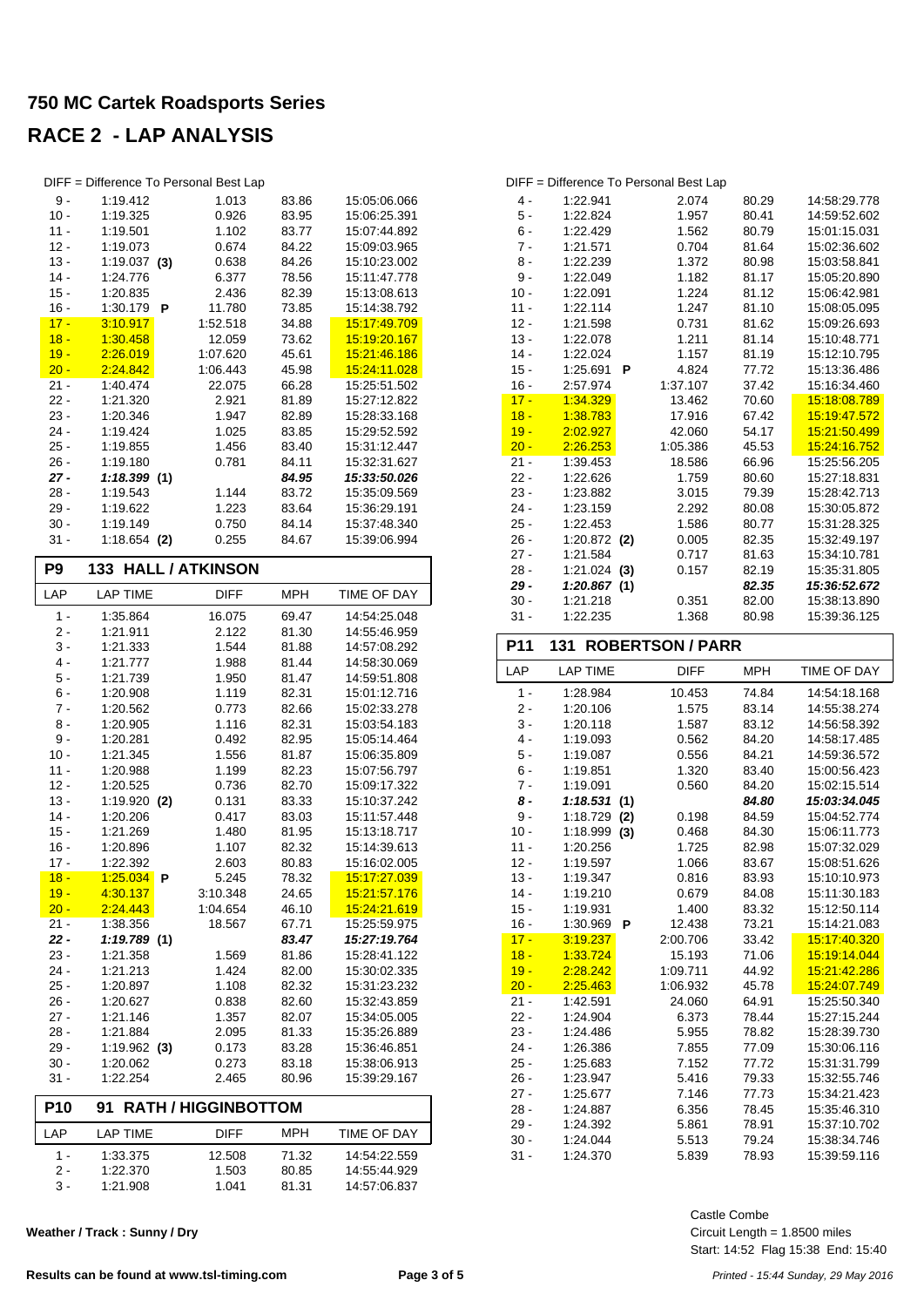#### **750 MC Cartek Roadsports Series RACE 2 - LAP ANALYSIS**

DIFF = Difference To Personal Best Lap

| <b>P12</b>       | 42                   | DRAIN A / DRAIN M   |                |                                     |
|------------------|----------------------|---------------------|----------------|-------------------------------------|
| LAP              | <b>LAP TIME</b>      | <b>DIFF</b>         | <b>MPH</b>     | TIME OF DAY                         |
| 1 -              | 1:37.583             | 15.384              | 68.24          | 14:54:26.767                        |
| 2 -              | 1:24.385             | 2.186               | 78.92          | 14:55:51.152                        |
| 3 -              | 1:23.781             | 1.582               | 79.49          | 14:57:14.933                        |
| 4 -              | 1:24.191             | 1.992               | 79.10          | 14:58:39.124                        |
| 5 -<br>6 -       | 1:22.968<br>1:24.159 | 0.769<br>1.960      | 80.27<br>79.13 | 15:00:02.092<br>15:01:26.251        |
| $7 -$            | 1:23.607             | 1.408               | 79.65          | 15:02:49.858                        |
| 8 -              | 1:23.013             | 0.814               | 80.22          | 15:04:12.871                        |
| 9 -              | 1:23.563             | 1.364               | 79.70          | 15:05:36.434                        |
| $10 -$           | 1:24.362             | 2.163               | 78.94          | 15:07:00.796                        |
| $11 -$           | 1:27.091             | 4.892               | 76.47          | 15:08:27.887                        |
| $12 -$           | 1:24.126             | 1.927               | 79.16          | 15:09:52.013                        |
| $13 -$           | P<br>1:26.918        | 4.719               | 76.62          | 15:11:18.931                        |
| $14 -$           | 3:08.337             | 1:46.138            | 35.36          | 15:14:27.268                        |
| $15 -$           | 1:24.120             | 1.921               | 79.17          | 15:15:51.388                        |
| $16 -$           | 1:23.658             | 1.459               | 79.61          | 15.17:15.046                        |
| $17 -$<br>$18 -$ | 1:56.475<br>2:28.504 | 34.276<br>1:06.305  | 57.17          | <u>15:19:11.521</u><br>15:21:40.025 |
| $19 -$           | 2:24.638             | 1:02.439            | 44.84<br>46.04 | 15.24:04.663                        |
| 20 -             | 1:45.069             | 22.870              | 63.38          | 15:25:49.732                        |
| 21 -             | 1:27.142             | 4.943               | 76.42          | 15:27:16.874                        |
| 22 -             | 1:23.890             | 1.691               | 79.39          | 15:28:40.764                        |
| 23 -             | 1:25.678             | 3.479               | 77.73          | 15:30:06.442                        |
| 24 -             | 1:24.362             | 2.163               | 78.94          | 15:31:30.804                        |
| $25 -$           | 1:22.563             | 0.364               | 80.66          | 15:32:53.367                        |
| 26 -             | 1:22.199<br>(1)      |                     | 81.02          | 15:34:15.566                        |
| 27 -             | 1:22.297<br>(2)      | 0.098               | 80.92          | 15:35:37.863                        |
| $28 -$           | 1:22.507<br>(3)      | 0.308               | 80.72          | 15:37:00.370                        |
| 29 -             | 1:22.594             | 0.395               | 80.63          | 15:38:22.964                        |
| 30 -             | 1:23.922             | 1.723               | 79.35          | 15:39:46.886                        |
| P13              | 79                   | <b>James CANFER</b> |                |                                     |
| LAP              | <b>LAP TIME</b>      | <b>DIFF</b>         | <b>MPH</b>     | TIME OF DAY                         |
| $1 -$            | 1:38.651             | 13.698              | 67.51          | 14:54:27.835                        |
| 2 -              | 1:26.368             | 1.415               | 77.11          | 14:55:54.203                        |
| 3 -              | 1:26.722             | 1.769               | 76.79          | 14:57:20.925                        |
| 4 -<br>5 -       | 1:26.970<br>1:28.584 | 2.017               | 76.57          | 14:58:47.895                        |
| 6 -              | 1:27.877             | 3.631<br>2.924      | 75.18<br>75.78 | 15:00:16.479<br>15:01:44.356        |
| $7 -$            | 1:27.484             | 2.531               | 76.12          | 15:03:11.840                        |
| 8 -              | 1:26.516             | 1.563               | 76.98          | 15:04:38.356                        |
| 9 -              | 1:27.937             | 2.984               | 75.73          | 15:06:06.293                        |
| $10 -$           | 1:26.701             | 1.748               | 76.81          | 15:07:32.994                        |
| $11 -$           | 1:26.572             | 1.619               | 76.93          | 15:08:59.566                        |
| 12 -             | 1:26.412             | 1.459               | 77.07          | 15:10:25.978                        |
| $13 -$           | 1:26.469             | 1.516               | 77.02          | 15:11:52.447                        |
| 14 -             | 1:26.935             | 1.982               | 76.60          | 15:13:19.382                        |
| $15 -$           | 1:26.701             | 1.748               | 76.81          | 15:14:46.083                        |
| $16 -$           | 1:27.391<br>Ρ        | 2.438               | 76.20          | 15:16:13.474                        |
| $17 -$           | 3:27.252             | 2:02.299            | 32.13          | 15:19:40.726                        |
| $18 -$           | 2:07.833             | 42.880              | 52.09          | 15:21:48.559                        |
| $19 -$<br>20 -   | 2:25.100<br>1:40.270 | 1:00.147<br>15.317  | 45.89          | <u>15:24:13.659</u><br>15:25:53.929 |
| 21 -             | 1:29.506             | 4.553               | 66.42<br>74.40 | 15:27:23.435                        |
| $22 -$           | 1:26.620             | 1.667               | 76.88          | 15:28:50.055                        |
| $23 -$           | 1:26.324             | 1.371               | 77.15          | 15:30:16.379                        |
| 24 -             | 1:26.763             | 1.810               | 76.76          | 15:31:43.142                        |
| 25 -             | 1:26.623             | 1.670               | 76.88          | 15:33:09.765                        |
| 26 -             | $1:25.310$ (3)       | 0.357               | 78.06          | 15:34:35.075                        |
| 27 -             | 1:24.973<br>(2)      | 0.020               | 78.37          | 15:36:00.048                        |
| 28 -             | 1:24.953(1)          |                     | 78.39          | 15:37:25.001                        |

| Weather / Track: Sunny / Dry |  |
|------------------------------|--|
|------------------------------|--|

|                  | DIFF = Difference To Personal Best Lap |                        |                |                              |  |
|------------------|----------------------------------------|------------------------|----------------|------------------------------|--|
| $29 -$           | 1:25.365                               | 0.412                  | 78.01          | 15:38:50.366                 |  |
| P14              | 33                                     | <b>DOLAN J/DOLAN P</b> |                |                              |  |
| LAP              | <b>LAP TIME</b>                        | <b>DIFF</b>            | <b>MPH</b>     | TIME OF DAY                  |  |
| $1 -$            | 1:40.880                               | 18.189                 | 66.01          | 14:54:30.064                 |  |
| 2 -              | 1:29.899                               | 7.208                  | 74.08          | 14:55:59.963                 |  |
| 3 -              | 1:29.648                               | 6.957                  | 74.29          | 14:57:29.611                 |  |
| $4 -$            | 1:29.685                               | 6.994                  | 74.26          | 14:58:59.296                 |  |
| 5 -              | 1:31.739                               | 9.048                  | 72.59          | 15:00:31.035                 |  |
| 6 -              | 1:32.364                               | 9.673                  | 72.10          | 15:02:03.399                 |  |
| 7 -              | 1:31.875                               | 9.184                  | 72.49          | 15:03:35.274                 |  |
| 8 -              | 1:32.109                               | 9.418                  | 72.30          | 15:05:07.383                 |  |
| 9 -<br>$10 -$    | 1:29.391<br>1:28.795                   | 6.700<br>6.104         | 74.50<br>75.00 | 15:06:36.774<br>15:08:05.569 |  |
| 11 -             | 1:29.708                               | 7.017                  | 74.24          | 15:09:35.277                 |  |
| $12 -$           | 1:27.780                               | 5.089                  | 75.87          | 15:11:03.057                 |  |
| $13 -$           | 1:30.107                               | 7.416                  | 73.91          | 15:12:33.164                 |  |
| $14 -$           | 1:30.683                               | 7.992                  | 73.44          | 15:14:03.847                 |  |
| $15 -$           | 1:31.440<br>Р                          | 8.749                  | 72.83          | 15:15:35.287                 |  |
| $16 -$           | 4:05.072                               | 2:42.381               | 27.17          | 15:19:40.359                 |  |
| $17 -$           | 2:07.325                               | 44.634                 | 52.30          | 15:21:47.684                 |  |
| $18 -$           | 2:24.567                               | 1:01.876               | 46.06          | <u>15:24:12.251</u>          |  |
| 19 -             | 1:40.124                               | 17.433                 | 66.51          | 15:25:52.375                 |  |
| $20 -$           | 1:25.720                               | 3.029                  | 77.69          | 15:27:18.095                 |  |
| $21 -$           | 1:25.171                               | 2.480                  | 78.19          | 15:28:43.266                 |  |
| $22 -$           | 1:25.043                               | 2.352                  | 78.31          | 15:30:08.309                 |  |
| $23 -$           | 1:24.234                               | 1.543                  | 79.06          | 15:31:32.543                 |  |
| 24 -<br>$25 -$   | 1:22.691<br>(1)<br>1:23.080            |                        | 80.54<br>80.16 | 15:32:55.234<br>15:34:18.314 |  |
| $26 -$           | (3)<br>1:25.944                        | 0.389<br>3.253         | 77.49          | 15:35:44.258                 |  |
| $27 -$           | 1:26.272                               | 3.581                  | 77.19          | 15:37:10.530                 |  |
| 28 -             | 1:22.770 (2)                           | 0.079                  | 80.46          | 15:38:33.300                 |  |
| $29 -$           | 1:23.228                               | 0.537                  | 80.02          | 15:39:56.528                 |  |
| <b>P15</b>       | 90                                     | <b>Martin GAMBLING</b> |                |                              |  |
| LAP              | <b>LAP TIME</b>                        | DIFF                   | MPH            | TIME OF DAY                  |  |
| 1 -              | 1:24.252                               | 7.753                  | 79.04          | 14:54:13.436                 |  |
| 2 -              | 1:17.723                               | 1.224                  | 85.68          | 14:55:31.159                 |  |
| 3 -              | 1:17.539                               | 1.040                  | 85.89          | 14:56:48.698                 |  |
| 4 -              | 1:17.299                               | 0.800                  | 86.15          | 14:58:05.997                 |  |
| 5 -              | 1:17.503                               | 1.004                  | 85.93          | 14:59:23.500                 |  |
| 6 -              | 1:17.716                               | 1.217                  | 85.69          | 15:00:41.216<br>15:01:58.423 |  |
| $7 -$<br>$8 -$   | 1:17.207                               | 0.708                  |                |                              |  |
|                  |                                        |                        | 86.26          |                              |  |
|                  | 1:17.148                               | 0.649                  | 86.32          | 15:03:15.571                 |  |
| $9 -$            | 1:17.061<br>(3)                        | 0.562                  | 86.42          | 15:04:32.632                 |  |
| 10 -             | 1:16.499(1)                            |                        | 87.06          | 15:05:49.131                 |  |
| 11 -<br>$12 -$   | 1:19.043<br>1:18.996                   | 2.544<br>2.497         | 84.25<br>84.30 | 15:07:08.174<br>15:08:27.170 |  |
| $13 -$           | 1:18.971                               | 2.472                  | 84.33          | 15:09:46.141                 |  |
| $14 -$           | 1:22.358<br>Р                          | 5.859                  | 80.86          | 15:11:08.499                 |  |
| $15 -$           | 2:52.713                               | 1:36.214               | 38.56          | 15:14:01.212                 |  |
| $16 -$           | $1:17.028$ (2)                         | 0.529                  | 86.46          | 15:15:18.240                 |  |
| $17 -$           | 1:17.530                               | 1.031                  | 85.90          | 15:16:35.770                 |  |
| $18 -$           | 1:32.432                               | 15.933                 | 72.05          | 15:18:08.202                 |  |
| $19 -$           | <u>1:38.747</u>                        | 22.248                 | 67.44          | 15:19:46.949                 |  |
| $20 -$           | 2:02.964                               | 46.465                 | 54.16          | 15:21:49.913                 |  |
| $21 -$           | 2:26.177                               | 1:09.678               | 45.56          | 15:24:16.090                 |  |
| $22 -$           | 1:38.087                               | 21.588                 | 67.89          | 15:25:54.177                 |  |
| $23 -$           | 1:19.071                               | 2.572                  | 84.22          | 15:27:13.248                 |  |
| $24 -$<br>$25 -$ | 1:19.334<br>1:18.797                   | 2.835<br>2.298         | 83.94<br>84.52 | 15:28:32.582<br>15:29:51.379 |  |